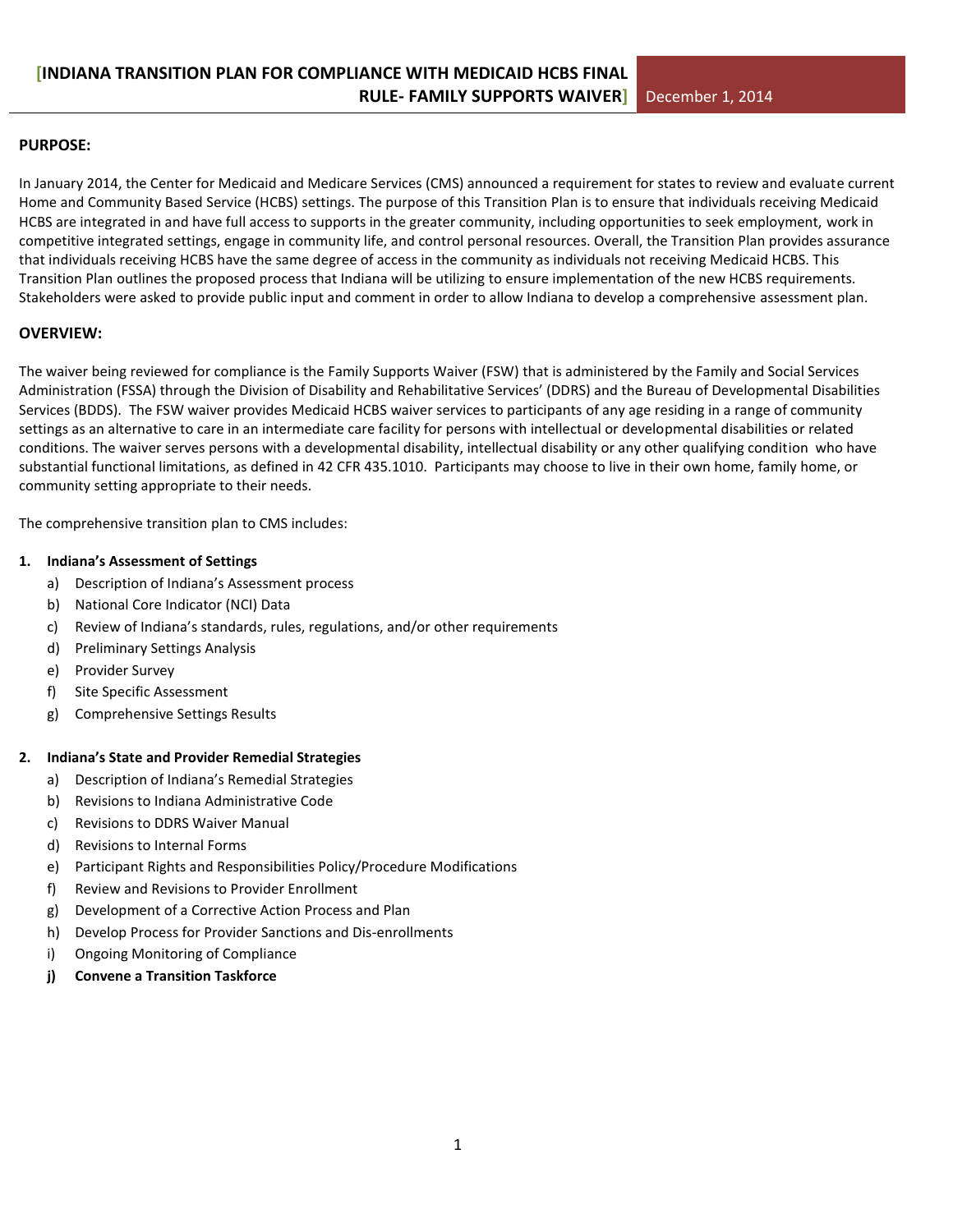#### **3. Public Comment**

- a) Description of Public Comment Process
- b) Initial Plan Development
- c) Provide assurance of Public Notice
- d) Public Input: summary of Comments and Modifications
- e) Public Relation and Education

### **DESCRIPTION OF ASSESSMENT PROCESS**

The Division of Disability and Rehabilitative Services (DDRS) is working with various providers, participants, families, guardians, and other stakeholders involved in the waiver programs to gather the information needed to evaluate Indiana's current compliance with the HCBS regulations. The assessment process is being conducted utilizing National Core Indicator (NCI) data, internal quantitative data, a systematic review of rules, regulations, policies, and procedures, surveys, and site-specific assessments.

Currently, Indiana is still in the assessment phase, with a targeted completion date of April of 2017. Indiana has reviewed the NCI data, completed an initial review of rules, regulations, and policies/procedures, and developed a preliminary settings analysis. In order to provide a robust foundation for effective remedial strategies and high quality stakeholder input, Indiana has elected to complete additional assessment tasks. With an extended assessment timeframe, Indiana has confidence the assessment activities will yield a more comprehensive and valid compliance results document and will guide effective remedial strategies.

#### *ASSESSMENT OF HCBS REQUIREMENTS: NCI DATA REVIEW Start Date: 6/2014 End Date: 8/2014- Completed*

*DESCRIPTION:* In order to ascertain the level of compliance with the HCBS requirements, Indiana has chosen to utilize the National Core Indicators (NCI) data to begin the process by which to evaluate compliance. The **[core indicators](http://www.nationalcoreindicators.org/indicators/)** are standard measures used across states to assess the outcomes of services provided to individuals and families. Indicators address key areas of concern including employment, rights, service planning, community inclusion, choice, and health and safety. This information was utilized as a starting point, only, to allow Indiana and its stakeholders to drill down to those areas of the requirement that are of concern. In addition, the programmatic surveys in Phase 2 and Phase 3 will provide a more detailed account of compliance/noncompliance in terms of HCBS settings. The data obtained from the National Core Indicators (NCI) was derived from a random sample of waiver participants across Indiana. A statistically valid sample was obtained and in person interviews were conducted with individuals and family members (as available) to gather information by asking the same questions of all participants. For the analysis of compliance with the HCBS requirements, a total of 353 participants on the FSW were interviewed in the 2012-2013 reporting year.

**In reviewing NCI data, Indiana set a clear standard of 85% or greater compliance in each point reviewed in order to guide the analysis. In March 2014, CMS also issued modifications to Quality Measures and Reporting on 1915(c) Home and Community Based Waivers. Specific to Improvements in 1915c Waiver Quality Requirements (June 15, 2014), CMS issued guidance to the States indicating that any level of performance measuring "less than 86%" compliance indicated a need for improvement and further analysis to determine the cause(s) of the performance problem. DDRS chose to use that same percentage (less than 86%, or 85%) as the threshold for low level compliance within our National Core Indicator and 90-Day Checklist data findings. National Core Indicator findings, including those specific to Indiana, are available at<http://www.nationalcoreindicators.org/states/>**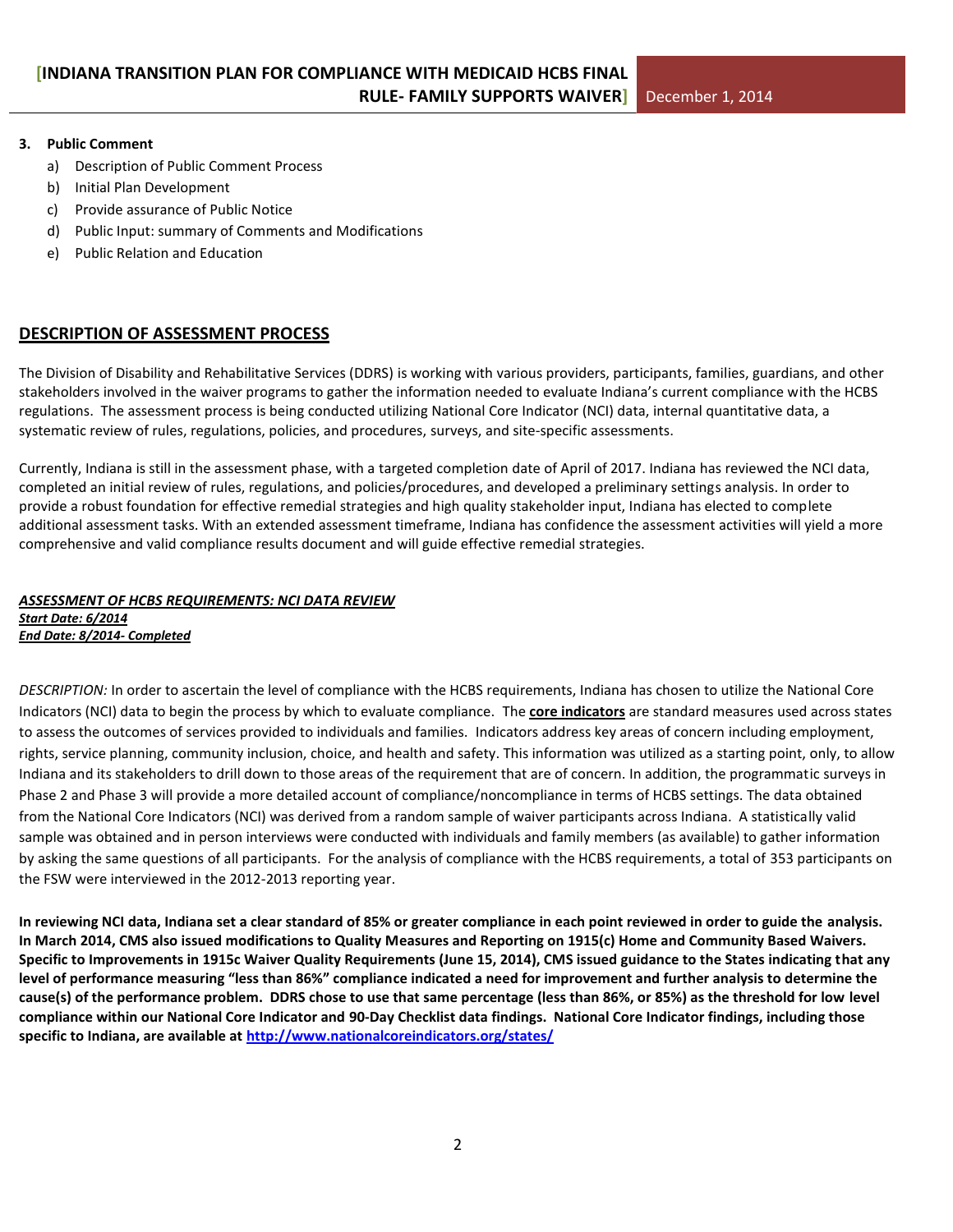The initial NCI data has been reviewed and analyzed. Based on the NCI data, Indiana consistently demonstrated 85% and below in most HCBS requirement areas. Due to this consistent low level of compliance, Indiana was unable to drill down the data to focus on specific areas of concern. However, Indiana is able to utilize the breakdown of NCI data will as supplemental data in the preliminary settings analysis.

The NCI findings have been integrated into [Appendix A](#page-12-0)

#### *ASSESSMENT OF HCBS REQUIREMENTS: REVIEW OF INDIANA's STANDRADS, RULES, REGULATIONS, and REQUIREMENTS Start Date: 9/2014 End Date: 10/2014-Completed*

In addition to the NCI data, Indiana has reviewed its current standards, rules, regulations, and requirements in order to ascertain Indiana's level of compliance with the HCBS requirements. Specifically, Indiana's Administrative Code (IAC 460), current BDDS' policies and procedures, provider forms, and waiver manuals were reviewed. The listings of items reviewed are below:

[460 IAC](http://www.in.gov/legislative/iac/title460.html) sections 6-3-29.5, 6-3-32, 6-3-36, 6-3-38.5, 6-3-38.6, 6-3-54, 6-3-58, 6-4, 6-5-36, 6-8-2, 6-8-3, 6-9-3, 6-9-4, 6-9-6, 6-10-8, 6-14-2, 6- 14-4, 6-17-3, 6-19-1, 6-20-2, 6-24-1 ,6-24-3, 6-29-2, 6-29-3, 6-36-2,7-3-12, 7-4-1, 7-4-3, 7-5-5, 7-5-6 , 9-3-7, 13-3-12

#### [IC](https://iga.in.gov/legislative/laws/2014/ic/) 12-27-4

Individuals Rights and Responsibilities Policy, Transition Policy, BQIS Complaints: Supported Living Services and Supports Policy, Adverse Technics Policy, BMR-ANE Policy, Environmental Requirements Policy, Use of Restrictive Interventions, Including Restraint Policy, Human Rights Committee Policy, Incident Reporting and Management Policy, Annual Training on the Protection of Individual Rights and Respecting Dignity of Individual Policy, IST Policy, Pre-Post Transition Monitoring Policy, Provider Code of Ethics Policy, DDRS Policy: Personnel Policies and Manuals, DSP Training Policy, Professional Qualifications and Requirements Policy, Protection of Individuals Rights Policy, Transition Activities Policy, 90 Day Checklist Form, Pre-Post Monitoring Checklist Form, Individualized Support Plan Form, Part 4.5 and 4.6 of the DDRS Waiver Manual, Provider Agreement Checklist Form, and data from the 90 day check list.

A 90 day check list is completed by case managers quarterly through meeting with individuals and their individualized support teams as part of the ongoing monitoring of services. Questions are specifically related to individual needs, choice and rights, as well as other issues which may be identified in regard to the satisfaction, health and welfare of the participant. The 90 day check list data was extrapolated from the case management system.

#### *ASSESSMENT OF HCBS REQUIREMENTS: PRELIMINARY SETTING ANALYSIS BASED ON REQUIREMENTS Start Date: 9/2014 End Date: 10/2014-Completed*

The preliminary settings analysis examines the HCBS requirements and Indiana's initial level of compliance with the HCBS requirements.

This initial settings analysis is general in nature and does not imply that any specific provider or location in non-compliant solely by classification in this analysis. Final determination will depend upon information gathered through all assessment activities outlined in the comprehensive transition plan, including but not limited to onsite reviews, provider annual self-assessments, internal programmatic data, and provider/participant surveys. The review was completed by DDRS/BDDS internal staff, OMPP, and the legal department. In addition, the initial assessment was presented to stakeholders through the public comment period.

**In addition to ascertaining Indiana's initial level of compliance with the HCBS rules, the preliminary setting analysis was also used with the goal of identifying specific policies requiring updates, documents and processes requiring modifications and areas requiring additional data tracking in order to more appropriately represent compliance .**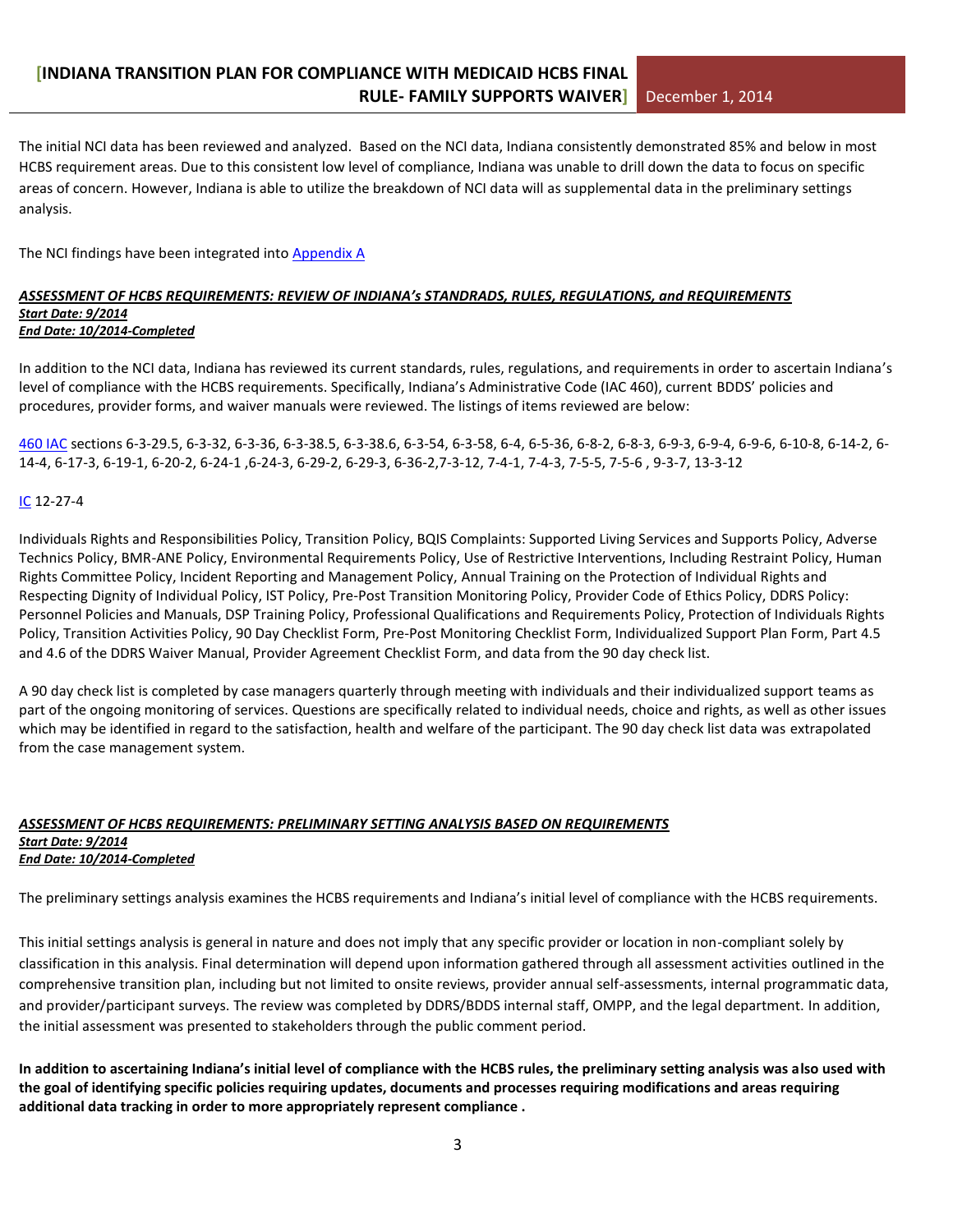The outcome of the review indicated that while the state does have policies and procedures that support the HCBS rules, a more in-depth analysis will be need to be completed in order to determine full compliance. Potential areas of vulnerability identified in the setting analysis include: Controlling of personal resources; optimizing individual initiative, autonomy, and independence in making life choices; privacy in their unit; and individuals sharing units having a choice of roommates in that setting.

The preliminary settings can be found in [Appendix B](#page-27-0)

#### *ASSESSMENT OF HCBS REQUIREMENTS: PROVIDER SURVEY Anticipated Date of Completion: 4/2016*

The State assumed that the analysis of the NCI data might be sufficient to delineate the specific areas in which Indiana showed noncompliance with HCBS requirements. According to NCI data that Indiana was able to utilize, the State demonstrated non-compliance with several HCBS requirements.

In order to further identify areas of compliance and non-compliance, Indiana has developed a comprehensive survey targeting HCBS requirements that will provide further data for the State's assessment. Indiana has contracted with The Indiana Institute on Disability and Community (IIDC) to design, develop, and administer a survey to individuals receiving Home and Community Based Services in Indiana.

Prior to the implementation of a statewide survey, Indiana, in conjunction with the IIDC, will administer the survey using a pilot group in order to assess the validity and reliability of the survey. Once the survey has been validated IIDC will disseminate it electronically through the participant's provider to ensure all participants are reached. The survey will be completed by participants when able or the person who knows them best.

At the time of survey completion the contractor, in consultation with the state, will analyze the data and provide a comprehensive report on the survey results. The aggregate results will be disseminated to stakeholders throughout the system.

#### *ASSESSMENT OF HCBS REQUIREMENTS: SITE SPECIFIC ASSESSMENT Anticipated Date of Completion: 9/2016*

Based on the results of the preliminary settings analysis and statewide provider survey, Indiana will identify specific sites that will need further review prior to the completion of the comprehensive settings results document to validate the results on the survey. Once specific sites have been identified for validation, Indiana will rely on the clear guidance that CMS has issued around settings. Specifically, Indiana will identify any setting that has the effect of isolating individuals receiving Medicaid HCBS from the broader community of individuals not receiving Medicaid HCBS. Indiana will utilize this guidance in developing and establishing criteria for engaging in site specific assessments.

During the site-specific assessments, Bureau of Developmental Disabilities (BDDS) staff and case management staff will review the results of the assessments in order to validate the results. Prior to the assessment review, Indiana will conduct a comprehensive training for all participants in order to ensure consistency of all reviews.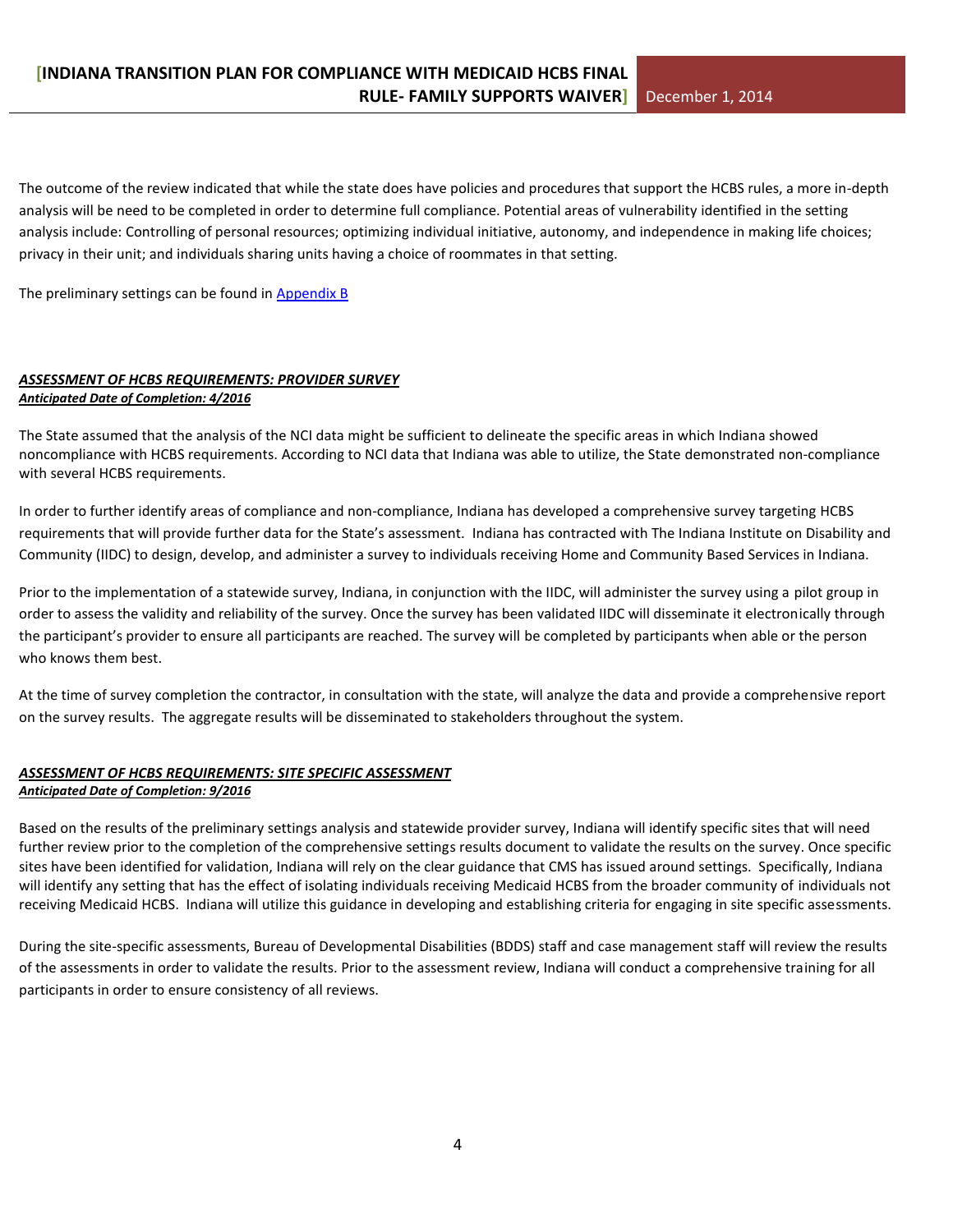#### *ASSESSMENT OF HCBS REQUIREMENTS: COMPREHENSIVE SETTINGS RESULTS AND PUBLIC TRANSPARENCY Anticipated Date of Completion: 4/2017*

Indiana will develop a comprehensive settings results document, which identifies Indiana's level of compliance with HCBS standards. This document will be disseminated to stakeholders throughout the system. The results document will encompass the results that have been garnered from the following sources:

- Stakeholder input
- NCI data
- Review of standards, rules, regulations, and requirements
- Provider Surveys
- Site Specific Assessment
- Onsite assessments (as warranted)

The data and the identified areas of noncompliance will be used to guide stakeholder groups to gather further qualitative feedback from providers, participants, and their families. This stakeholder input will be gathered through a variety of means that include but are not limited to:

- The Division of Disability and Rehabilitative Services (DDRS) advisory council
- Contractual partnerships with the Arc of Indiana to assist in gathering participant and family feedback
- Participant focus groups and/or surveys
- Focus groups with service providers, DDRS/BDDS staff, and Case Managers

Indiana will develop a comprehensive settings results document, which identifies and publically disseminates Indiana's level of compliance with HCBS settings. The document will identify and estimate the number of settings, that:

- Fully comply with the HCBS requirements
- Do not meet the HCBS requirements and will require modifications
- Cannot meet the HCBS requirements and require removal from the program and/or relocation of the individuals
- Are presumptively non-home and community-based but for which Indiana will provide justification/evidence to show that those settings do not have the characteristics of an institution and do have the qualities of home and community-based settings (CMS' heightened scrutiny process)

### **DESCRIPTION OF INDIANA'S REMEDIAL STRATEGIES**

Based on the assessment activities and the development of the comprehensive settings results document, Indiana has developed both remedial strategies and an oversight process to ensure current and continuous compliance with HCBS requirements.

#### *REMEDIAL STRATEGIES: REVISIONS TO INDIANA ADMINSTRATIVE CODE Anticipated Date of Completion: 5/2018*

Indiana will initiate the rule making process in order to revise Indiana's Administrative Code. Indiana will revise rules related to community integration, individual rights, and individual choice. As Indiana proceeds through the rule making process, the state will update the comprehensive plan in to reflect changes. As with all rulemaking, public comment and input will be mandatory.

# *REMEDIAL STRATEGIES: REVISIONS TO DDRS WAIVER MANUAL*

*Anticipated Date of Completion: 12/2017*

In order to ensure current and ongoing compliance with the HCBS requirements, Indiana will review the DDRS Waiver Manual. Changes to the DDRS Waiver Manual may constitute changes to the FSW and CIH application. Amendments to the FSW and CIH application will be completed to maintain program consistency.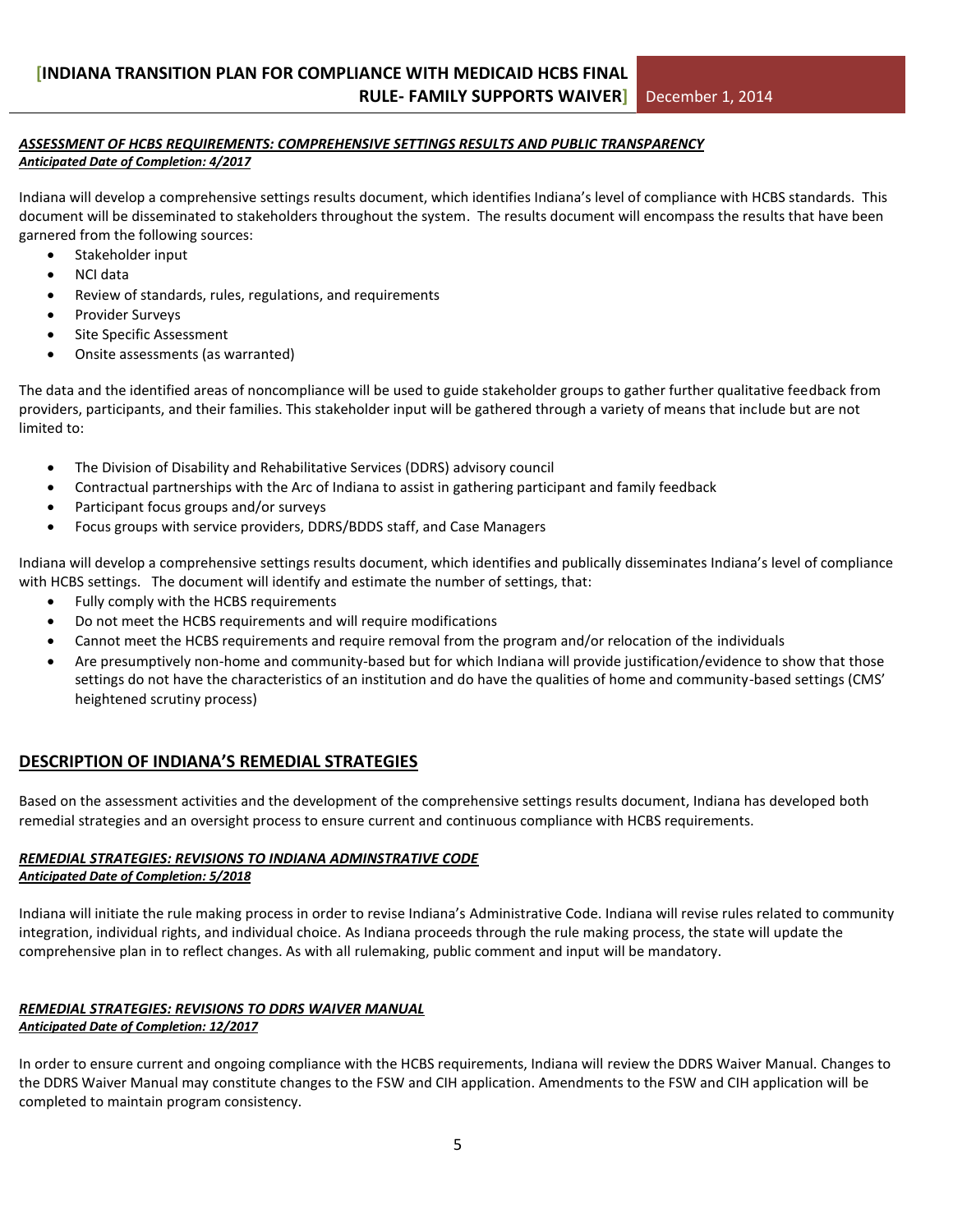#### *REMEDIAL STRATEGIES: REVISIONS TO FORMS Anticipated Date of Completion: 12/2017*

In order to ensure ongoing compliance and monitoring or HCBS requirements, Indiana will revise all applicable internal and external forms to meet HCBS regulations, administrative rules and policy and procedures.

#### *REMEDIAL STRATEGIES: PARTICIPANT RIGHTS AND RESPONSIBILITIES POLICY/PROCEDURE MODIFICATIONS Anticipated Date of Completion: 12/2017*

Indiana will revise policies and procedures related to participant rights, due process, and procedural safeguards.

#### *REMEDIAL STRATEGIES: REVIEW AND REVISIONS TO PROVIDER ENROLLMENT/PROVIDER TRAINING Anticipated Date of Completion: 4/2018*

Indiana will review and potentially revise the provider enrollment and recertification processes to address areas of non-compliance. Indiana will provide training to new and existing providers to educate them on the HCBS requirements.

#### *REMEDIAL STRATEGIES: DEVELOPMENT OF A COORECTIVE ACTION PROCESS AND PLAN Anticipated Date of Completion: 4/2018*

The development of a provider corrective action process/plan is to ensure providers are in compliance with HCBS requirements. Once a provider has been identified as non-compliant, the state will work to develop a provider remediation process and framework of plans:

- outline and a comprehensive provider training on the HCBS requirements,
- deadlines for completion
- periodic status update requirements for significant remediation activities

#### *REMEDIAL STRATEGIES: DEVELOP PROCESS FOR PROVIDER SANCTION AND DIS-ENROLLMENTS Anticipated Date of Completion: 6/2018*

In the event the provider has gone through remediation activities and continues to demonstrate noncompliance with HCBS requirements, the state will develop a specific process for issuing provider sanctions and dis-enrollments. The development of provider sanctions and dis-enrollment criterion is to ensure statewide compliance with HCBS requirements.

The state will formally disseminate the provider sanctions and disenrollment criterion during a public comment period.

In the event the HCBS settings are deemed noncompliant with HCBS requirements and remedial strategies were unsuccessful, a transition plan for the relocation of participants will be developed. Below are the requirements:

- Identify participants requiring transition;
- Provide reasonable notice to participants and the Individual Support Team regarding the noncompliance, action steps, and procedural safeguards;
- Provide the participant with the opportunity, information, and supports necessary to make an informed choice of an alternate setting that aligns, or will align with the regulation;
- Ensure the participants' services/supports are in place prior to the individual's transition,; Identify timeline for participant transitions; and
- Provide training to local districts, case managers, and providers regarding participants requiring transition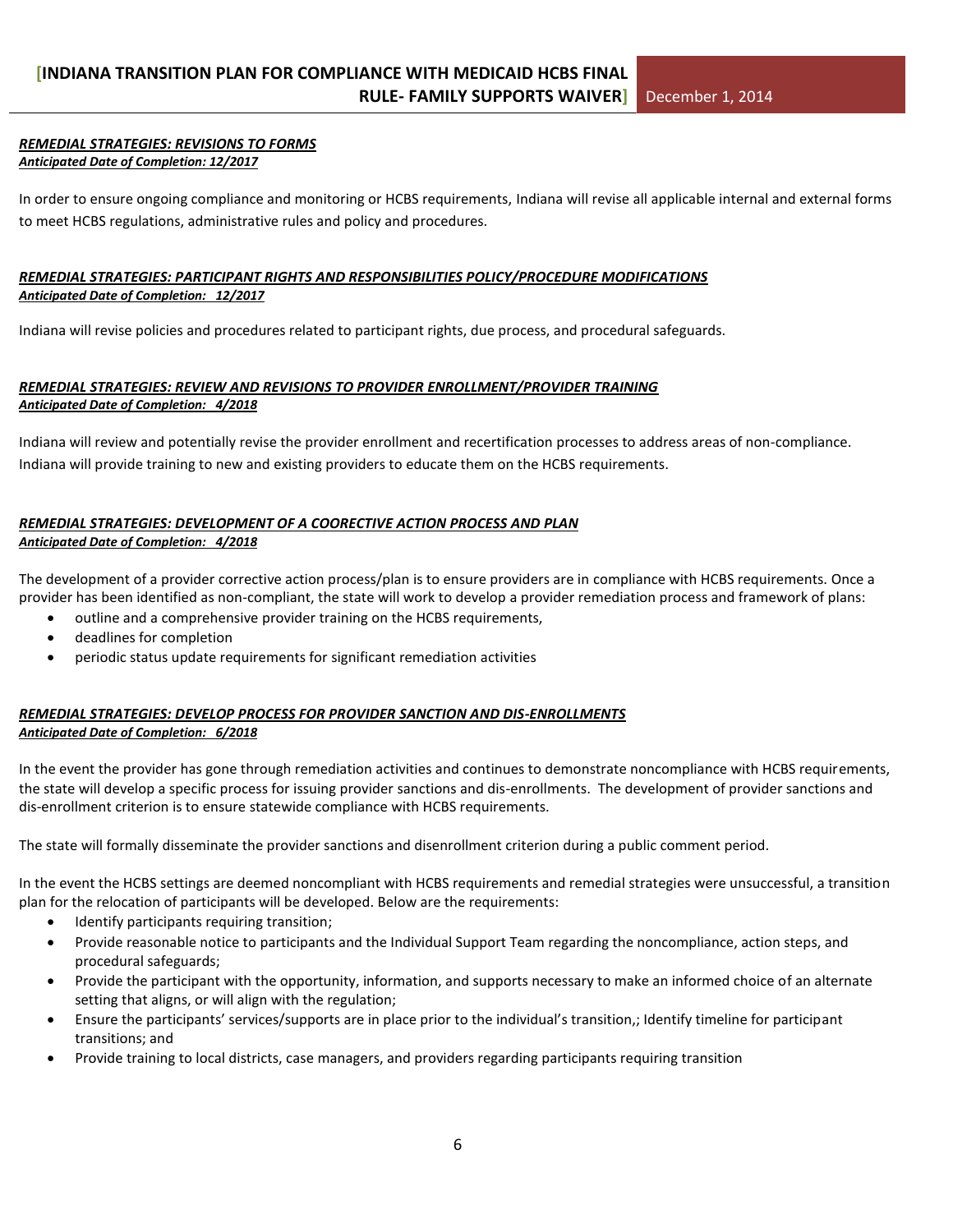#### *REMEDIAL STRATEGIES: ONGOING MONITORING OF COMPLIANCE Anticipated Date of Completion: 3/2019*

Indiana will incorporate HCBS requirements into policy/procedure and internal reviews to identify areas of non-compliance. The state will also enforce ongoing program integrity and provider compliance audits.

### *REMEDIAL STRATEGIES: CONVENE A TRANSITION TASKFORCE*

#### *Anticipated Date of Completion: 3/2017*

**DDRS will convene a Transition Taskforce to provide technical assistance and support for individuals identified as requiring significant changes, such as, relocation, adjustments to allocation, mediations to resolve internal conflicts and compliance issues.**

#### **DESCRIPTION OF PUBLIC COMMENT**

This Family Supports Waiver Transition Plan was open for public comment for **30 days, November 1, 2014 – December 1, 2014.** This comment period allowed all HCBS consumers, providers and stakeholders an opportunity to provide input to the plan. All public comments and dates of public notice for the statewide transition plan will be retained on record and available for review.

DDRS hosted a variety of events to generate public comments on the posted Transition Plans. Events included the DDRS Quarterly Provider Meeting attended by over 167 individuals, a meeting with the Arc Self Advocates Officers, three Webinars and phone conferences for families with over 400 participants, a presentation at Indiana Association of Rehabilitation Facilities, Inc. Quarterly Conference, a podcast by the Director of DDRS with the Arc of Indiana; the DDRS Advisory Council; Quarterly Case Management Meeting and multiple meetings and announcements by local provider and advocacy groups. During the public comment period, a variety of comments were received from individuals, family members, providers and advocacy groups.

In addition, a communication plan will be published which will further outline DDRS plans for gathering additional public comment and input from stakeholders. DDRS is committed to a high level of transparency and will publish the planned steps to ensure that all providers, families, participants, and potential participants are given meaningful opportunity for public input.

Below is an outline of the CMS rules Indiana followed regarding seeking public comment on significant changes to Indiana's waiver system.

- The State must seek input from the public for its proposed transition plan, which includes initial review and assessment of settings' compliance.
	- o Provide assurance that a minimum 30-day advance notice of the State's Transition Plan has been provided to the public for its review and comment.
		- This assurance can be provided by identifying in this section the actual date of the public notice
		- **Process used for providing the public notice (for example, publication in newspapers, announcement via** websites, etc.).
	- o CMS encourages states to seek input from a wide range of stakeholders and from impacted beneficiaries.
- Provide a summary of public comments, including comments that agree/disagree with the State's determinations about whether types of settings meet the HCBS requirements;
- Provide a summary of modifications to the Transition Plan made in response to public comment; and in the case where the State's determination differs significantly from public comment, the additional evidence the State used to confirm its determination (e.g. site visits to specific settings).
- The State must also provide in this section an assurance that the State's Transition Plan, with any modifications made as a result of public input, is posted for transparency no later than the date of submission to CMS and that all public comments on the transition plan are retained and available for review
- This Statewide Transition Plan is open for public comment for 30 days to allow all HCBS consumers, providers and stakeholders an opportunity to provide input to the plan.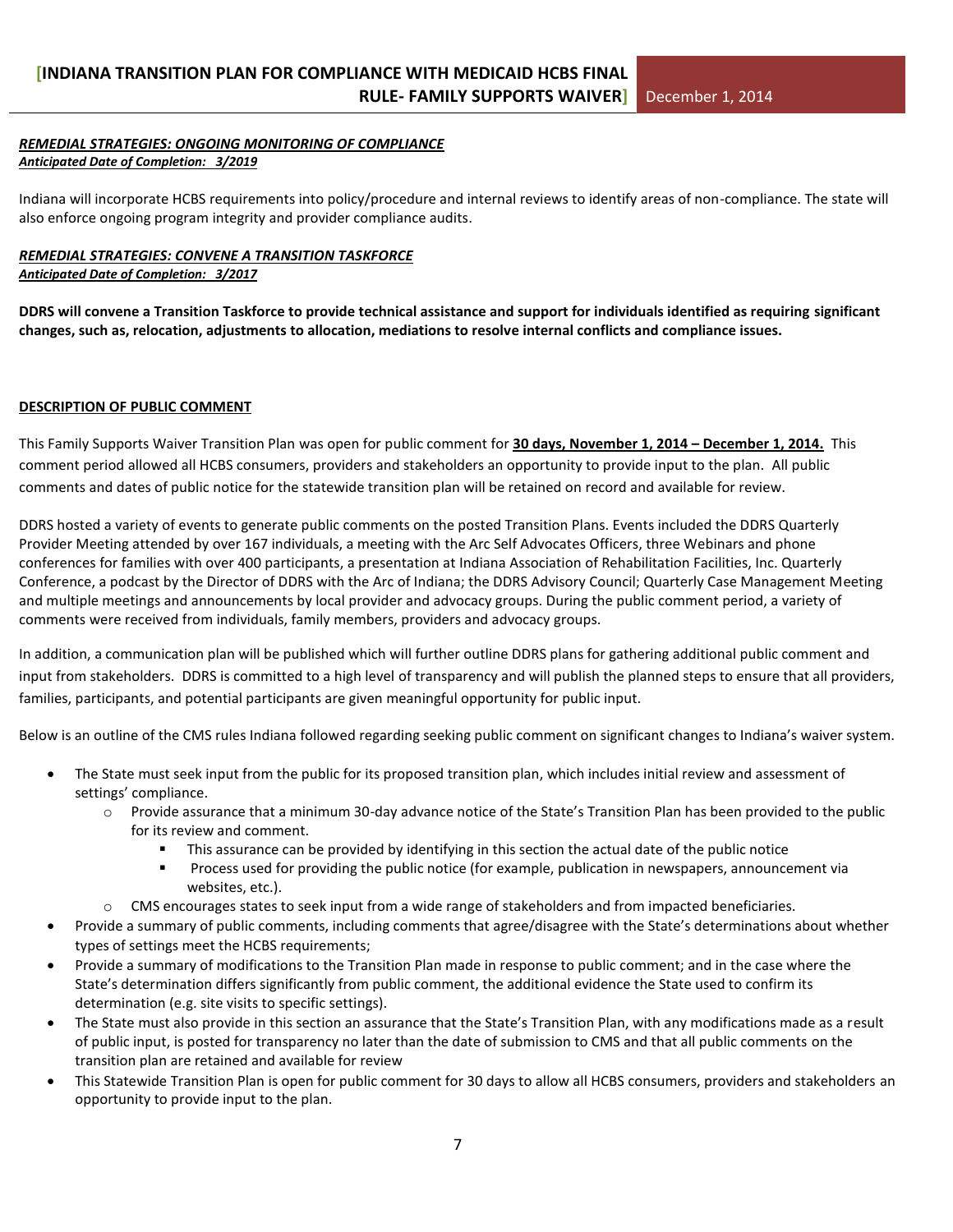Below is the summary of comments received throughout the 30 day public comment period:

#### **SUMMARY:**

On October 31, 2014, Indiana posted public notice of the Family Supports Waiver Comprehensive Transition Plan, the Community Integration Waiver Comprehensive Transition Plan and the Indiana Statewide Transition Plans to the FSSA/DDRS website and to all individuals on the Division of Disability and Rehabilitative Services (DDRS) listserv. The DDRS listserv has a total of 5,078 registered individuals. Letters were also sent to every individual who is currently utilizing waiver services inviting them to participate in a webinar and phone conference to educate them of the HCBS rules and transition plans.

In addition, throughout October and November, DDRS hosted a variety of events to generate public comments on the posted Transition Plans. Events included the DDRS Quarterly Provider Meeting attended by over 167 individuals, a meeting with the Arc Self Advocates Officers, three Webinars and phone conferences for families with over 400 participants, a presentation at Indiana Association of Rehabilitation Facilities, Inc. Quarterly Conference, a podcast by the Director of DDRS with the Arc of Indiana; the DDRS Advisory Council; Quarterly Case Management Meeting and multiple meetings and announcements by local provider and advocacy groups. During the public comment period, a variety of comments were received from individuals, family members, providers and advocacy groups.

The public comment received ranged from detailed suggestions regarding the various phases of the Transition Plan to long-term remedial strategies. Indiana noted many individuals reported an overall satisfaction with the Comprehensive Transition Plans, as it ensures that individuals receiving HCBS are integrated in and have access to supports in the community.

The DDRS revised the Transition plan to explain use of 85% as baseline for compliance, to clarify language and policy goals and explain the review and potential modification of documents and process as well as to include the addition of a Transition Taskforce based on public comment**. See pages 2, 3, and 7**

Below is a summary of various categories of public comment, a summary of the public comment received (with the exception of the specific system barrier comments received), and the State's responses to the comments. Anecdotal comments received about the specific system barriers affecting compliance will be utilized during the review of qualitative data in order to supplement the quantitative data review and identify potential remedial strategies.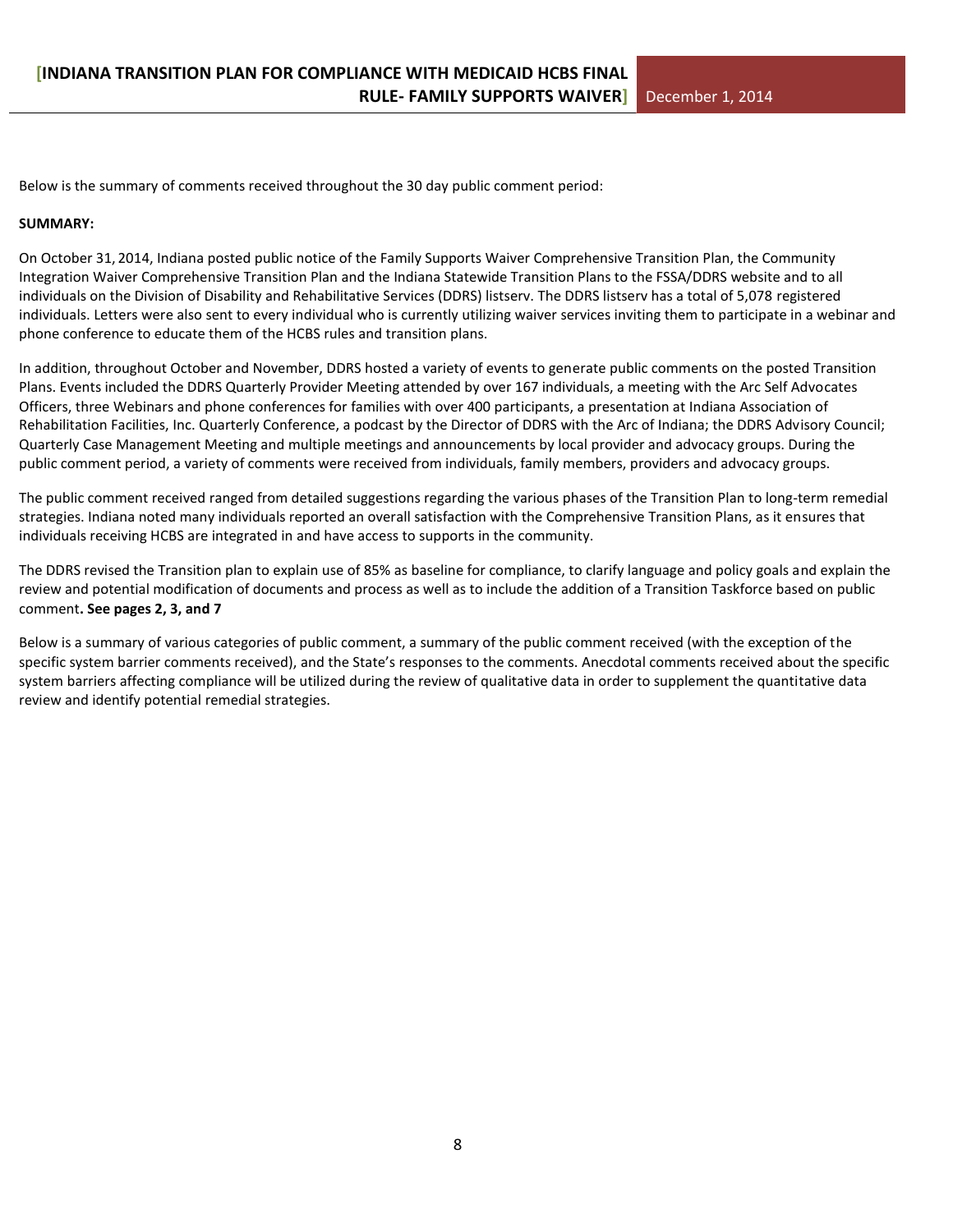#### **SUBJECT: Assessment of Settings**

**COMMENT:** Indiana identified 85% and below as the threshold for low level compliance with National Core Indicators. One commenter asked what the national standard is for compliance and how Indiana compares to other states across the country if the threshold of 85% compliance is met.

**COMMENT:** The Indiana demographics section of the 2013 National Core Indicators Report indicates that most interviewees resided with family. In this setting, rules and activities are generally determined by a parent or family member, making individual choice a matter of family dynamics. This situation may unintentionally skew the results related to self-determination, as well as potentially make remediation and compliance challenging. The commenter recommends that this be taken into consideration in further assessment activities and in the final determination of setting compliance.

**COMMENT:** One commenter was pleased with the use of NCI data to assess compliance. They felt the state's use of the NCI survey (National Core Indicators) is helpful because it demonstrates that there needs to be significant change in a broad range of topics. However, there is concern with the use of the 90-day checklist as an indicator of compliance given that in several instances the results were contradictory with the NCI data.

**RESPONSE: While the State used NCI data as a preliminary assessment tool, the State acknowledges concern with contradictory data obtained by the 90 day checklist. For this reason, a more in-depth approach will be carried out through the individual experience surveys to determine HCBS compliance. The individual experience surveys will also allow for all participants settings to be analyzed, not just residential.** 

**In March 2014, CMS also issued modifications to Quality Measures and Reporting on 1915(c) Home and Community Based Waivers. Specific to Improvements in 1915c Waiver Quality Requirements (June 15, 2014), CMS issued guidance to the States indicating that any level of performance measuring "less than 86%" compliance indicated a need for improvement and further analysis to determine the cause(s) of the performance problem. DDRS chose to use that same percentage (less than 86%, or 85%) as the threshold for low level compliance within our National Core Indicator and 90-Day Checklist data findings. National Core Indicator findings, including those specific to Indiana, are available at [http://www.nationalcoreindicators.org/states/.](http://www.nationalcoreindicators.org/states/)** 

**COMMENT:** One commenter stated the transition plan read as though the assumption was everyone is out of compliance and requested language clarification, specifically how the site survey's will be assessed.

#### **RESPONSE: Compliance cannot be assumed nor does Indiana assume that it is not in compliance. The transition plan was developed to clearly delineate Indiana's assessment and potential remediation activities.**

#### **SUBJECT: Preliminary Settings Inventory/Analysis**

**COMMENT:** In the preliminary settings analysis, one commenter would like to see more substantive comments regarding how compliance will be determined in all instances where there is no NCI data and no 90-day checklist data.

**COMMENT:** Information reviewed and used for future data collection to manage accomplishment includes the 90 day checklist and pre/post transition documents, both of which are significantly in need of modification to more appropriately represent the current and future waiver recipients. It is concerning going forward if the intent is to continue to use these two documents as part of the transition process/plan. Perhaps part of the transition plan could speak to the necessary document changes in assuring they support what is being monitored and leading the team to successfully support the individual.

**COMMENT:** Standards, Rules, Regulations and/or Requirements should be broad in scope, being applicable to individuals of all ages. The average age of individuals served is decreasing as school age individuals are targeted, rather than deinstitutionalized individuals such as in previous decades.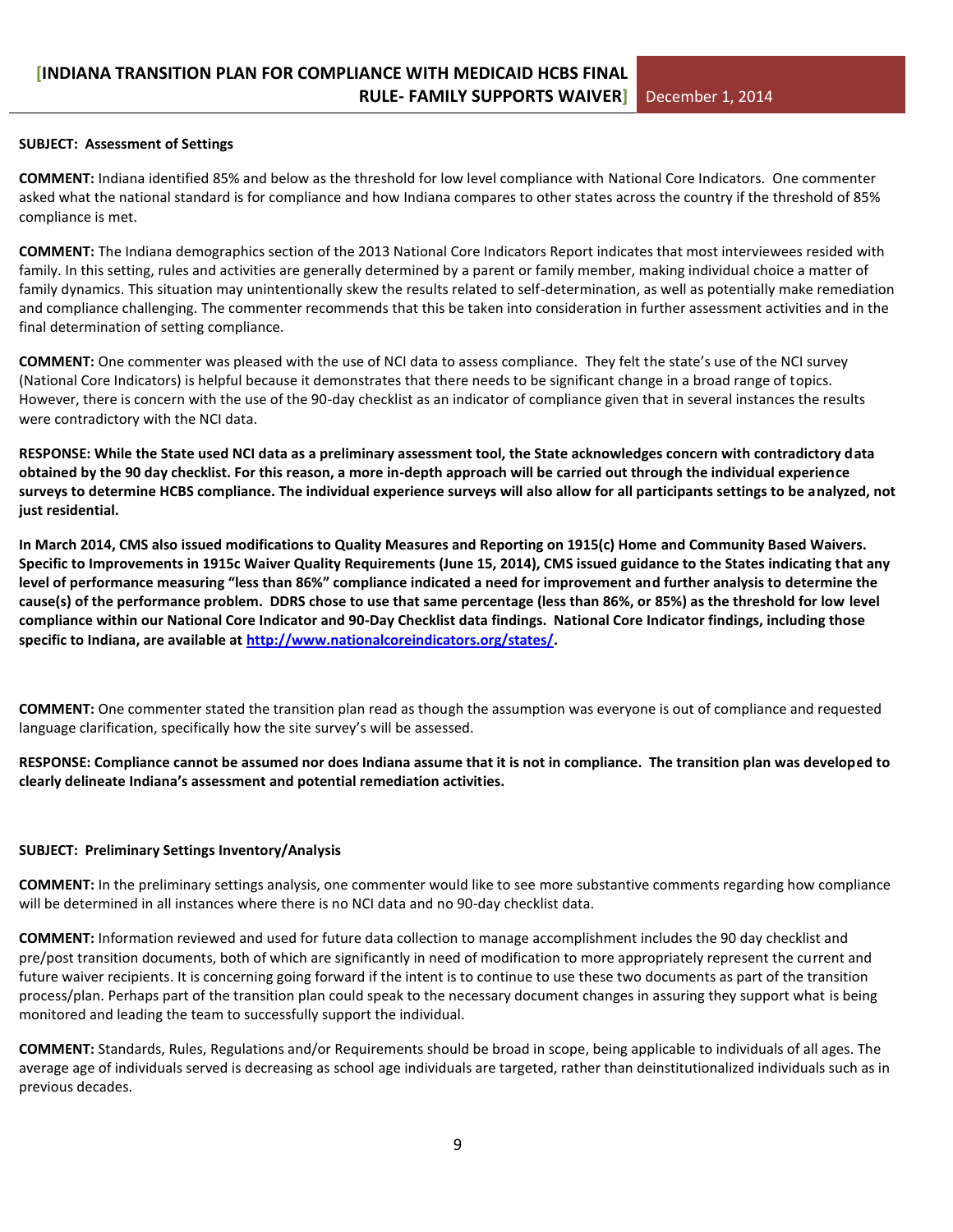**COMMENT:** Due to the fact that NCI data and 90 day checklists frequently contradicted each other, several areas of the initial assessment have been noted to require further study. This suggests the need to review the validity of the 90 day checklists and/or the NCI data collection process as it relates to determining compliance with CMS rules.

**COMMENT:** One commenter has concerns about the 90-day checklist process. Specifically, who responds to the questions; the case manager or the individual? It was recommended that a trained individual, outside of the case management team, to ensure that the data is truly person-centered, conduct Personal Outcome Measurement (POM) interviews. For the CMS Criteria that is not obtained through the 90 day checklist, it is recommended that the criteria be added to the checklist, and referenced in the individual's person-centered plan.

**RESPONSE: The State will incorporate specific components of the above suggestions into the transition plan by clarifying language and policy goals. The review and potential modification of documents and process to support the changes will be incorporated into the transition plans. Currently, both the Case Manager and the individual waiver participant (consumer)/family or guardian are to respond to questions on the 90 Day Checklist during the 90-Day Meetings of the Individualized Support Team (IST), but the Case Manager is responsible for its completion and processing. At this time, it is the responsibility of the Individual Support Team to ensure the accuracy of the 90-Day Checklist responses and there are no immediate plans to bring in outside entities.**

**COMMENT:** One commenter suggested policy specifics be a part of a later comment period around rules and regulation changes.

#### **COMMENT:** 90 – Day Checklist

- 1. I see that this is used to review many of the desired outcomes. With new policies being implemented and because this is one of the main pieces of information being used to measure current and future outcomes; will there be more accountability for all Case Managers to complete this documentation with the review of the IST team state wide?
- 2. A Focus of training on this documentation may need to implemented through AdvoCare for all individual Case managers, as historically, many newer CMs have either overlooked this or completed it without the input of the IST.

**RESPONSE: The State will review the suggestions listed above in order to identify areas of inadequacy or weakness within the 90 day check list and develop necessary modifications to assure the State's compliance with HCBS requirements. Case Managers will continue to be trained and held accountable for following proper procedure in the completion of this task. While the specific suggestions will not be incorporated into the high level Transition Plan, the State will ensure stakeholders have an opportunity to review any policy/process changes listed above and, to the greatest extent possible, the State will incorporate the suggestions within the specific processes.** 

#### **SUBJECT: Validation of Preliminary Setting Inventory**

**COMMENT:** One commenter felt that using the Indiana Institute on Disability and Community (IIDC) to complete the next phase of assessment is a wise decision. IIDC's expertise and reputation will reinforce the process as fair and credible. Further, by testing with a subgroup of individuals with disabilities, the assessment will have a high level of validity.

**COMMENT:** One commenter felt it was unclear if all waiver recipients will be surveyed or only Individuals receiving RHS services. They suggested DDRS should consider scaling down the implementation of a statewide survey for 17,000+ Individuals on the waiver. A large percentage of the Individuals receiving waiver services live in their family home, and these settings are considered to be site appropriate. If the goal of this survey is to identify specific sites that may need further review, it may be advantageous for DDRS to focus only upon Individuals receiving residential services or supported living services.

**COMMENT:** Once the survey tool is completed, the state should consider changing the implementation process. Right now, this plan outlines a provider-led process, with the provider responsible for ensuring the survey is completed for each Individual. The state will have difficulty getting full compliance with this process. Instead, the state should consider having Case Management facilitate the questions to the Individual and their support team as part of the 90 day process.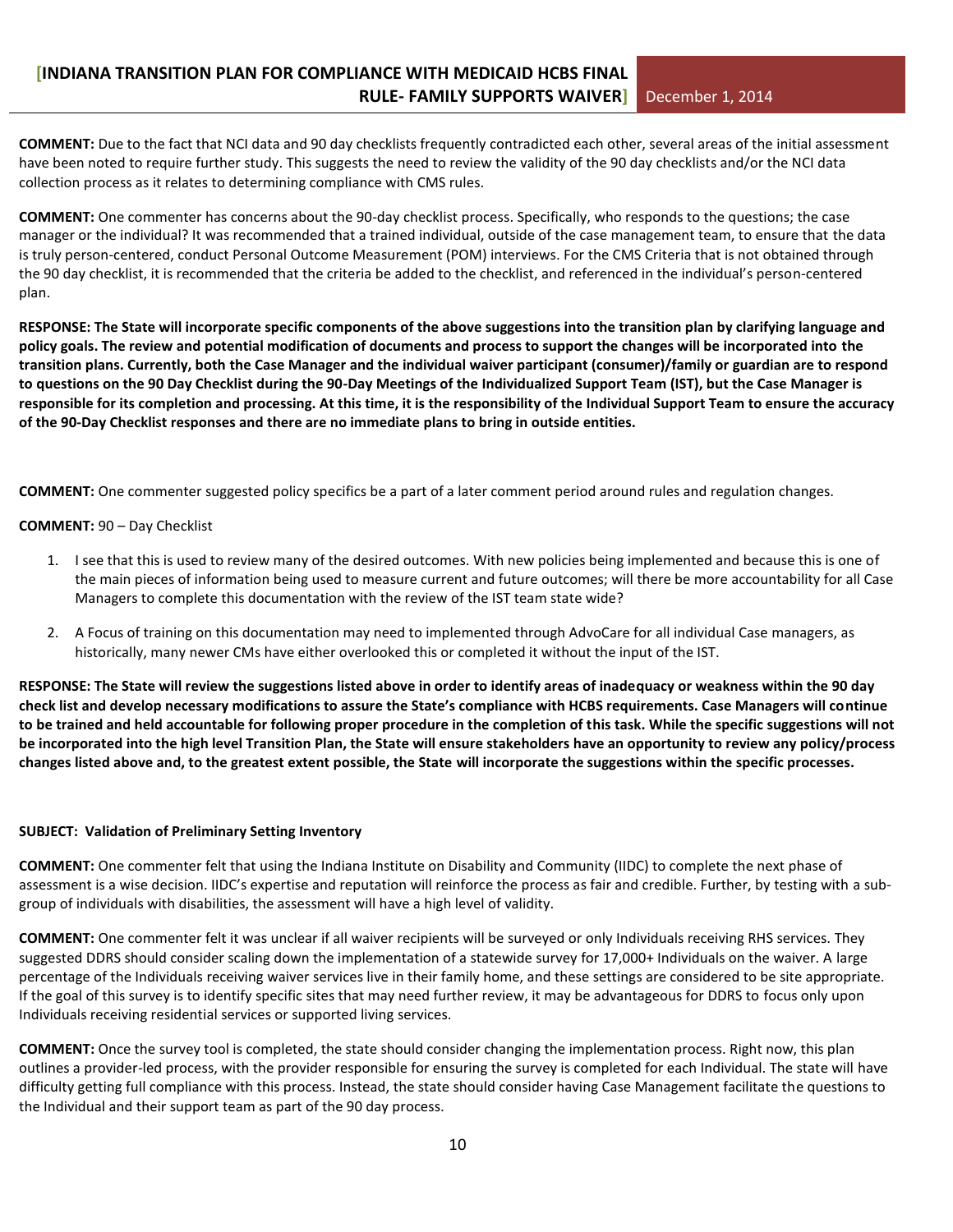**COMMENT:** One commenter recommends that the Provider and Member Surveys are inclusive of individuals Receiving HCBS services, as well as those on the wait list.

**RESPONSE: Final details on how, to whom, and by whom the site surveys should be administered for optimal results is still in the final planning stages and will be incorporated in future updates of the transition plan. The State will review the suggestions listed above in order to finalize the specific components and processes for the survey tool. DDRS appreciates the support expressed by various commenters. While the specific suggestions listed above will not be incorporated into the preliminary transition plan, the State will incorporate the suggestions within the specific processes to the greatest extent possible.** 

#### **SUBJECT: Proposed Remediation Strategies**

**COMMENT**: The Comprehensive Transition Plan states that a Comprehensive Provider Survey will be conducted and results analyzed. The plan does not specify if (or how) results will be made available to individual providers. It would be beneficial for providers to have timely access to survey results specific to their agency's compliance. This would allow providers to begin making systematic changes that facilitate compliance.

**COMMENT:** The Transition Plans call for assessment components to be completed by an individual or another person that "knows them best." It is understood that the State may likely look to providers to facilitate identifying an appropriate person to assist the individual through the assessment process. To that end, it is recommended that a single point of contact be established at each provider agency to coordinate with the support teams to determine who should be involved in individual surveys.

**COMMENT:** With regard to the survey tool being developed by the IIDC to target specific HCBS requirements, there is concern with vesting the administration of the survey through the residential provider. There is a concern that the provider could manipulate or influence resident responses. Due to the survey's importance, whereby its results will be used to determine sites for site specific assessments, the survey tool should be as free from bias and influence as possible. Commenter would also request that the key stakeholders be included in the survey design process. In that same vein, requests that the participant/resident survey be accessible and meaningful. For example, rather than asking generally whether the resident/participant has access to food, asking whether he or she can get a snack whenever they want.

**COMMENT:** The Participant Rights and Responsibilities Policy is not scheduled to be modified until 12/2017. Commenter would request that this be done earlier in the process – participants should be aware of their rights as early as possible so that they may better participate in the process going forward.

**COMMENT:** One commenter suggested a clearer process for sanctions and provider dis-enrollments. Specifically, timeframes for notice, action steps and procedural safe guards to ensure consumers and their teams are provided adequate notice.

**COMMENT:** One commenter suggested the remedial section of the plan is lacking. It appears to be primarily policy change or provider corrective action/sanctions. The state should realize that this is the most important part of the plan and should be afforded enough time for implementation. As noted previously, the state appears to be taking over half of the allowable time to identify the issues but the real work lies in correcting and taking action to make changes in Individuals' lives. Please allow enough time within this plan for the remedial work.

**COMMENT:** One commenter suggested a BDDS transition task force will need to be established for Individuals identified that will require major changes including relocation, adjustments to allocations, and mediation to resolve internal conflicts and compliance issues that cannot be handled by the Individual and their team. In addition, any system that is developed should allow for external support and consultation for situations that are too difficult for the Individual and their support team to handle without mediation or additional funding. It would be helpful for a process to be developed to request on-site consultations or team assistance.

**COMMENT:** These remedial strategies leave the Individual and the team out of this process entirely. For a true person-centered approach, most remedial issues, once identified, should be handled at the Individual and support team level.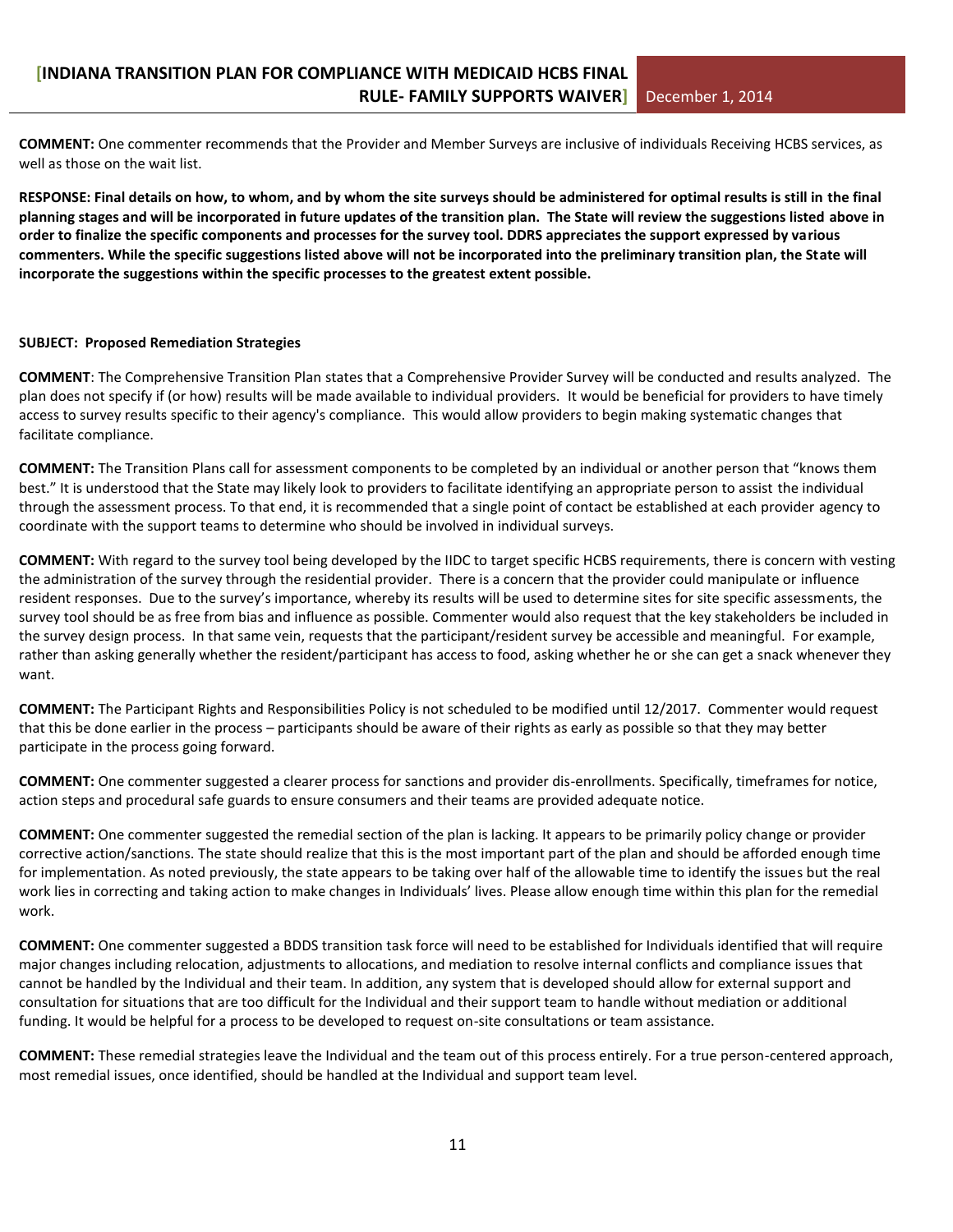**RESPONSE: It is the State's intent to include the individual and team throughout the assessment and remediation process. Timelines allow for all settings to be assessed and remedial strategies to be addressed upon completion of identified issues. Final details on how, to whom, and by whom the site surveys will be administered and assessed, is still in the final planning stages and will be incorporated in future updates of the transition plan. The suggestion of a transition taskforce will be incorporated into the transition plan to allow for additional ongoing supports and consultation during the transition process. The State acknowledges that Remedial Strategies and processes may need to be altered based upon the pilot surveys as well as the actual survey findings, but assessments must be completed prior to determining how those strategies may need to change. While the process for sanctions and provider disenrollment's was not added to the high level Transition Plan, the State will incorporate the suggestions within specific policies and procedures.**

**The State will review the suggestions listed above in order to finalize the specific components and processes for the survey tool. DDRS fully intends the survey to be meaningful and free from bias. Additionally, policies and procedures will be updated timely and appropriately once the survey findings have been analyzed and compared to the HCBS requirements.** 

#### **SUBJECT: System Recommendations**

**COMMENT:** A few commenters provided specific suggestions regarding system recommendations. Specific suggestions are listed below:

- Ensure choice in living situations and staff
- Ensure meaningful employment opportunities for individuals
- Provide more options in services that are individualized
- Ensure control of personal resources
- Wider range of residential opportunities
- Address the shortage of qualified Direct Care Staff
- System constraints will need to be addressed
- Address the limited access to community
- Extra protections for individuals without Legal Guardians or advocates should be considered
- Ensure a more collaborative effort between Case Management and community disability organizations

**RESPONSE: The State acknowledges the concern with the system issues listed above. Through the individual experience survey and subsequent review of the HCBS requirements, Indiana will gather data on the current status of the system and identify areas of noncompliance. To the greatest extent possible, the specific comments listed above will be incorporated within the survey(s) to assess the current status of Indiana's HCBS settings.**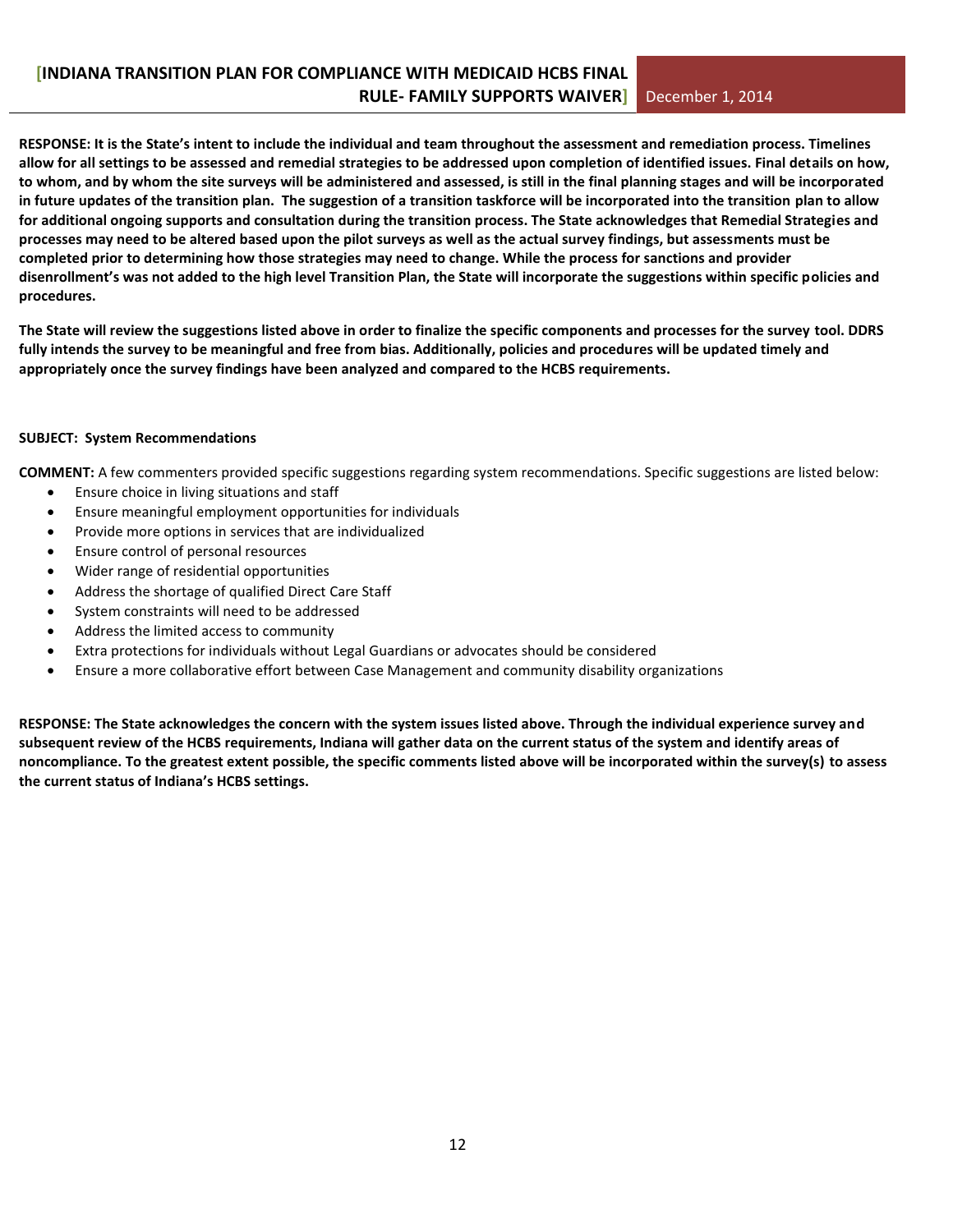# <span id="page-12-0"></span>**Appendix A: SUMMARY OF NCI DATA ANALYSIS**

Below is a summary of the assessment plan activities that Indiana utilized to develop a comprehensive transition plan upon approval from CMS:

| <b>HCBS Rule</b>                                                                           | <b>Assessment Activity</b>                                                                                                                                                                                                                                                                                                                                                                                                                                                                                                                                                                                                                                                                                                                                                                                                                                                                                                                                                                                                                                                                                                                                                                                                                                                                                                                                                                                                                         | <b>Start</b><br><b>Date</b> | <b>End</b><br><b>Date</b> |
|--------------------------------------------------------------------------------------------|----------------------------------------------------------------------------------------------------------------------------------------------------------------------------------------------------------------------------------------------------------------------------------------------------------------------------------------------------------------------------------------------------------------------------------------------------------------------------------------------------------------------------------------------------------------------------------------------------------------------------------------------------------------------------------------------------------------------------------------------------------------------------------------------------------------------------------------------------------------------------------------------------------------------------------------------------------------------------------------------------------------------------------------------------------------------------------------------------------------------------------------------------------------------------------------------------------------------------------------------------------------------------------------------------------------------------------------------------------------------------------------------------------------------------------------------------|-----------------------------|---------------------------|
| <b>REQUIREMENT: Is</b><br>integrated in and<br>supports access to the<br>greater community | Data was analyzed from the National Core<br>Indicators and responses were categorized<br>into the following question areas:<br>If individual interacts with<br>neighbors<br>Extent to which people do certain<br>$\bullet$<br>activities in the community<br>If individuals are supported to see<br>$\bullet$<br>friends and family when they<br>want<br>If individual have a way to get<br>$\bullet$<br>places they want to go<br>Whether the individual has<br>$\bullet$<br>friends or relationships with<br>persons other than paid staff or<br>family<br>If individual participates in unpaid<br>$\bullet$<br>activity in a community based<br>setting<br>If individual has a paid job in the<br>community<br>This initial analysis was completed to<br>determine Indiana's level of compliance<br>with this requirement. While 100%<br>compliance with HBCS rules is the goal,<br>Indiana utilized the NCI data as a starting<br>point to identify the current status of the<br>program and to identify barriers that may<br>exist and impact our compliance with the<br>HCBS requirements. In an effort to identify<br>the larger programmatic restrictions,<br>Indiana identified 85% and below as the<br>threshold for low level of compliance.<br>The following questions from the National<br>Core Indicators were identified as 85% and<br>below the low level of compliance<br>threshold.<br>If individual interacts with<br>neighbors | 6/2014                      | 8/2014                    |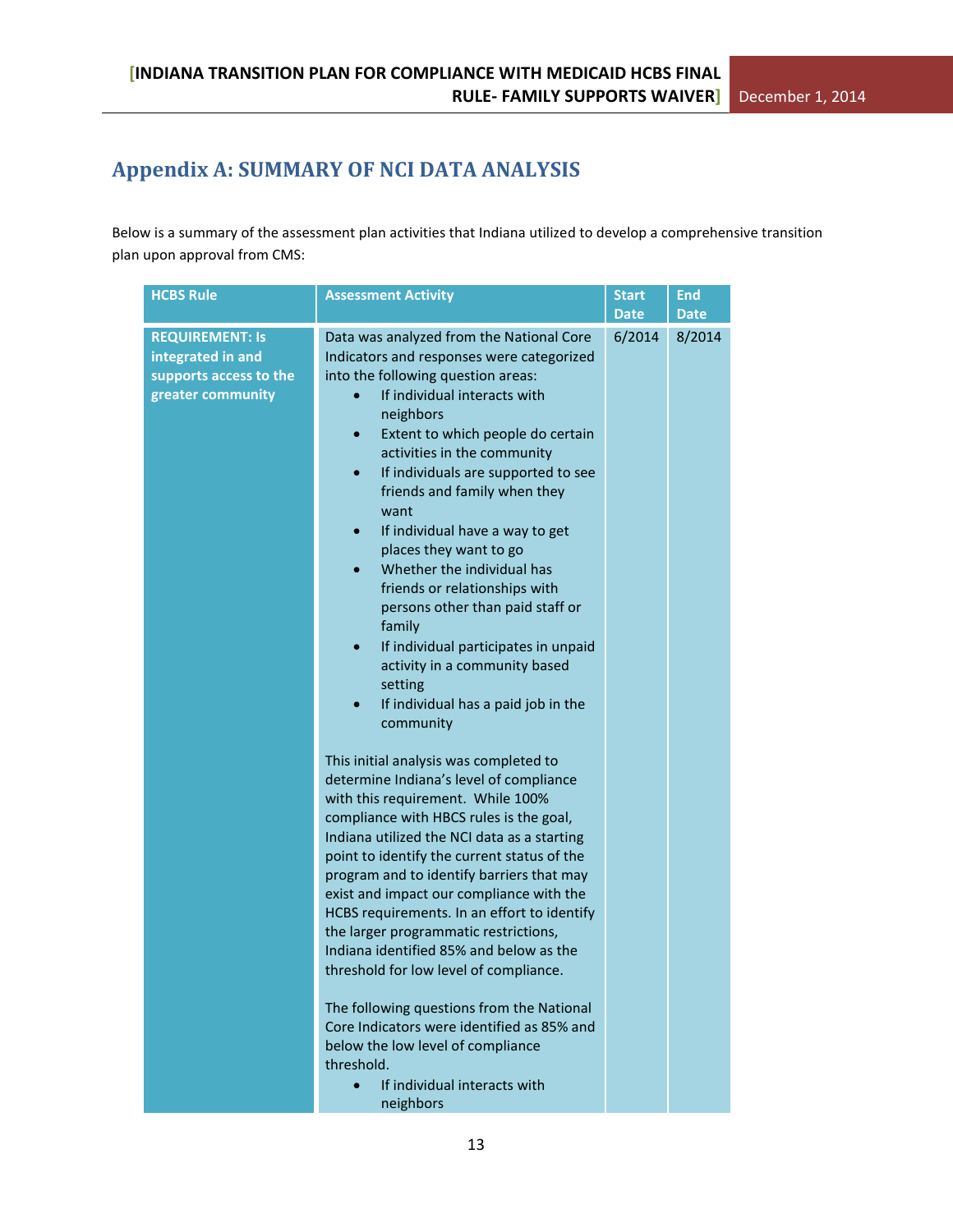|                                                                                                                                 | If individuals are supported to see<br>$\bullet$<br>friends and family when they<br>want<br>Whether the individual has<br>$\bullet$<br>friends or relationships with<br>persons other than paid staff or<br>family<br>If individual participates in unpaid<br>activity in a community based<br>setting<br>If individual has a paid job in the<br>community<br>Based on the NCI data analysis, questions<br>related to the requirement are in the<br>process of being developed for the<br>provider survey, participant focus groups,<br>and/or for additional program surveys to<br>gather more detailed information.<br>Upon the completion of the surveys and<br>additional programmatic data analysis,<br>Indiana will draw conclusions as to its level<br>of compliance with this requirement and<br>submit corrective action steps for approval<br>of CMS. |        |        |
|---------------------------------------------------------------------------------------------------------------------------------|-----------------------------------------------------------------------------------------------------------------------------------------------------------------------------------------------------------------------------------------------------------------------------------------------------------------------------------------------------------------------------------------------------------------------------------------------------------------------------------------------------------------------------------------------------------------------------------------------------------------------------------------------------------------------------------------------------------------------------------------------------------------------------------------------------------------------------------------------------------------|--------|--------|
| <b>REQUIREMENT:</b><br><b>Provides opportunities</b><br>to seek employment<br>and work in<br>competitive integrated<br>settings | Data was analyzed from the National Core<br>Indicators and responses were categorized<br>into the following question areas:<br>If individual has a job in the<br>community<br>If individual has a paid job in the<br>$\bullet$<br>community<br>If individual does not have a job<br>$\bullet$<br>in the community, do they want<br>one<br>Of the individuals employed, if<br>they like their job and if they<br>want a different job<br>If individual has integrated<br>$\bullet$<br>employment as a goal in their<br>service plan<br>If individual participates in unpaid<br>activity in a community based<br>setting<br>This initial analysis was completed to<br>determine Indiana's level of compliance<br>with this requirement. While 100%<br>compliance with HBCS rules is the goal,                                                                     | 6/2014 | 8/2014 |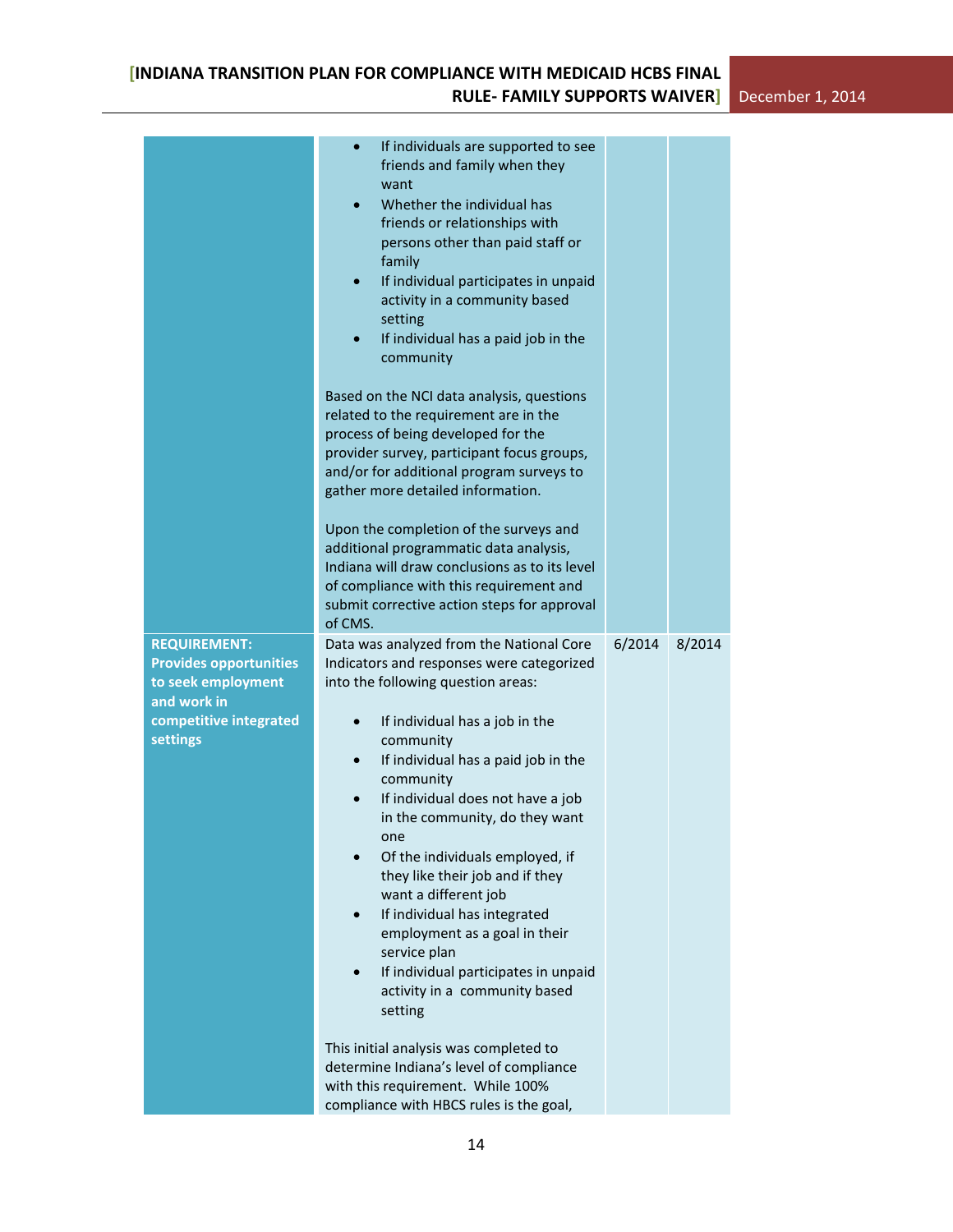|                                                   | Indiana utilized the NCI data as a starting<br>point to identify the current status of the<br>program and to identify barriers that may<br>exist and impact our compliance with the<br>HCBS requirements. In an effort to identify<br>the larger programmatic restrictions,<br>Indiana has identified 85% and below as<br>the threshold for low level of compliance.<br>The following questions from the National<br>Core Indicators were identified as 85% and<br>below the low level of compliance<br>threshold.<br>If individual has a job in the<br>$\bullet$<br>community<br>If individual has a paid job in the<br>community<br>If individual does not have a job<br>$\bullet$<br>in the community, do they want<br>one<br>Of the individuals employed, if<br>$\bullet$<br>they like their job and if they<br>want a different job<br>If individual has integrated<br>$\bullet$<br>employment as a goal in their<br>service plan |        |        |  |
|---------------------------------------------------|----------------------------------------------------------------------------------------------------------------------------------------------------------------------------------------------------------------------------------------------------------------------------------------------------------------------------------------------------------------------------------------------------------------------------------------------------------------------------------------------------------------------------------------------------------------------------------------------------------------------------------------------------------------------------------------------------------------------------------------------------------------------------------------------------------------------------------------------------------------------------------------------------------------------------------------|--------|--------|--|
|                                                   | Based on the NCI data analysis, questions<br>related to the requirement are in the<br>process of being developed for the<br>provider survey, participant focus groups,<br>and/or for additional program surveys to<br>gather more detailed information.                                                                                                                                                                                                                                                                                                                                                                                                                                                                                                                                                                                                                                                                                |        |        |  |
|                                                   | Upon the completion of the surveys and<br>additional programmatic data analysis,<br>Indiana will draw conclusions as to its level<br>of compliance with this requirement and<br>submit corrective action steps for approval<br>of CMS.                                                                                                                                                                                                                                                                                                                                                                                                                                                                                                                                                                                                                                                                                                 |        |        |  |
| <b>REQUIREMENT: Control</b><br>personal resources | Data analysis from the National Core<br>Indicator responses were categorized into                                                                                                                                                                                                                                                                                                                                                                                                                                                                                                                                                                                                                                                                                                                                                                                                                                                      | 6/2014 | 8/2014 |  |
|                                                   | the following question areas:                                                                                                                                                                                                                                                                                                                                                                                                                                                                                                                                                                                                                                                                                                                                                                                                                                                                                                          |        |        |  |
|                                                   | If individual can decide how to<br>spend his/her own money                                                                                                                                                                                                                                                                                                                                                                                                                                                                                                                                                                                                                                                                                                                                                                                                                                                                             |        |        |  |
|                                                   | This analysis was completed to determine<br>Indiana's level of compliance with this<br>requirement. While 100% compliance<br>with HBCS rules is the goal, Indiana utilized                                                                                                                                                                                                                                                                                                                                                                                                                                                                                                                                                                                                                                                                                                                                                             |        |        |  |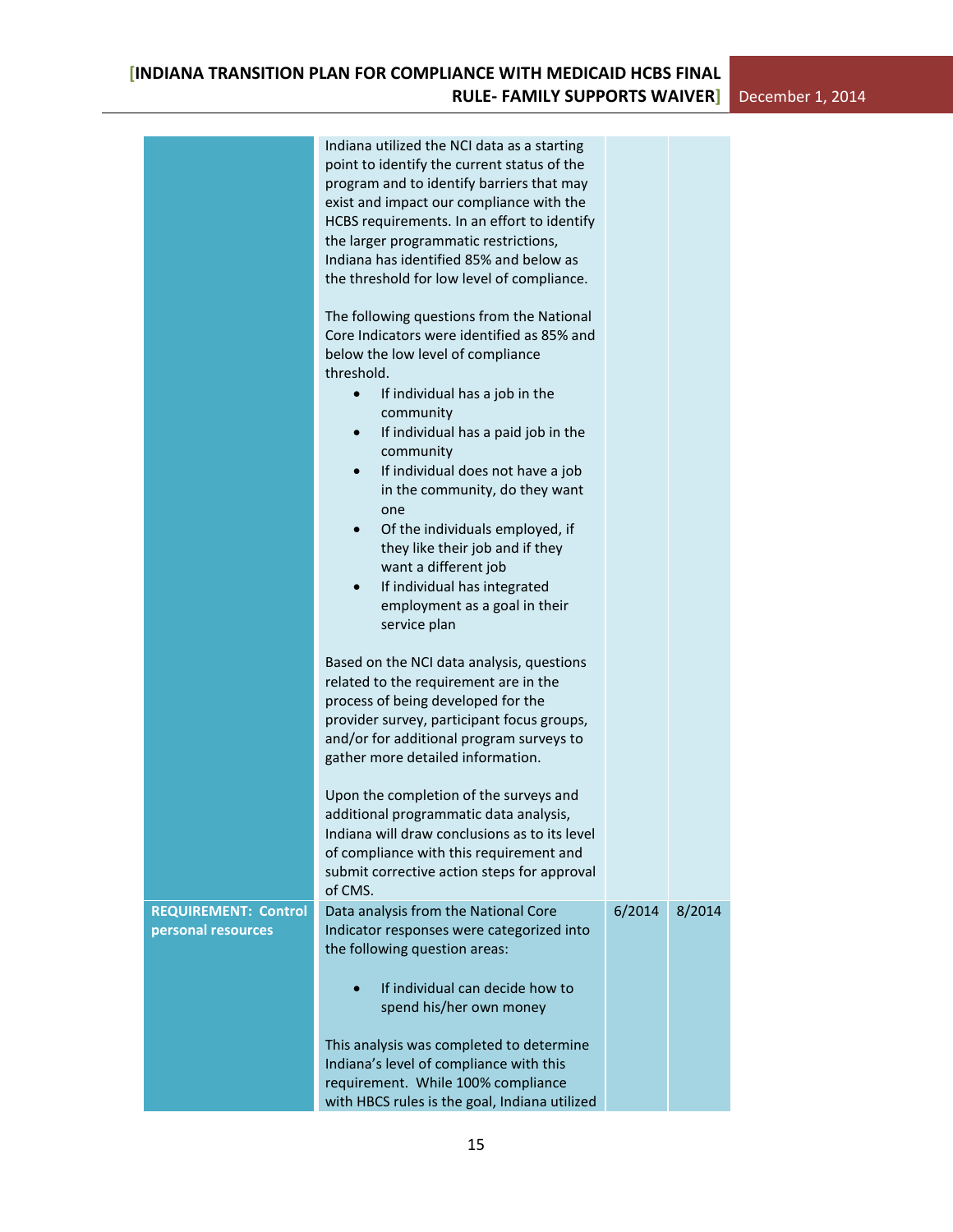|                                                                                                                                                | the NCI data as a starting point to identify<br>the current status of the program and to<br>identify barriers that may exist and impact<br>our compliance with the HCBS<br>requirements. In an effort to identify the<br>larger programmatic restrictions, Indiana<br>has identified 85% and below as the<br>threshold for low level of compliance.                                                                                                                                                                |        |        |
|------------------------------------------------------------------------------------------------------------------------------------------------|--------------------------------------------------------------------------------------------------------------------------------------------------------------------------------------------------------------------------------------------------------------------------------------------------------------------------------------------------------------------------------------------------------------------------------------------------------------------------------------------------------------------|--------|--------|
|                                                                                                                                                | The following question from the National<br>Core Indicators was identified as 85% and<br>below the low level of compliance<br>threshold.<br>If individual can decide how to<br>$\bullet$<br>spend his/her own money                                                                                                                                                                                                                                                                                                |        |        |
|                                                                                                                                                | Based on the NCI data analysis, questions<br>related to the requirement are in the<br>process of being developed for the<br>provider survey, participant focus groups,<br>and/or for additional program surveys to<br>gather more detailed information.                                                                                                                                                                                                                                                            |        |        |
|                                                                                                                                                | Due to the lack of NCI questions targeting<br>this requirement, additional questions will<br>be added to a provider and client survey to<br>gather more detailed information about<br>this requirement. Topics may include:<br>Participants' ability to access<br>money for recreational use<br>Participants' ability to access<br>$\bullet$<br>money to meet their personal<br>needs<br>Participants' access to personal<br>$\bullet$<br>belongings<br>Participants' access to phone and<br>$\bullet$<br>internet |        |        |
|                                                                                                                                                | Upon the completion of the surveys and<br>additional programmatic data analysis,<br>Indiana will draw conclusions as to its level<br>of compliance with this requirement and<br>submit corrective action steps for approval<br>of CMS.                                                                                                                                                                                                                                                                             |        |        |
| <b>REQUIREMENT: Ensures</b><br>the individual receives<br>services in the<br>community with the<br>same degree of access<br>as individuals not | This information cannot be assessed from<br>the National Core Indicators and will be<br>included in the provider survey,<br>participant focus groups, and/or for<br>additional program surveys.                                                                                                                                                                                                                                                                                                                    | 6/2014 | 8/2014 |
| receiving Medicaid                                                                                                                             | Upon the completion of the survey and                                                                                                                                                                                                                                                                                                                                                                                                                                                                              |        |        |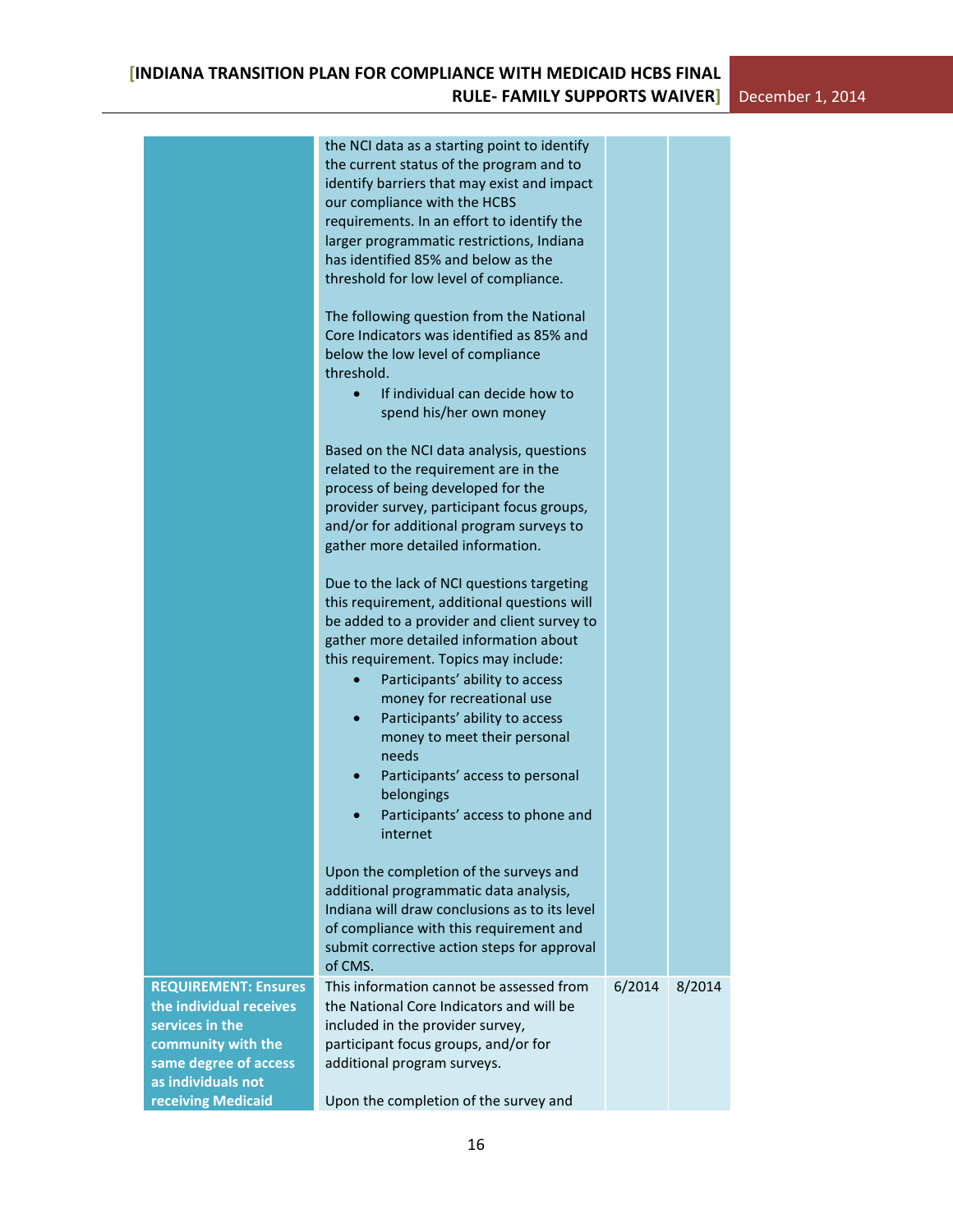| <b>HCBS</b>                                                                                           | programmatic data analysis, Indiana will<br>draw conclusions as to its level of<br>compliance with this requirement and<br>submit corrective action steps for approval<br>of CMS.                                                                                                                                                                                                                                                                                                                                                                                                                                                                                                                                                                                                                                                                                                                                                                                                                                                                                                                                                                                                                                                                                                                                                                                                                                                                                                                                                                                                                     |        |        |
|-------------------------------------------------------------------------------------------------------|-------------------------------------------------------------------------------------------------------------------------------------------------------------------------------------------------------------------------------------------------------------------------------------------------------------------------------------------------------------------------------------------------------------------------------------------------------------------------------------------------------------------------------------------------------------------------------------------------------------------------------------------------------------------------------------------------------------------------------------------------------------------------------------------------------------------------------------------------------------------------------------------------------------------------------------------------------------------------------------------------------------------------------------------------------------------------------------------------------------------------------------------------------------------------------------------------------------------------------------------------------------------------------------------------------------------------------------------------------------------------------------------------------------------------------------------------------------------------------------------------------------------------------------------------------------------------------------------------------|--------|--------|
| <b>REQUIREMENT: Allows</b><br>full access to the<br>greater<br>community/Engaged in<br>community life | Data analysis from the National Core<br>Indicator responses were categorized into<br>the following question areas:<br>Extent to which individuals do<br>certain activities in the<br>community: shopping, errands,<br>religious practice, entertainment,<br>exercise, etc.<br>If individual wants to go<br>somewhere, do they always have<br>a way to get there<br>This analysis was completed to determine<br>Indiana's level of compliance with this<br>requirement. While 100% compliance<br>with HBCS rules is the goal, Indiana utilized<br>the NCI data as a starting point to identify<br>the current status of the program and to<br>identify barriers that may exist and impact<br>our compliance with the HCBS<br>requirements. In an effort to identify the<br>larger programmatic restrictions, Indiana<br>has identified 85% and below as the<br>threshold for low level of compliance.<br>The following questions from the National<br>Core Indicators were identified as 85% and<br>below the low level of compliance<br>threshold:<br>Extent to which individuals do<br>certain activities in the<br>community: shopping, errands,<br>religious practice, entertainment,<br>exercise, etc.<br>If individual wants to go<br>somewhere, do they always have<br>a way to get there<br>Due to the lack of NCI questions targeting<br>this requirement, additional questions will<br>be added to a provider and client survey to<br>gather more detailed information about<br>this requirement. Topics may include:<br>The type of community activities<br>that individuals participate in | 6/2014 | 8/2014 |
|                                                                                                       | Who participates in the                                                                                                                                                                                                                                                                                                                                                                                                                                                                                                                                                                                                                                                                                                                                                                                                                                                                                                                                                                                                                                                                                                                                                                                                                                                                                                                                                                                                                                                                                                                                                                               |        |        |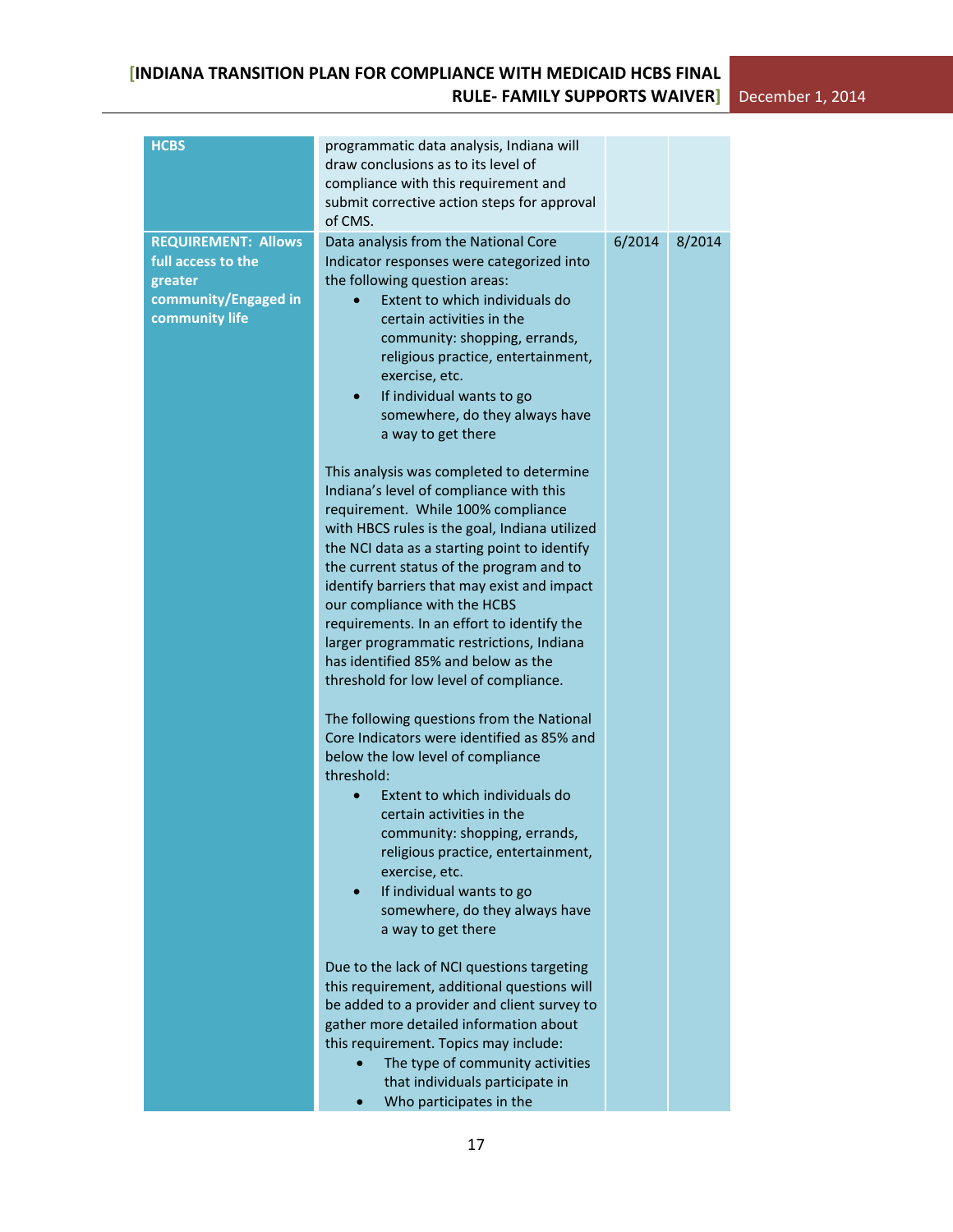|                                                                                                                                                                                     | community activities with the<br>individual<br>Barriers that stop the individual<br>$\bullet$<br>from participating in community<br>activities<br>Additional Data Analyzed: In regards to<br>transportation, the data will be analyzed<br>on each provider by the State to<br>determine how frequently individuals are<br>accessing the greater community. In<br>addition, the Community Habilitation data<br>will be reviewed in order to determine the<br>level of engagement/access to community<br>activities.<br>Upon the completion of the survey and<br>programmatic data analysis, Indiana will<br>draw conclusions as to its level of<br>compliance with this requirement and<br>submit corrective action steps for approval<br>of CMS.                                                                                                                                                                                                                                                                                                  |        |        |
|-------------------------------------------------------------------------------------------------------------------------------------------------------------------------------------|---------------------------------------------------------------------------------------------------------------------------------------------------------------------------------------------------------------------------------------------------------------------------------------------------------------------------------------------------------------------------------------------------------------------------------------------------------------------------------------------------------------------------------------------------------------------------------------------------------------------------------------------------------------------------------------------------------------------------------------------------------------------------------------------------------------------------------------------------------------------------------------------------------------------------------------------------------------------------------------------------------------------------------------------------|--------|--------|
| <b>REQUIREMENT: Setting</b><br>is chosen among setting<br>options including non-<br>disability specific<br>settings and options for<br>a private unit in a<br>residential settings. | Data analysis from the National Core<br>Indicator responses were categorized into<br>the following question areas:<br>If individual chooses their<br>residence, work and/or day<br>services<br>Chose or had some input in<br>$\bullet$<br>choosing where they go during<br>the day<br>Chose or were aware they could<br>$\bullet$<br>request to change the staff who<br>help them at their home, job, or<br>day program or activity<br>If individuals chose to live alone,<br>or chose people they live with<br>This analysis was completed to determine<br>Indiana's level of compliance with this<br>requirement. While 100% compliance<br>with HBCS rules is the goal, Indiana utilized<br>the NCI data as a starting point to identify<br>the current status of the program and to<br>identify barriers that may exist and impact<br>our compliance with the HCBS<br>requirements. In an effort to identify the<br>larger programmatic restrictions, Indiana<br>has identified 85% and below as the<br>threshold for low level of compliance. | 6/2014 | 8/2014 |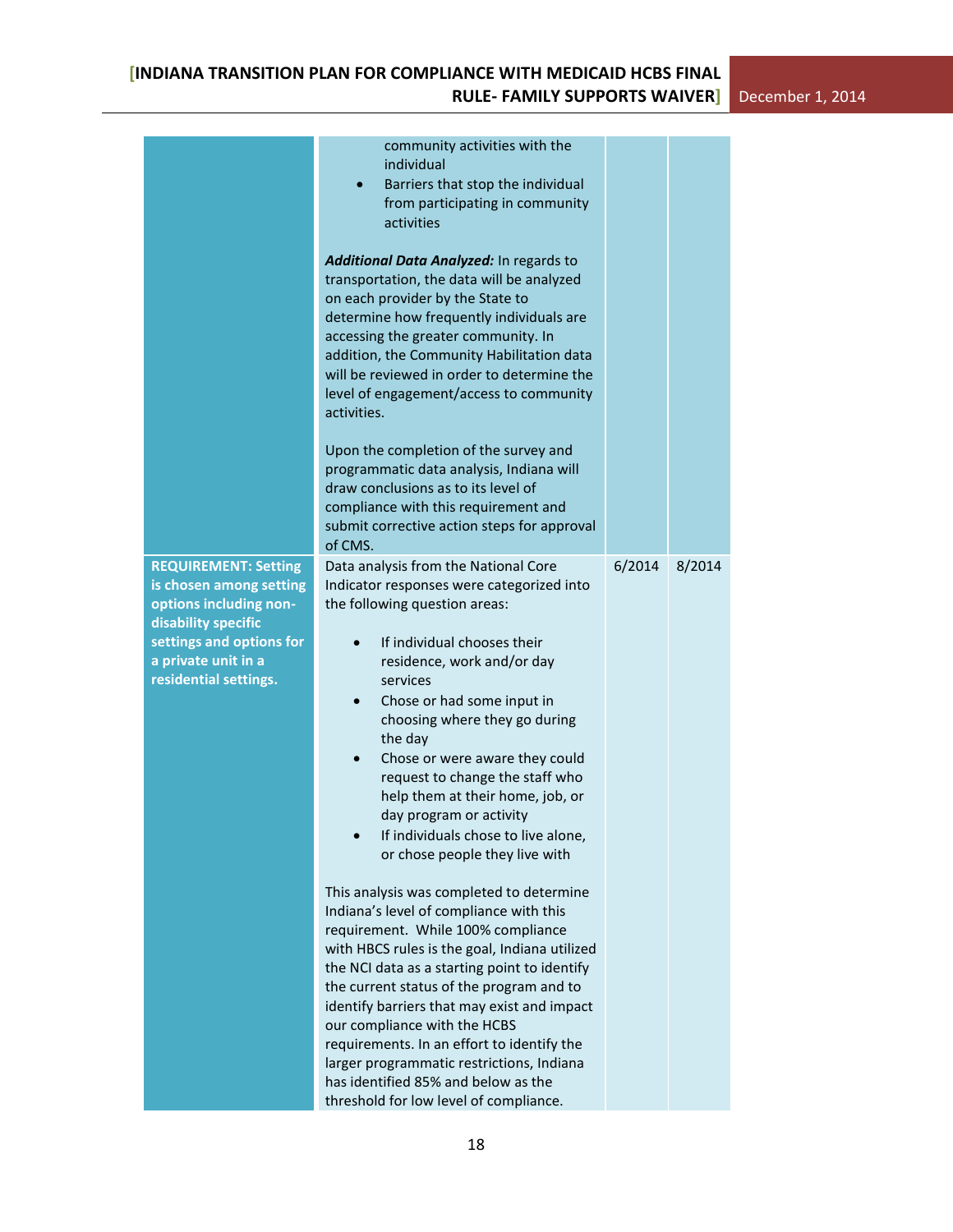|                                                          | The following questions from the National<br>Core Indicators were identified as 85% and<br>below the low level of compliance<br>threshold:<br>If individual chooses their<br>$\bullet$<br>residence, work and/or day<br>services<br>If individuals chose to live alone,<br>$\bullet$<br>or chose people they live with<br>Chose or had some input in<br>choosing where they go during<br>the day<br>Chose or were aware they could<br>request to change the staff who<br>help them at their home, job, or<br>day program or activity<br>Upon the completion of the survey and<br>programmatic data analysis, Indiana will<br>draw conclusions as to its level of<br>compliance with this requirement and<br>submit corrective action steps for approval<br>of CMS. |        |        |
|----------------------------------------------------------|--------------------------------------------------------------------------------------------------------------------------------------------------------------------------------------------------------------------------------------------------------------------------------------------------------------------------------------------------------------------------------------------------------------------------------------------------------------------------------------------------------------------------------------------------------------------------------------------------------------------------------------------------------------------------------------------------------------------------------------------------------------------|--------|--------|
| <b>REQUIREMENT: Ensures</b><br>right to privacy, dignity | Data analysis from the National Core<br>Indicator responses were categorized into                                                                                                                                                                                                                                                                                                                                                                                                                                                                                                                                                                                                                                                                                  | 6/2014 | 8/2014 |
| and respect and<br>freedom from coercion                 | the following question areas:                                                                                                                                                                                                                                                                                                                                                                                                                                                                                                                                                                                                                                                                                                                                      |        |        |
| and restraint                                            | If individual has been treated<br>with respect by paid<br>provider/staff<br>Does individual have enough<br>privacy; can be alone with guests,<br>whether mail/email is read<br>without permission, etc.<br>Does individual feel safe at<br>home? At work/day program? In<br>neighborhood? If person does not<br>feel safe, is there someone to talk<br>to                                                                                                                                                                                                                                                                                                                                                                                                          |        |        |
|                                                          | This analysis was completed to determine<br>Indiana's level of compliance with this<br>requirement. While 100% compliance<br>with HBCS rules is the goal, Indiana utilized<br>the NCI data as a starting point to identify<br>the current status of the program and to<br>identify barriers that may exist and impact<br>our compliance with the HCBS<br>requirements. In an effort to identify the<br>larger programmatic restrictions, Indiana                                                                                                                                                                                                                                                                                                                   |        |        |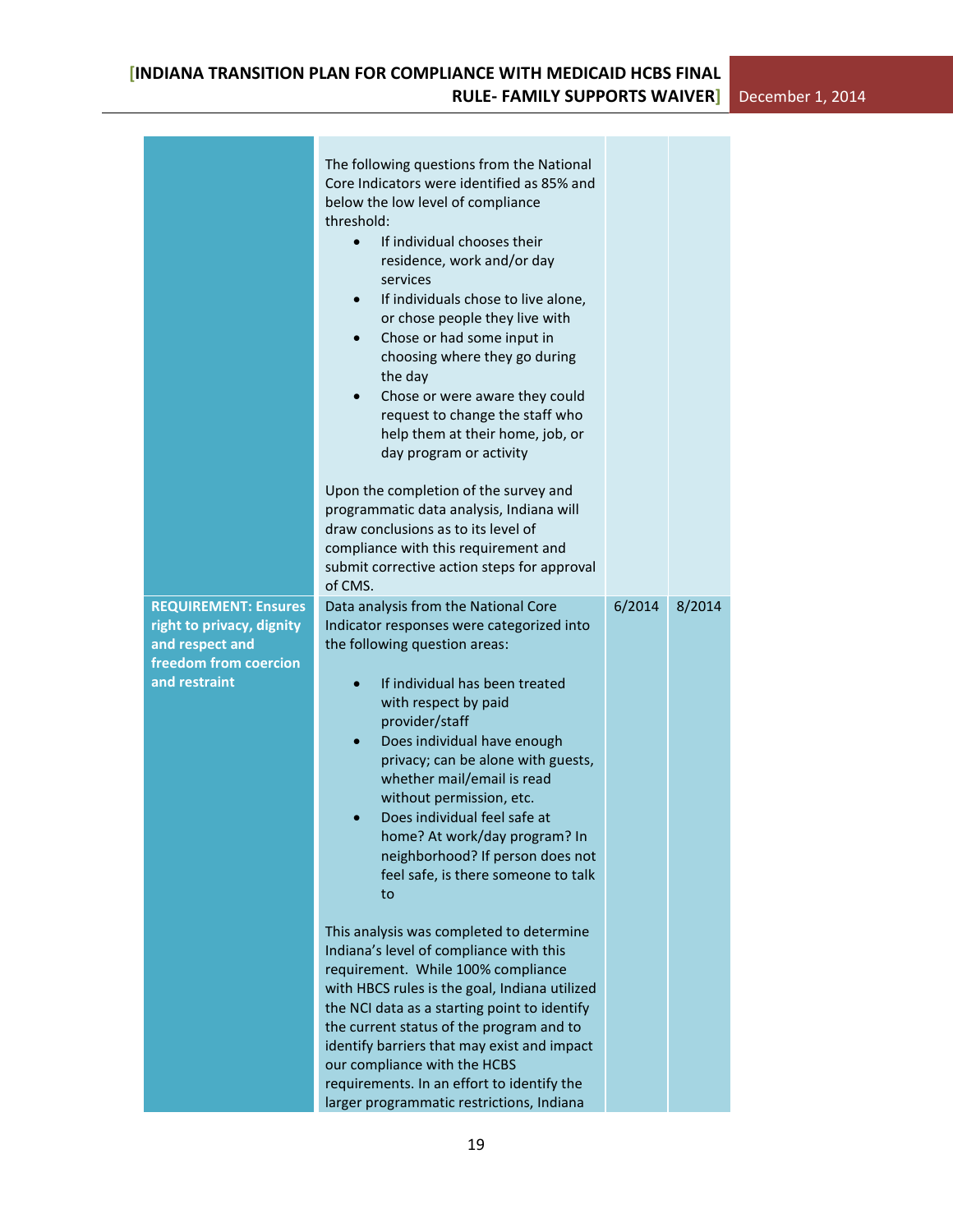|                                                                                                | has identified 85% and below as the<br>threshold for low level of compliance.                                                                                                                                                                                                                                                                                                                                                                                                                                                                                                                                                       |        |        |  |
|------------------------------------------------------------------------------------------------|-------------------------------------------------------------------------------------------------------------------------------------------------------------------------------------------------------------------------------------------------------------------------------------------------------------------------------------------------------------------------------------------------------------------------------------------------------------------------------------------------------------------------------------------------------------------------------------------------------------------------------------|--------|--------|--|
|                                                                                                | All National Core Indicator questions were<br>above the 85% threshold for this<br>requirement.                                                                                                                                                                                                                                                                                                                                                                                                                                                                                                                                      |        |        |  |
|                                                                                                | <b>Additional Data Analyzed: For this</b><br>requirement data collected through<br>Indiana's Bureau of Quality Improvement<br>Services has been utilized to assess<br>Indiana's level of compliance. This analysis<br>will focus on Incident Reports (IRs) and<br>rates of occurrence in the following areas:<br>Allegations of abuse, neglect,<br>exploitation<br>% of those allegations<br>substantiated<br><b>Prohibited Interventions</b><br><b>Physical Restraints</b><br>$\bullet$                                                                                                                                            |        |        |  |
|                                                                                                | This data has been analyzed at the State<br>level to determine state level of<br>compliance and at the provider level when<br>assessing each individual provider.                                                                                                                                                                                                                                                                                                                                                                                                                                                                   |        |        |  |
|                                                                                                | Upon the completion of the survey and<br>programmatic data analysis, Indiana will<br>draw conclusions as to its level of<br>compliance with this requirement and<br>submit corrective action steps for approval<br>of CMS.                                                                                                                                                                                                                                                                                                                                                                                                          |        |        |  |
| <b>REQUIREMENT:</b><br><b>Optimizes autonomy</b><br>and independence in<br>making life choices | Data analysis from the National Core<br>Indicator responses were categorized into<br>the following question areas:<br>Did the individual make decisions<br>or did others make decision<br>about: where and with whom<br>they live, where they work, what<br>day program they attend, their<br>daily schedule, how to spend free<br>time, etc.<br>Self-direction queries suggest<br>decision making competence<br>building: Does the individual have<br>help making decision re: budget<br>and services; Can they changes<br>budget or services if needed; etc.<br>Chose or were aware they could<br>request to change the staff who | 6/2014 | 8/2014 |  |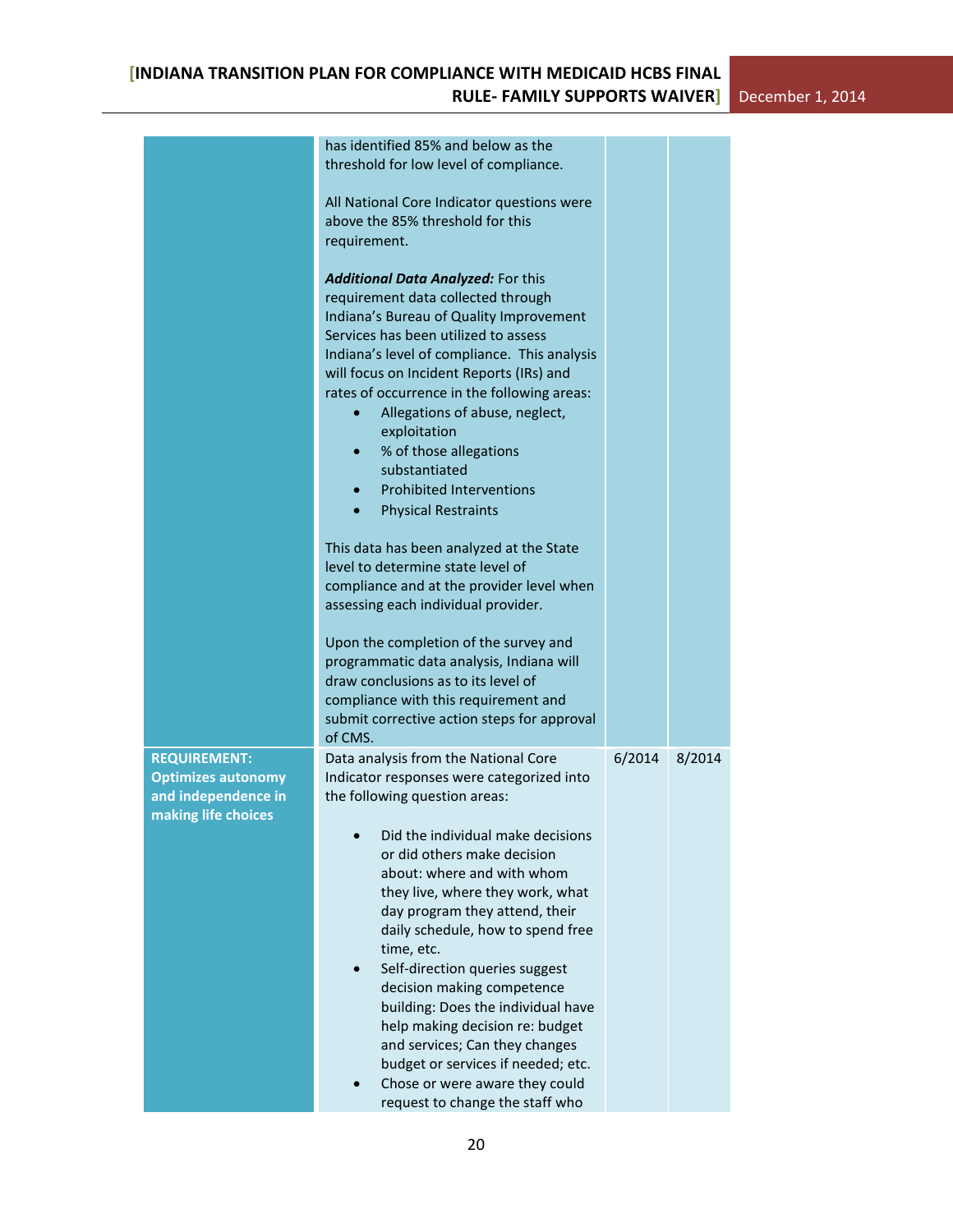|                                                     | help them at their home, job, or<br>day program or activity<br>Did you help develop your service<br>plan                                                                                                                                                                                                                                                                                                                                                                                                                          |        |        |
|-----------------------------------------------------|-----------------------------------------------------------------------------------------------------------------------------------------------------------------------------------------------------------------------------------------------------------------------------------------------------------------------------------------------------------------------------------------------------------------------------------------------------------------------------------------------------------------------------------|--------|--------|
|                                                     | This analysis was completed to determine<br>Indiana's level of compliance with this<br>requirement. While 100% compliance<br>with HBCS rules is the goal, Indiana utilized<br>the NCI data as a starting point to identify<br>the current status of the program and to<br>identify barriers that may exist and impact<br>our compliance with the HCBS<br>requirements. In an effort to identify the<br>larger programmatic restrictions, Indiana<br>has identified 85% and below as the<br>threshold for low level of compliance. |        |        |
|                                                     | The following questions from the National<br>Core Indicators were identified as 85% and<br>below the low level of compliance<br>threshold:                                                                                                                                                                                                                                                                                                                                                                                        |        |        |
|                                                     | Did the individual make decisions<br>$\bullet$<br>or did others make decision<br>about: where and with whom<br>they live, where they work, what<br>day program they attend, their<br>daily schedule, how to spend free<br>time, etc.<br>Self-direction queries suggest<br>$\bullet$                                                                                                                                                                                                                                               |        |        |
|                                                     | decision making competence<br>building: Does the individual have<br>help making decision re: budget<br>and services; Can they changes<br>budget or services if needed; etc.<br>Chose or were aware they could<br>request to change the staff who<br>help them at their home, job, or<br>day program or activity<br>Did you help develop your service                                                                                                                                                                              |        |        |
|                                                     | plan<br>Upon the completion of the survey and<br>programmatic data analysis, Indiana will                                                                                                                                                                                                                                                                                                                                                                                                                                         |        |        |
|                                                     | draw conclusions as to its level of<br>compliance with this requirement and<br>submit corrective action steps for approval<br>of CMS.                                                                                                                                                                                                                                                                                                                                                                                             |        |        |
| <b>REQUIREMENT:</b><br><b>Facilitates choice of</b> | Data analysis from the National Core<br>Indicator responses were categorized into                                                                                                                                                                                                                                                                                                                                                                                                                                                 | 6/2014 | 8/2014 |
| services and who                                    | the following question areas:                                                                                                                                                                                                                                                                                                                                                                                                                                                                                                     |        |        |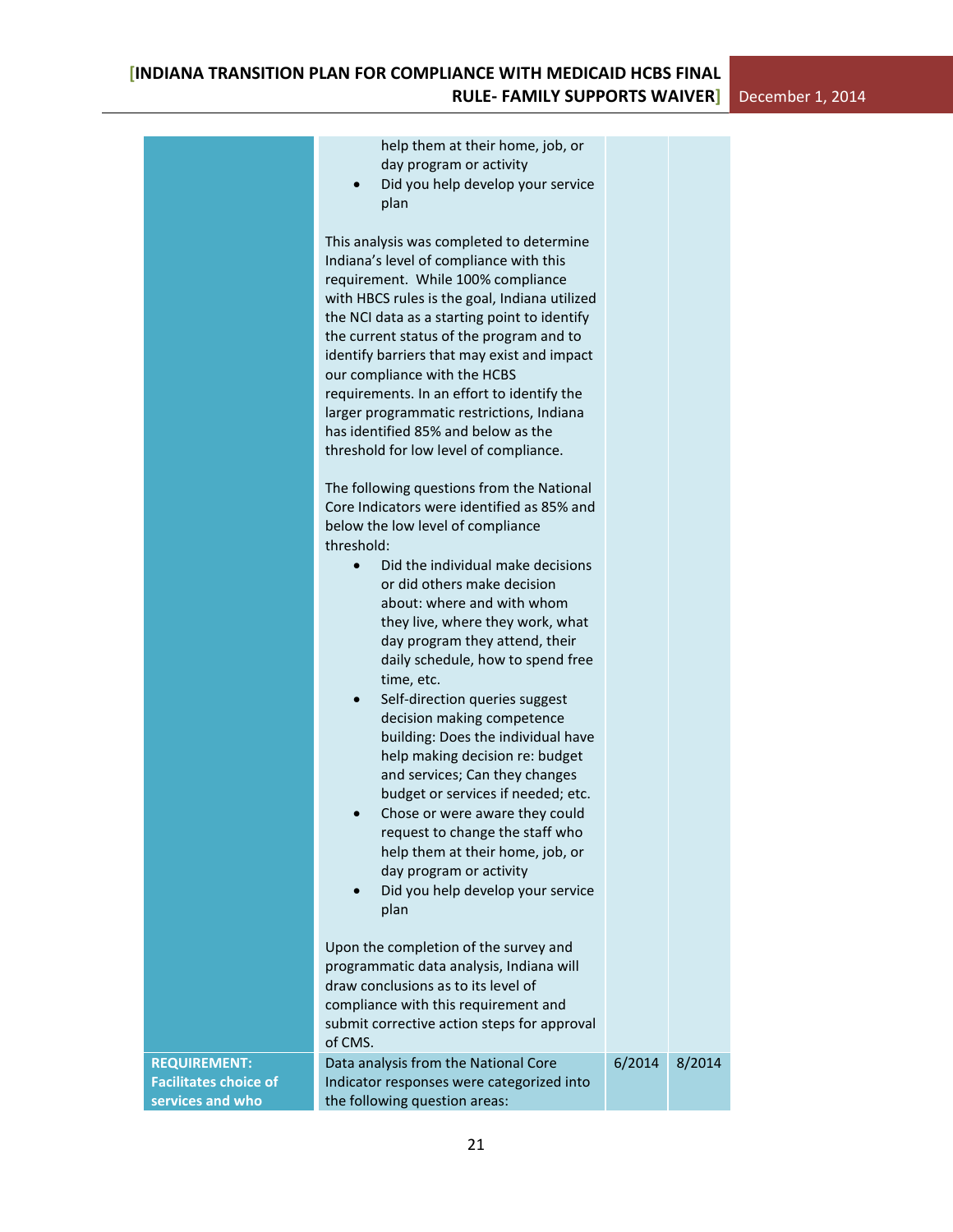| provides them | If individual would like to live<br>$\bullet$<br>somewhere else<br>If individual wants to work<br>somewhere else<br>If individual wants to go<br>somewhere else during day<br>If individual chose their case<br>$\bullet$<br>manager<br>If individual chose their home,<br>$\bullet$<br>job, and day program or activity<br>staff<br>If individual chose their day/work<br>support staff                                                                                                                                               |  |  |
|---------------|----------------------------------------------------------------------------------------------------------------------------------------------------------------------------------------------------------------------------------------------------------------------------------------------------------------------------------------------------------------------------------------------------------------------------------------------------------------------------------------------------------------------------------------|--|--|
|               | This analysis was completed to determine<br>Indiana's level of compliance with this<br>requirement. While 100% compliance<br>with HBCS rules is the goal, Indiana utilized<br>the NCI data as a starting point to identify<br>the current status of the program and to<br>identify barriers that may exist and impact<br>our compliance with the HCBS<br>requirements. In an effort to identify the<br>larger programmatic restrictions, Indiana<br>has identified 85% and below as the<br>threshold for low level of compliance.      |  |  |
|               | The following questions from the National<br>Core Indicators were identified as 85% and<br>below the low level of compliance<br>threshold:<br>If individual would like to live<br>$\bullet$<br>somewhere else<br>If individual wants to work<br>$\bullet$<br>somewhere else<br>If individual wants to go<br>$\bullet$<br>somewhere else during day<br>If individual chose their case<br>manager<br>If individual chose their home,<br>job, and day program or activity<br>staff<br>If individual chose their day/work<br>support staff |  |  |
|               | Upon the completion of the survey and<br>programmatic data analysis, Indiana will<br>draw conclusions as to its level of<br>compliance with this requirement and<br>submit corrective action steps for approval<br>of CMS.                                                                                                                                                                                                                                                                                                             |  |  |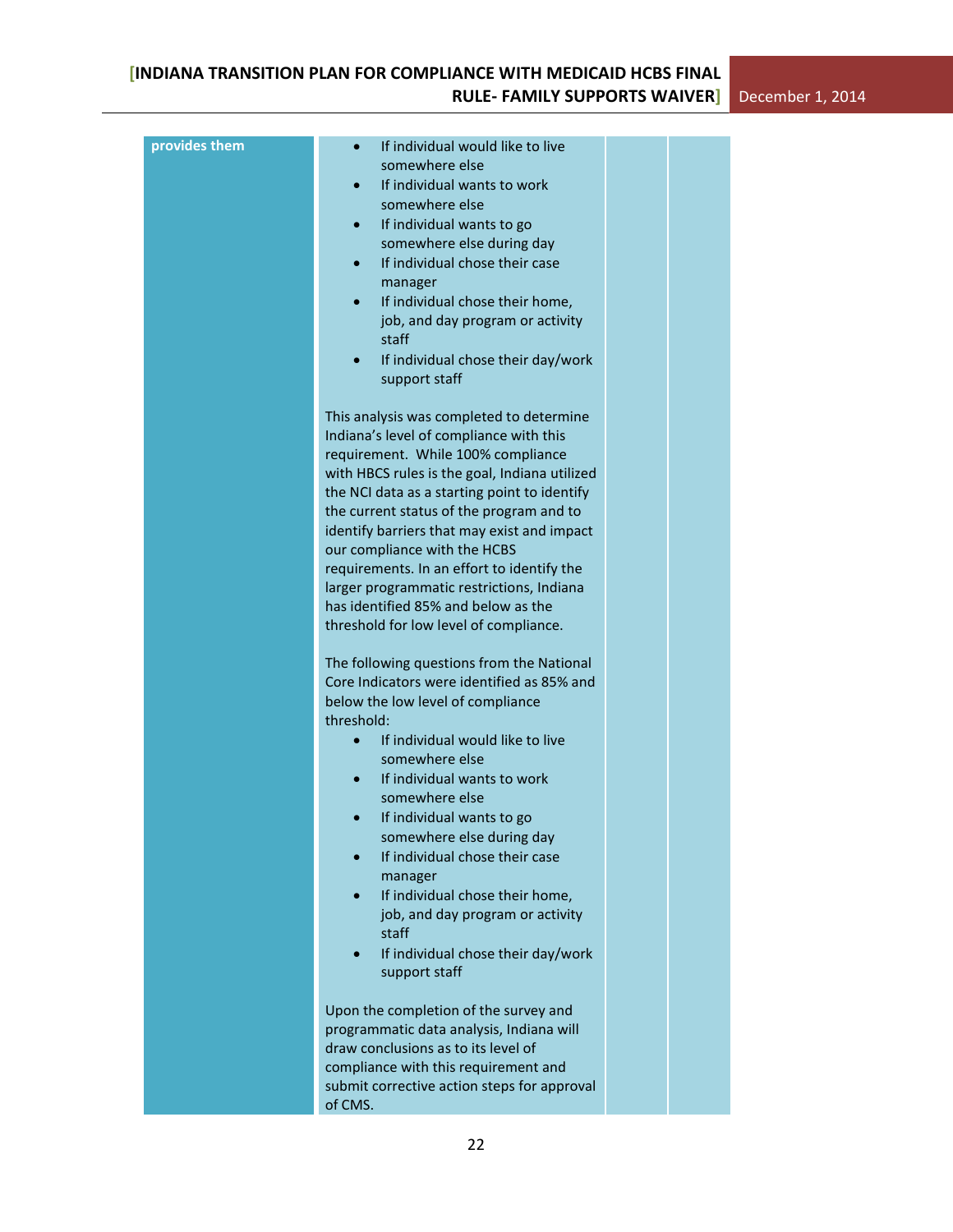| <b>REQUIREMENT: A lease</b><br>or other legally<br>enforceable agreement<br>to protect from eviction | NCI data does not address this<br>requirement. Information will be gathered<br>through the State's Case Management<br>system and through the provider survey,<br>focus groups, and/or additional program<br>surveys to assess the level of compliance<br>with this requirement.<br>Information will be gathered utilizing the<br>State's Case Management System. State<br>staff currently review and approve all<br>lease agreements and individuals' moves<br>within the Case Management System.<br>Indiana will analyze the data currently<br>available in the system to ensure moves<br>are approved by State Staff.<br>Upon the completion of the survey/focus<br>groups, analysis of the Case Management<br>system, and additional programmatic data,<br>Indiana will draw conclusions as to its level<br>of compliance with this requirement and<br>submit corrective action steps for approval<br>of CMS.                                            | 6/2014 | 8/2014 |
|------------------------------------------------------------------------------------------------------|-------------------------------------------------------------------------------------------------------------------------------------------------------------------------------------------------------------------------------------------------------------------------------------------------------------------------------------------------------------------------------------------------------------------------------------------------------------------------------------------------------------------------------------------------------------------------------------------------------------------------------------------------------------------------------------------------------------------------------------------------------------------------------------------------------------------------------------------------------------------------------------------------------------------------------------------------------------|--------|--------|
| <b>REQUIREMENT: Privacy</b><br>in their unit including<br>entrances lockable by<br>the individual    | Data analysis from the National Core<br>Indicator responses were categorized into<br>the following question areas:<br>If others announce themselves<br>before entering home<br>If others announce themselves<br>$\bullet$<br>before entering bedroom<br>If individual has enough privacy<br>This analysis was completed to determine<br>Indiana's level of compliance with this<br>requirement. While 100% compliance<br>with HBCS rules is the goal, Indiana utilized<br>the NCI data as a starting point to identify<br>the current status of the program and to<br>identify barriers that may exist and impact<br>our compliance with the HCBS<br>requirements. In an effort to identify the<br>larger programmatic restrictions, Indiana<br>has identified 85% and below as the<br>threshold for low level of compliance.<br>The following question from the National<br>Core Indicators was identified as 85% and<br>below the low level of compliance | 6/2014 | 8/2014 |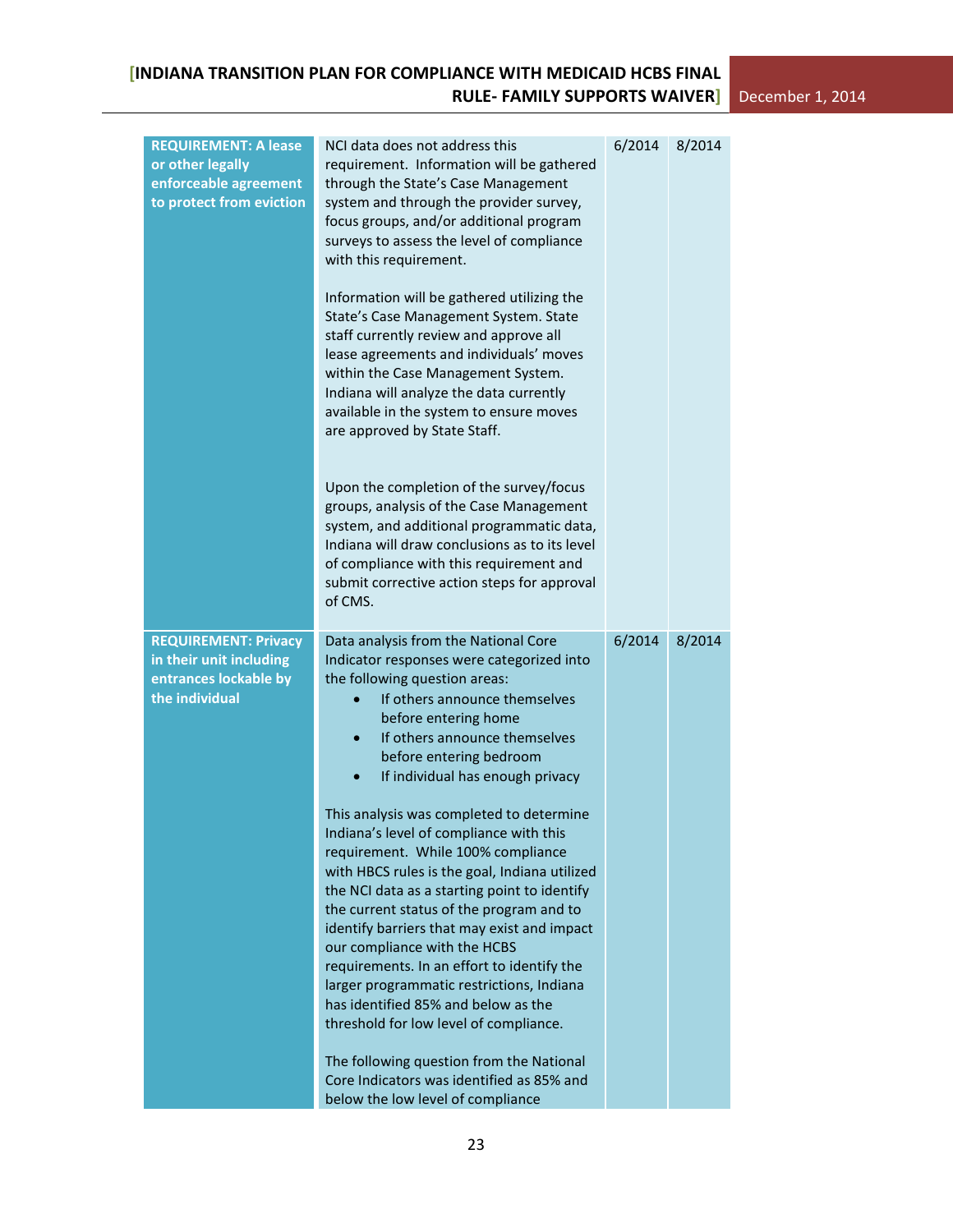|                                                                             | threshold:<br>If others announce themselves<br>before entering bedroom<br>Due to NCI data not covering lockable<br>entrances or control of keys, this<br>information will be collected through the<br>provider survey, focus groups, and/or<br>additional program surveys to assess level<br>of compliance with this requirement.<br>Upon the completion of the survey and<br>programmatic data analysis, Indiana will<br>draw conclusions as to its level of<br>compliance with this requirement and<br>submit corrective action steps for approval<br>of CMS.                                                                                                                                                                                              |        |        |
|-----------------------------------------------------------------------------|--------------------------------------------------------------------------------------------------------------------------------------------------------------------------------------------------------------------------------------------------------------------------------------------------------------------------------------------------------------------------------------------------------------------------------------------------------------------------------------------------------------------------------------------------------------------------------------------------------------------------------------------------------------------------------------------------------------------------------------------------------------|--------|--------|
| <b>REQUIREMENT:</b><br><b>Freedom to furnish and</b><br>decorate their unit | NCI data does not address this<br>requirement thus information will be<br>collected through the provider survey to<br>asses level of compliance with this<br>requirement.<br>Upon the completion of the survey and<br>programmatic data analysis, Indiana will<br>draw conclusions as to its level of<br>compliance with this requirement and<br>submit corrective action steps for approval<br>of CMS.                                                                                                                                                                                                                                                                                                                                                      | 6/2014 | 8/2014 |
| <b>REQUIREMENT: Control</b><br>of schedule and<br><b>activities</b>         | Data analysis from the National Core<br>Indicator responses were categorized into<br>the following question areas:<br>Control of daily schedule<br>Control of free time use<br>This analysis was completed to determine<br>Indiana's level of compliance with this<br>requirement. While 100% compliance<br>with HBCS rules is the goal, Indiana utilized<br>the NCI data as a starting point to identify<br>the current status of the program and to<br>identify barriers that may exist and impact<br>our compliance with the HCBS<br>requirements. In an effort to identify the<br>larger programmatic restrictions, Indiana<br>has identified 85% and below as the<br>threshold for low level of compliance.<br>The following question from the National | 6/2014 | 8/2014 |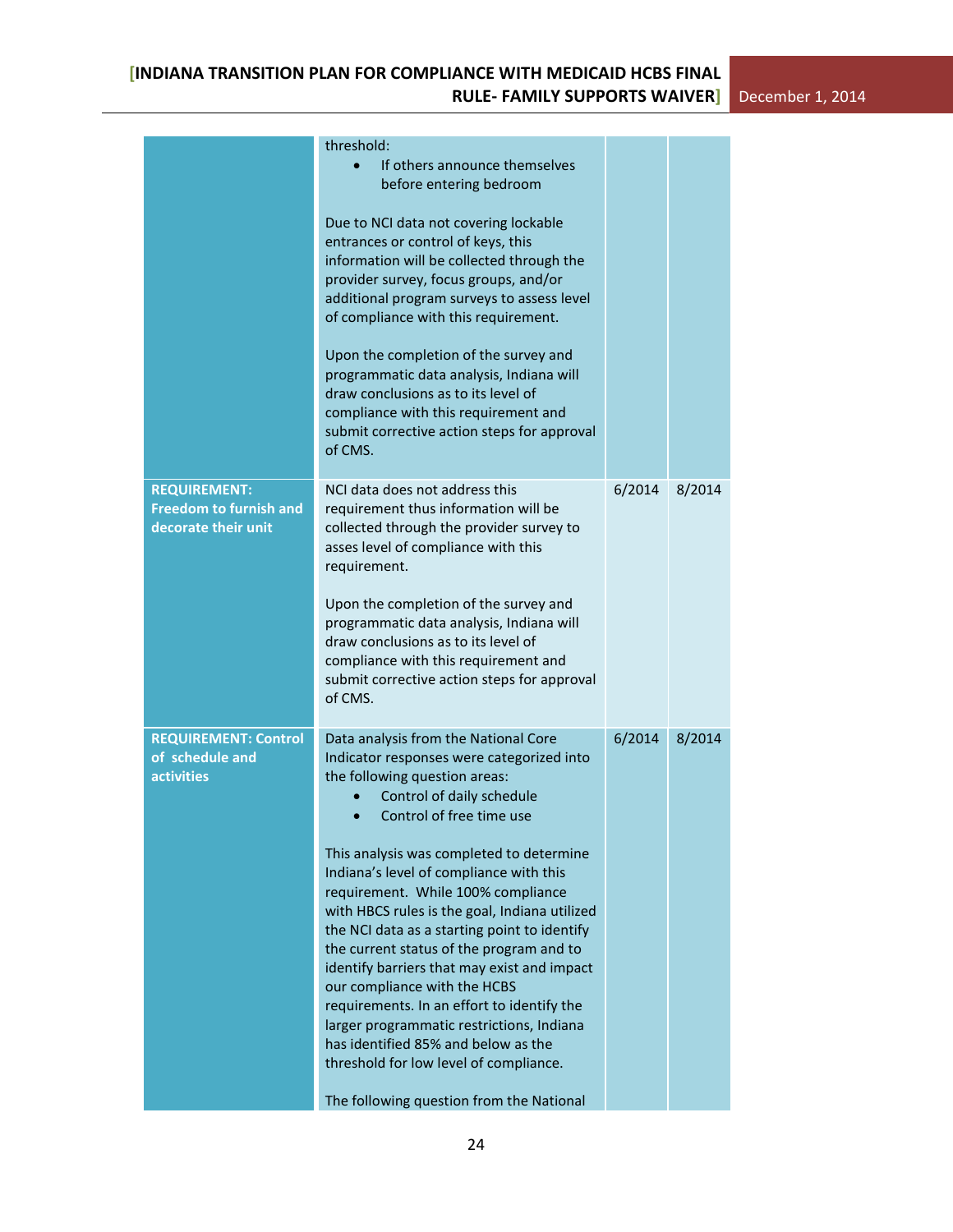|                                                   | Core Indicators was identified as 85% and<br>below the low level of compliance<br>threshold:<br>Control of daily schedule<br>$\bullet$<br>Upon the completion of the survey and<br>programmatic data analysis, Indiana will<br>draw conclusions as to its level of<br>compliance with this requirement and<br>submit corrective action steps for approval<br>of CMS.                                                                                                                                                                                                                                                                                                                                                                                                                                                                                                                                                                                                                                           |        |        |
|---------------------------------------------------|----------------------------------------------------------------------------------------------------------------------------------------------------------------------------------------------------------------------------------------------------------------------------------------------------------------------------------------------------------------------------------------------------------------------------------------------------------------------------------------------------------------------------------------------------------------------------------------------------------------------------------------------------------------------------------------------------------------------------------------------------------------------------------------------------------------------------------------------------------------------------------------------------------------------------------------------------------------------------------------------------------------|--------|--------|
| <b>REQUIREMENT: Access</b><br>to food at any time | NCI data does not address this<br>requirement thus information will be<br>collected through the provider survey to<br>assess level of compliance with this<br>requirement.<br>Upon the completion of the survey and<br>programmatic data analysis, Indiana will<br>draw conclusions as to its level of<br>compliance with this requirement and<br>submit corrective action steps for approval<br>of CMS.                                                                                                                                                                                                                                                                                                                                                                                                                                                                                                                                                                                                       | 6/2014 | 8/2014 |
| <b>REQUIREMENT: Visitors</b><br>at any time       | Data analysis from the National Core<br>Indicator responses were categorized into<br>the following question areas:<br>Whether individual can be alone<br>with visitors or if there are some<br>rules/restrictions<br>This analysis was completed to determine<br>Indiana's level of compliance with this<br>requirement. While 100% compliance<br>with HBCS rules is the goal, Indiana utilized<br>the NCI data as a starting point to identify<br>the current status of the program and to<br>identify barriers that may exist and impact<br>our compliance with the HCBS<br>requirements. In an effort to identify the<br>larger programmatic restrictions, Indiana<br>has identified 85% and below as the<br>threshold for low level of compliance.<br>The following question from the National<br>Core Indicators was identified as 85% and<br>below the low level of compliance<br>threshold:<br>Whether individual can be alone<br>$\bullet$<br>with visitors or if there are some<br>rules/restrictions | 6/2014 | 8/2014 |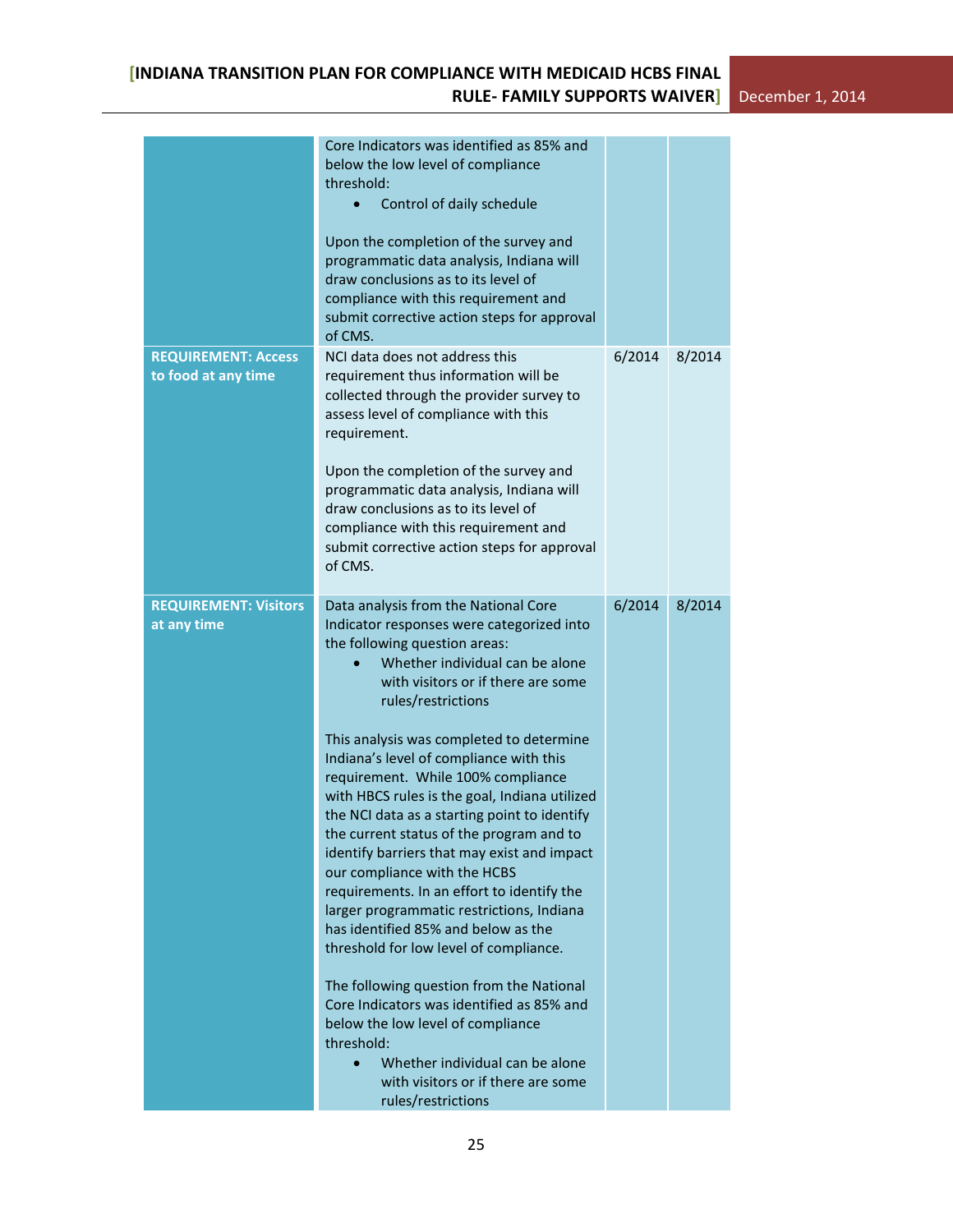|                                                                                                              | Upon the completion of the survey and<br>programmatic data analysis, Indiana will<br>draw conclusions as to its level of<br>compliance with this requirement and<br>submit corrective action steps for approval<br>of CMS.                                                                                                                                                                                                                                                                                                                                                                                                                                                                                                                                                                                                                                                                                                                                                                                                                                                  |        |        |
|--------------------------------------------------------------------------------------------------------------|-----------------------------------------------------------------------------------------------------------------------------------------------------------------------------------------------------------------------------------------------------------------------------------------------------------------------------------------------------------------------------------------------------------------------------------------------------------------------------------------------------------------------------------------------------------------------------------------------------------------------------------------------------------------------------------------------------------------------------------------------------------------------------------------------------------------------------------------------------------------------------------------------------------------------------------------------------------------------------------------------------------------------------------------------------------------------------|--------|--------|
| <b>REQUIREMENT: Setting</b><br>is physically accessible<br>to the individual                                 | NCI does not explicitly assess whether<br>setting is fully accessible to person.<br>Information will be collected through the<br>provider survey, focus groups and/or<br>additional program surveys to assess level<br>of compliance.<br>Upon the completion of the survey and<br>programmatic data analysis Indiana will<br>draw conclusions as to its level of<br>compliance with this requirement and<br>submit corrective action steps for approval<br>of CMS.                                                                                                                                                                                                                                                                                                                                                                                                                                                                                                                                                                                                          | 6/2014 | 8/2014 |
| <b>REQUIREMENT:</b><br><b>Individuals sharing units</b><br>have a choice of<br>roommates in that<br>setting. | Data analysis from the National Core<br>Indicator responses were categorized into<br>the following question areas:<br>Chose or had some input in<br>choosing their roommates<br>If individuals chose to live alone,<br>or chose people they live with<br>This analysis was completed to determine<br>Indiana's level of compliance with this<br>requirement. While 100% compliance<br>with HBCS rules is the goal, Indiana utilized<br>the NCI data as a starting point to identify<br>the current status of the program and to<br>identify barriers that may exist and impact<br>our compliance with the HCBS<br>requirements. In an effort to identify the<br>larger programmatic restrictions, Indiana<br>has identified 85% and below as the<br>threshold for low level of compliance.<br>The following questions from the National<br>Core Indicators were identified as 85% and<br>below the low level of compliance<br>threshold:<br>Chose or had some input in<br>choosing their roommates<br>If individuals chose to live alone,<br>or chose people they live with | 6/2014 | 8/2014 |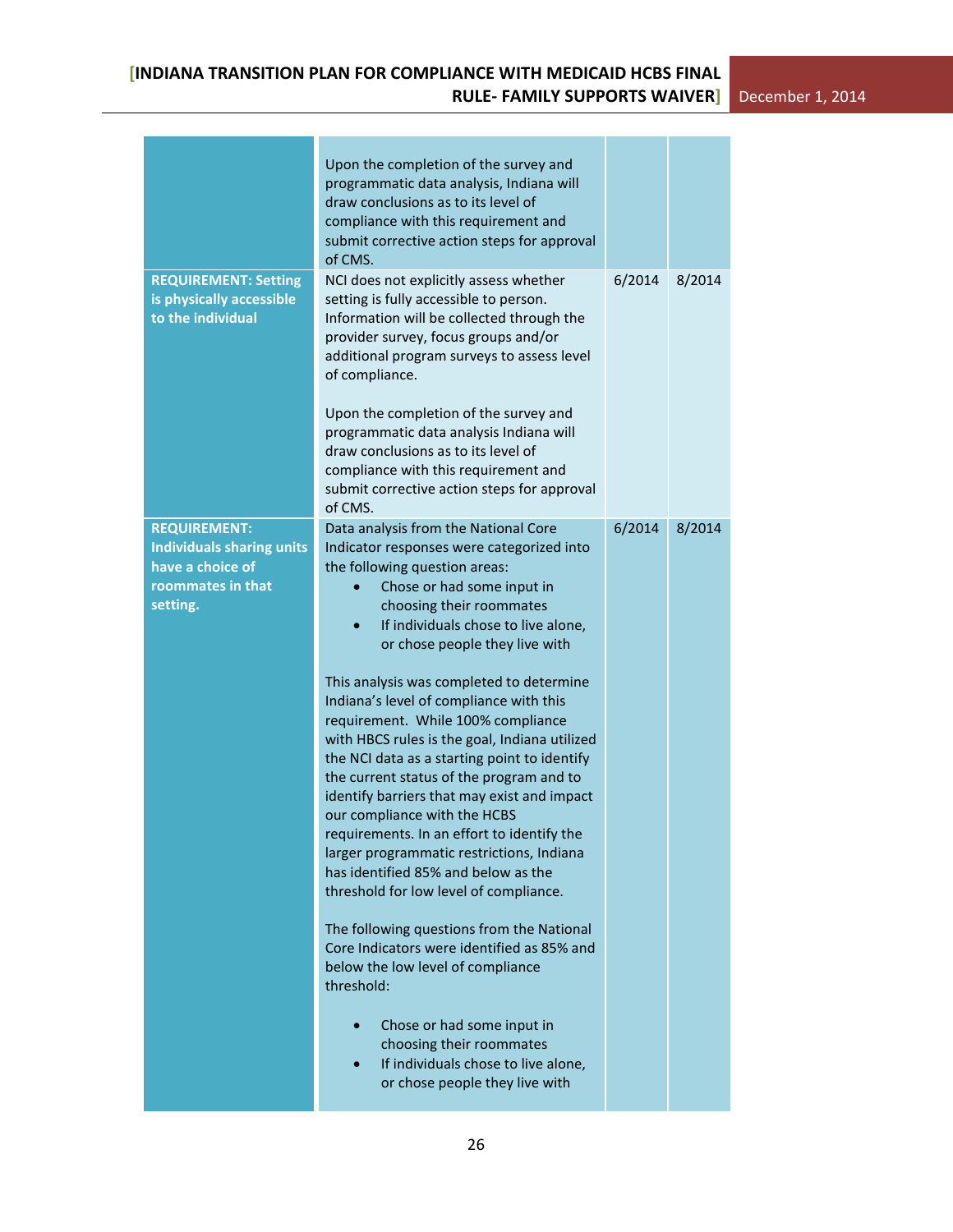| Upon the completion of the survey and       |
|---------------------------------------------|
| programmatic data analysis, Indiana will    |
| draw conclusions as to its level of         |
| compliance with this requirement and        |
| submit corrective action steps for approval |
| of CMS.                                     |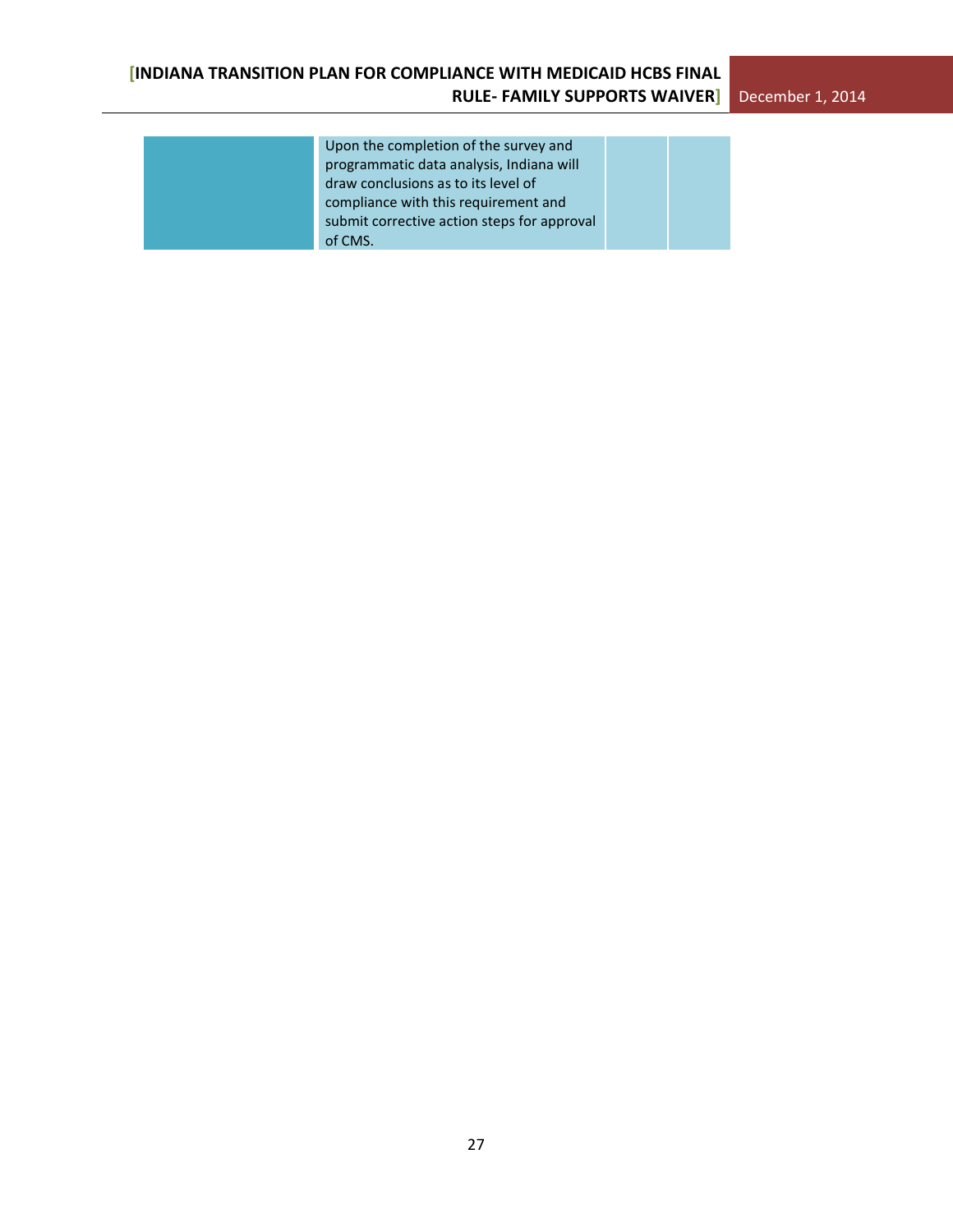# <span id="page-27-0"></span>**Appendix B: PRELIMINARY SETTING ANALYSIS BASED ON REQUIREMENTS**

| <b>Reviewed</b><br><b>Reviewed</b><br><b>Data</b><br><b>Analysis</b>                                                                                                                                                                                                                                                                                                                                                                                                                                                                                                                                                                                                                                                                                                                                                                                                                                                                                                                                                                                                                                                                                                                                                                                                                                                                                                                   |                                                                                                                                                                                                                                                                                            |
|----------------------------------------------------------------------------------------------------------------------------------------------------------------------------------------------------------------------------------------------------------------------------------------------------------------------------------------------------------------------------------------------------------------------------------------------------------------------------------------------------------------------------------------------------------------------------------------------------------------------------------------------------------------------------------------------------------------------------------------------------------------------------------------------------------------------------------------------------------------------------------------------------------------------------------------------------------------------------------------------------------------------------------------------------------------------------------------------------------------------------------------------------------------------------------------------------------------------------------------------------------------------------------------------------------------------------------------------------------------------------------------|--------------------------------------------------------------------------------------------------------------------------------------------------------------------------------------------------------------------------------------------------------------------------------------------|
| Identified<br>460 IAC 6-20-2<br>Individual<br>Is integrated in and<br>90-day Checklist<br>The data<br>Does the<br>as 85% and<br>"community-<br><b>Rights and</b><br>analysis<br>supports access to<br>individuals' routine<br>below the<br>Responsibilitie<br>indicated<br>the greater<br>based<br>s (NEW)<br>outlined in ISP<br>that 85% of<br>community<br>low level of<br>employment<br>services shall be<br>(4600221014)<br>compliance<br>include<br>the time or<br>threshold.<br>provided in an<br>In process of<br>participation in<br>better this<br>being updated<br>community<br>integrated<br>area is<br>setting."<br>activities and<br>checked<br>to support<br><b>CMS</b><br>Needs to be<br>events?<br>yes on the<br>modified in<br>90 day<br>regulations<br>order to meet<br>checklist<br><b>Pre-Post</b><br><b>HCBS</b> standards<br><b>Transition</b><br><b>Monitoring</b><br><b>Checklist</b><br><b>Policy</b><br>460 IAC 6-3-58<br>(4600316031)<br>Transportation<br>"Transportation<br>available to meet<br>supports" means<br>all community<br>supports, such<br>access needs<br>as tickets and<br>passes to ride on<br>public<br>transportation<br>systems, that<br>enable an<br>individual to<br>have<br>transportation<br>for access to the<br>community<br>460 IAC 6-3-32<br><b>ISP</b><br>Needs to be<br>modified in<br>order to meet<br><b>HCBS</b> standards | While the<br>state does<br>have policies<br>and<br>procedures<br>that support<br>the HCBS<br>rules, a more<br>in-depth<br>analysis will<br>be completed<br>in order to<br>ensure full<br>compliance<br>due to<br>inconsistencie<br>s between<br>NCI data and<br>90 day check<br>list data. |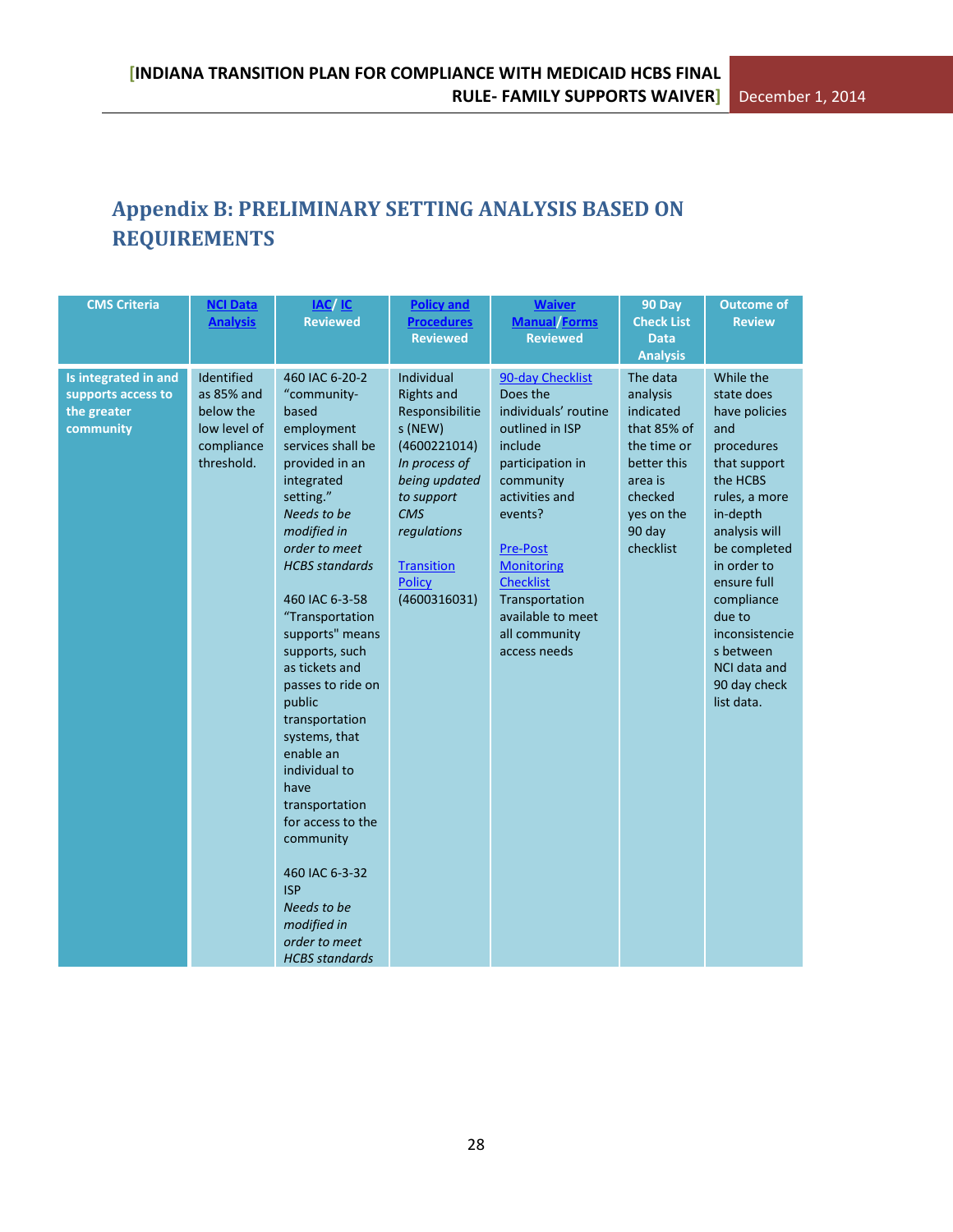| <b>Provide</b><br>opportunities to<br>seek employment<br>and work in<br>competitive<br>integrated settings                           | Identified<br>as 85% and<br>below the<br>low level of<br>compliance<br>threshold. | 460 IAC 6-20-2<br>(community-<br>based<br>employment<br>services shall be<br>provided in an<br>integrated<br>setting).<br>Needs to be<br>modified in<br>order to meet<br><b>HCBS</b> standards                                                                               | Intentionally<br>left blank.                                                                                                                                  | 90-day Checklist<br>Is the employment<br>section of the ISP<br>still current and is<br>it being routinely<br>discussed?<br>-Confirm the<br>individual is free<br>from work without<br>pay that benefits<br>others?                                                                                                                                                | The data<br>analysis<br>indicated<br>that 85% of<br>the time or<br>better this<br>area is<br>checked<br>yes on the<br>90 day<br>checklist | While the<br>state does<br>have policies<br>and<br>procedures<br>that support<br>the HCBS<br>rules, a more<br>in-depth<br>analysis will<br>be completed<br>in order to<br>ensure full<br>compliance<br>due to<br>inconsistencie<br>s between<br>NCI data and<br>90 day check<br>list data. |
|--------------------------------------------------------------------------------------------------------------------------------------|-----------------------------------------------------------------------------------|------------------------------------------------------------------------------------------------------------------------------------------------------------------------------------------------------------------------------------------------------------------------------|---------------------------------------------------------------------------------------------------------------------------------------------------------------|-------------------------------------------------------------------------------------------------------------------------------------------------------------------------------------------------------------------------------------------------------------------------------------------------------------------------------------------------------------------|-------------------------------------------------------------------------------------------------------------------------------------------|--------------------------------------------------------------------------------------------------------------------------------------------------------------------------------------------------------------------------------------------------------------------------------------------|
| <b>Control Personal</b><br><b>Resources</b>                                                                                          | Identified<br>as 85% and<br>below the<br>low level of<br>compliance<br>threshold. | 460 IAC 6-17-3<br>Individuals<br>Personal File<br>460 IAC 6-24-3<br>Management of<br><b>Individuals</b><br>Financial<br><b>Resources</b><br>Needs to be<br>modified in<br>order to meet<br><b>HCBS</b> standards<br>460 IAC 6-9-4<br>Personal<br>Possessions and<br>Clothing | Individual<br><b>Rights and</b><br>Responsibilitie<br>s (NEW)<br>(4600221014)<br>In process of<br>being updated<br>to support<br><b>CMS</b><br>regulations    | 90-day Checklist<br>Unrestricted<br>access to their<br>personal<br>possessions?<br>-Free to receive<br>and open own<br>mail?<br>-Free to receive<br>and make phone<br>calls without<br>restrictions?<br><b>Fiscal Issues</b><br>(money, accounts,<br>etc.)<br><u>ISP</u><br>Are the Individuals'<br>Property/Financial<br>resources being<br>properly<br>managed? | The data<br>analysis<br>indicated<br>that 85% of<br>the time or<br>better this<br>area is<br>checked<br>yes on the<br>90 day<br>checklist | While the<br>state does<br>have policies<br>and<br>procedures<br>that support<br>the HCBS<br>rules, a more<br>in-depth<br>analysis will<br>be completed<br>in order to<br>ensure full<br>compliance<br>due to<br>inconsistencie<br>s between<br>NCI data and<br>90 day check<br>list data. |
| <b>Ensures the</b><br>individual receives<br>services in the<br>community with<br>the same degree of<br>access as<br>individuals not | No NCI<br>data                                                                    | 460 IAC 7-3-12<br>AND 6-3-38.5<br>(PCP)<br>(4) empowers an<br>individual and<br>the individual's<br>family to create<br>a life plan and<br>corresponding<br>ISP for the<br>individual that:                                                                                  | <b>BQIS</b><br>Complaints:<br>Supported<br><b>Living Services</b><br>& Supports<br>(BQIS<br>4600221005)<br>Individual<br><b>Rights and</b><br>Responsibilitie | 90-day Checklist<br>Does the<br>individual's routine<br>outlined in the ISP<br>include<br>participation in<br>community<br>activities and<br>events?                                                                                                                                                                                                              | The data<br>analysis<br>indicated<br>that 85% of<br>the time or<br>better this<br>area is<br>checked<br>yes on the<br>90 day<br>checklist | While the<br>state does<br>have policies<br>and<br>procedures<br>that support<br>the HCBS<br>rules, a more<br>in-depth<br>analysis will<br>be completed                                                                                                                                    |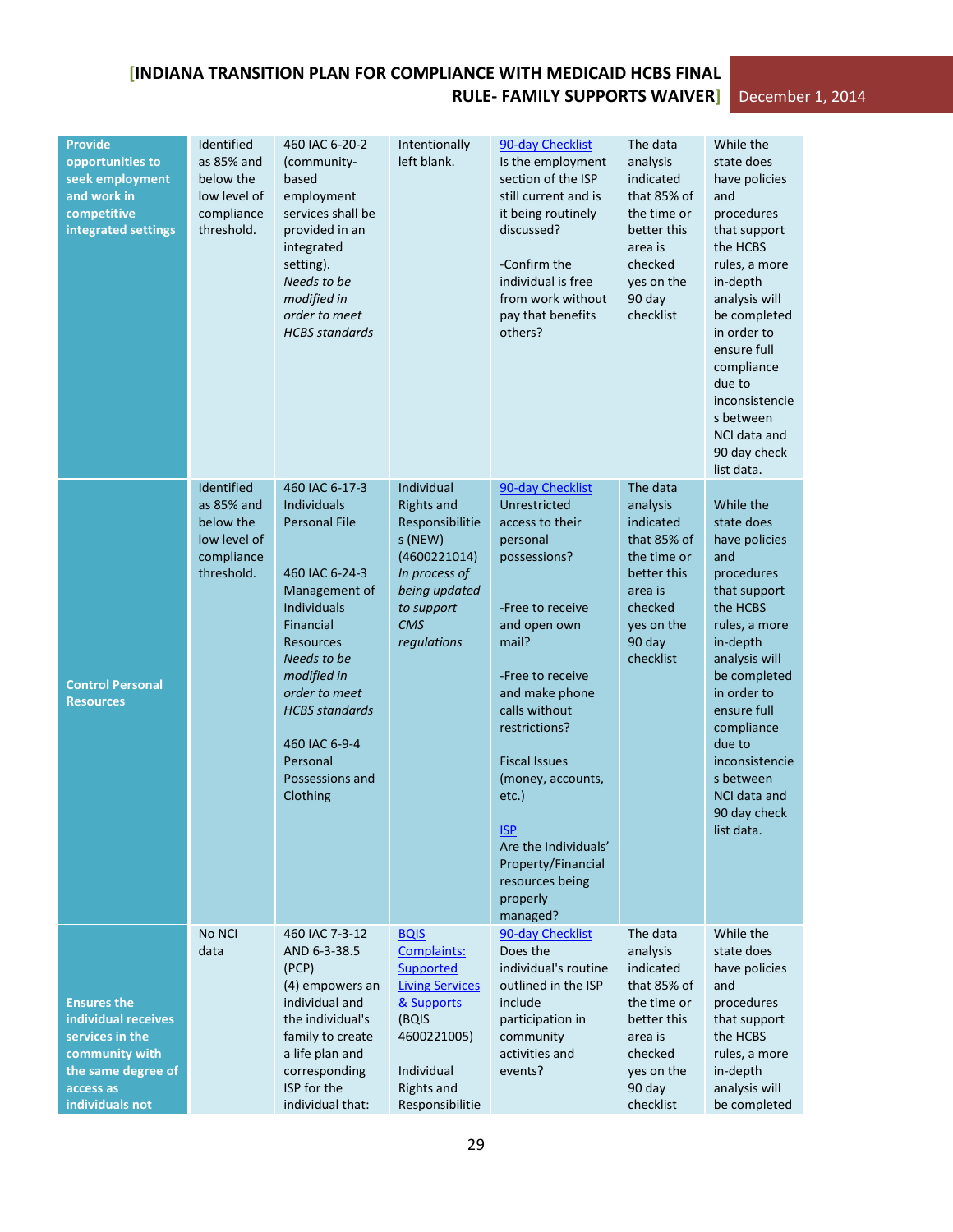| receiving Medicaid<br><b>HCBS</b><br>(continued)                                                     |                                                                                   | (A) is based on<br>the individual's<br>preferences,<br>dreams, and<br>needs;<br>(B) encourages<br>and supports<br>the individual's<br>long term hopes<br>and dreams;<br>(C) is supported<br>by a short term<br>plan that is<br>based on<br>reasonable<br>costs, given the<br>individual's<br>support needs;<br>(D) includes<br>individual<br>responsibility;<br>and<br>(E) includes a<br>range of<br>supports,<br>including<br>funded,<br>community, and<br>natural<br>supports.<br>460 IAC 6-20-2<br>community-<br>based<br>employment<br>services shall be<br>provided in an<br>integrated<br>setting<br>Needs to be<br>modified in<br>order to meet<br><b>HCBS</b> standards | s (NEW)<br>(4600221014)<br>In process of<br>being updated<br>to support<br>CMS<br>regulations                                                              |                                                                                                                                                                                           |                                                                                                                                           | in order to<br>ensure full<br>compliance.                                                                                                                              |  |
|------------------------------------------------------------------------------------------------------|-----------------------------------------------------------------------------------|---------------------------------------------------------------------------------------------------------------------------------------------------------------------------------------------------------------------------------------------------------------------------------------------------------------------------------------------------------------------------------------------------------------------------------------------------------------------------------------------------------------------------------------------------------------------------------------------------------------------------------------------------------------------------------|------------------------------------------------------------------------------------------------------------------------------------------------------------|-------------------------------------------------------------------------------------------------------------------------------------------------------------------------------------------|-------------------------------------------------------------------------------------------------------------------------------------------|------------------------------------------------------------------------------------------------------------------------------------------------------------------------|--|
| <b>Allow full access to</b><br>the greater<br>community/Engage<br>d in community life<br>(continued) | Identified<br>as 85% and<br>below the<br>low level of<br>compliance<br>threshold. | 460 IAC 6-9-4<br>System for<br>protecting<br>Individuals<br>(h) A provider<br>shall establish a<br>system for<br>providing an<br>individual with<br>the opportunity<br>to participate in<br>social, religious,                                                                                                                                                                                                                                                                                                                                                                                                                                                                  | Individual<br><b>Rights and</b><br>Responsibilitie<br>s (NEW)<br>(4600221014)<br>In process of<br>being updated<br>to support<br><b>CMS</b><br>regulations | <b>ISP</b><br>Is adequate<br>Transportation<br>being provided?<br>90-day Checklist<br>Does the<br>individual's routine<br>outlined in the ISP<br>include<br>participation in<br>community | The data<br>analysis<br>indicated<br>that 85% of<br>the time or<br>better this<br>area is<br>checked<br>yes on the<br>90 day<br>checklist | While the<br>state does<br>have policies<br>and<br>procedures<br>that support<br>the HCBS<br>rules, a more<br>in-depth<br>analysis will<br>be completed<br>in order to |  |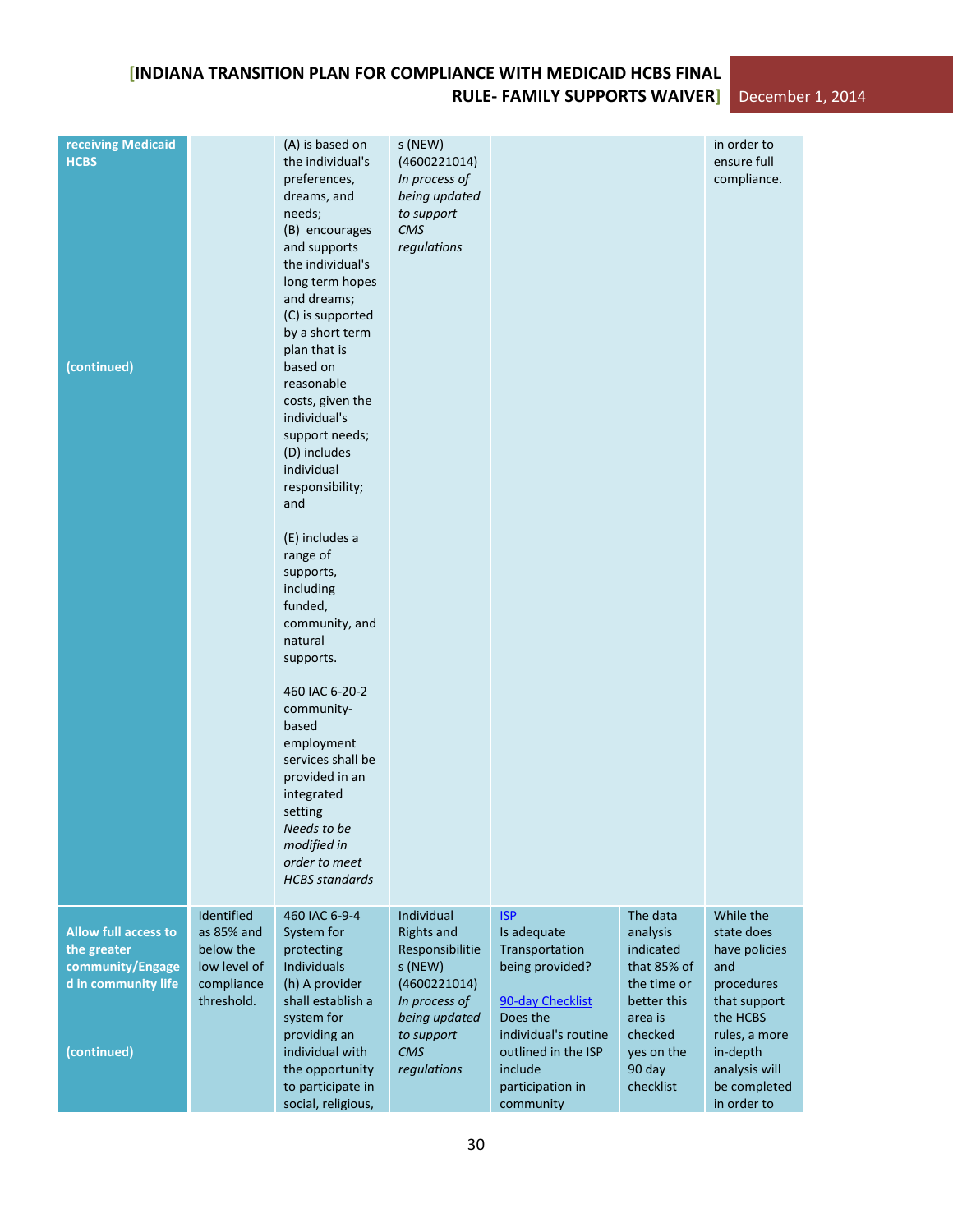# **[INDIANA TRANSITION PLAN FOR COMPLIANCE WITH MEDICAID HCBS FINAL RULE- FAMILY SUPPORTS WAIVER]** December 1, 2014

|             | and community         | activities and    | ensure full    |  |
|-------------|-----------------------|-------------------|----------------|--|
|             | activities.           | events?           | compliance     |  |
|             |                       |                   | due to         |  |
|             | <b>ACCESS TO THE</b>  | Pre-Post          | inconsistencie |  |
|             | <b>COMMUNITY</b>      | <b>Monitoring</b> | s between      |  |
|             | 460 IAC 6-20-2        | <b>Checklist</b>  | NCI data and   |  |
|             | "community-           | Transportation    | 90 day check   |  |
|             | based                 |                   | list data.     |  |
|             | employment            |                   |                |  |
|             | services shall be     |                   |                |  |
|             |                       |                   |                |  |
| (continued) | provided in an        |                   |                |  |
|             | integrated            |                   |                |  |
|             | setting."             |                   |                |  |
|             | Needs to be           |                   |                |  |
|             | modified in           |                   |                |  |
|             | order to meet         |                   |                |  |
|             | <b>HCBS</b> standards |                   |                |  |
|             |                       |                   |                |  |
|             | 460 IAC 6-3-58        |                   |                |  |
|             | "Transportation       |                   |                |  |
|             | supports" means       |                   |                |  |
|             | supports, such        |                   |                |  |
|             | as tickets and        |                   |                |  |
|             | passes to ride on     |                   |                |  |
|             | public                |                   |                |  |
|             | transportation        |                   |                |  |
|             | systems, that         |                   |                |  |
|             | enable an             |                   |                |  |
|             | individual to         |                   |                |  |
|             | have                  |                   |                |  |
|             | transportation        |                   |                |  |
|             | for access to the     |                   |                |  |
|             | community             |                   |                |  |
|             |                       |                   |                |  |
|             | 460 IAC 6-3-32        |                   |                |  |
|             | <b>ISP</b>            |                   |                |  |
|             | Needs to be           |                   |                |  |
|             | modified in           |                   |                |  |
|             | order to meet         |                   |                |  |
|             | <b>HCBS</b> standards |                   |                |  |
|             |                       |                   |                |  |
|             |                       |                   |                |  |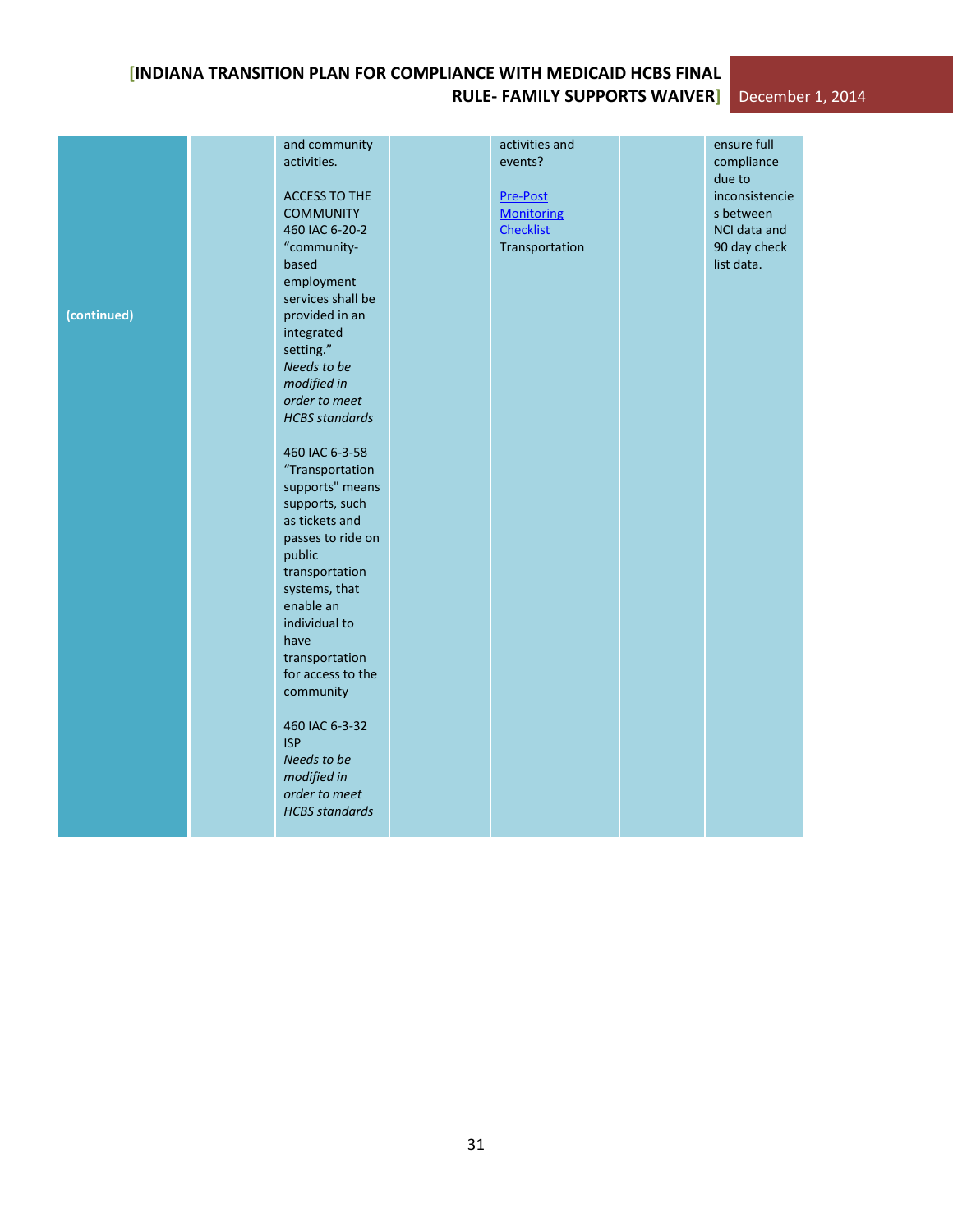| <b>Setting is chosen</b><br>among setting<br>options including<br>non-disability<br>specific settings<br>and options for a<br>private unit in<br>residential settings<br>(continued) | Identified<br>as 85% and<br>below the<br>low level of<br>compliance<br>threshold. | 460 IAC 6-4<br>Rule 4. Types of<br><b>Supported Living</b><br>Services and<br>Supports<br>460 IAC 6-29-3<br>Sec. 3. The<br>provider<br>designated in an<br>individual's ISP<br>as responsible<br>for providing<br>environmental<br>and living<br>arrangement<br>support shall<br>ensure that<br>appropriate<br>devices or home<br>modifications, or<br>both<br>460 IAC 6-9-6<br>Transfer of<br>individual's<br>records upon<br>change of<br>provider | Intentionally<br>left blank      | (Part 4.5 and 4.6 of<br>Manual-FSW/CIH)<br>Participants may<br>choose to live in<br>their own home,<br>family home, or<br>community setting<br>appropriate to<br>their needs. AND<br>When priority<br>access has been<br>deemed<br>appropriate and a<br>priority waiver slot<br>in the specific<br>reserved capacity<br>category met by<br>the applicant<br>remains open,<br>participants may<br>choose to live in<br>their own home,<br>family home, or<br>community setting<br>appropriate to<br>their needs. | <b>This</b><br>information<br>is not<br>obtained<br>through<br>the 90 day<br>checklist | A review of<br>policies,<br>procedures<br>and data<br>assume<br>vulnerability<br>in this area. |
|--------------------------------------------------------------------------------------------------------------------------------------------------------------------------------------|-----------------------------------------------------------------------------------|------------------------------------------------------------------------------------------------------------------------------------------------------------------------------------------------------------------------------------------------------------------------------------------------------------------------------------------------------------------------------------------------------------------------------------------------------|----------------------------------|-----------------------------------------------------------------------------------------------------------------------------------------------------------------------------------------------------------------------------------------------------------------------------------------------------------------------------------------------------------------------------------------------------------------------------------------------------------------------------------------------------------------|----------------------------------------------------------------------------------------|------------------------------------------------------------------------------------------------|
| <b>Ensures right to</b>                                                                                                                                                              | <b>All National</b>                                                               | 460 IAC 13-3-12                                                                                                                                                                                                                                                                                                                                                                                                                                      | <b>Aversive</b>                  | Provider                                                                                                                                                                                                                                                                                                                                                                                                                                                                                                        | The data                                                                               | A review of                                                                                    |
| privacy, dignity,                                                                                                                                                                    | Core                                                                              | (IST                                                                                                                                                                                                                                                                                                                                                                                                                                                 | <b>Techniques</b>                | <b>Agreement</b>                                                                                                                                                                                                                                                                                                                                                                                                                                                                                                | analysis                                                                               | policies,                                                                                      |
| and respect and                                                                                                                                                                      | Indicator                                                                         | Membership)                                                                                                                                                                                                                                                                                                                                                                                                                                          | (BDDS                            | Checklist 12.                                                                                                                                                                                                                                                                                                                                                                                                                                                                                                   | indicated                                                                              | procedures                                                                                     |
| freedom from                                                                                                                                                                         | questions                                                                         |                                                                                                                                                                                                                                                                                                                                                                                                                                                      | 4601207003)                      | Prohibiting                                                                                                                                                                                                                                                                                                                                                                                                                                                                                                     | that 85% of                                                                            | and data                                                                                       |
| coercion and                                                                                                                                                                         | were above                                                                        | 460 IAC 6-8-2 -                                                                                                                                                                                                                                                                                                                                                                                                                                      |                                  | Violations of                                                                                                                                                                                                                                                                                                                                                                                                                                                                                                   | the time or                                                                            | assume                                                                                         |
| restraint                                                                                                                                                                            | the 85%<br>threshold                                                              | Constitutional                                                                                                                                                                                                                                                                                                                                                                                                                                       | <b>BMR-ANE</b><br>(BDDS          | <b>Individual Rights</b>                                                                                                                                                                                                                                                                                                                                                                                                                                                                                        | better this<br>area is                                                                 | compliance in<br>this area.                                                                    |
|                                                                                                                                                                                      | for this                                                                          | and statutory<br>rights                                                                                                                                                                                                                                                                                                                                                                                                                              | 4601207002)                      |                                                                                                                                                                                                                                                                                                                                                                                                                                                                                                                 | checked                                                                                |                                                                                                |
| (continued)                                                                                                                                                                          | requiremen                                                                        |                                                                                                                                                                                                                                                                                                                                                                                                                                                      |                                  | Provider                                                                                                                                                                                                                                                                                                                                                                                                                                                                                                        | yes on the                                                                             |                                                                                                |
|                                                                                                                                                                                      | t                                                                                 | IC $12-27-4-$                                                                                                                                                                                                                                                                                                                                                                                                                                        | Environmental                    | <b>Agreement</b>                                                                                                                                                                                                                                                                                                                                                                                                                                                                                                | 90 day                                                                                 |                                                                                                |
|                                                                                                                                                                                      |                                                                                   | Seclusion and                                                                                                                                                                                                                                                                                                                                                                                                                                        | <b>Requirements</b>              | Checklist <sub>14</sub>                                                                                                                                                                                                                                                                                                                                                                                                                                                                                         | checklist                                                                              |                                                                                                |
|                                                                                                                                                                                      |                                                                                   | <b>Restraint laws</b>                                                                                                                                                                                                                                                                                                                                                                                                                                | (BDDS 460)                       | Individual                                                                                                                                                                                                                                                                                                                                                                                                                                                                                                      |                                                                                        |                                                                                                |
|                                                                                                                                                                                      |                                                                                   |                                                                                                                                                                                                                                                                                                                                                                                                                                                      | 1216039)                         | Freedoms                                                                                                                                                                                                                                                                                                                                                                                                                                                                                                        |                                                                                        |                                                                                                |
|                                                                                                                                                                                      |                                                                                   | 460 IAC 6-8-3                                                                                                                                                                                                                                                                                                                                                                                                                                        |                                  | Provider                                                                                                                                                                                                                                                                                                                                                                                                                                                                                                        |                                                                                        |                                                                                                |
|                                                                                                                                                                                      |                                                                                   | Promoting the<br>exercise of                                                                                                                                                                                                                                                                                                                                                                                                                         | Use of<br>Restrictive            | <b>Agreement</b><br>Checklist <sub>15</sub>                                                                                                                                                                                                                                                                                                                                                                                                                                                                     |                                                                                        |                                                                                                |
|                                                                                                                                                                                      |                                                                                   | rights                                                                                                                                                                                                                                                                                                                                                                                                                                               | Interventions,                   | Personnel Policy-                                                                                                                                                                                                                                                                                                                                                                                                                                                                                               |                                                                                        |                                                                                                |
|                                                                                                                                                                                      |                                                                                   |                                                                                                                                                                                                                                                                                                                                                                                                                                                      | <b>Including</b>                 | Safeguards that                                                                                                                                                                                                                                                                                                                                                                                                                                                                                                 |                                                                                        |                                                                                                |
|                                                                                                                                                                                      |                                                                                   | 460 IAC 7-5-6 -                                                                                                                                                                                                                                                                                                                                                                                                                                      | <b>Restraint</b>                 | ensure compliance                                                                                                                                                                                                                                                                                                                                                                                                                                                                                               |                                                                                        |                                                                                                |
|                                                                                                                                                                                      |                                                                                   | Statement of                                                                                                                                                                                                                                                                                                                                                                                                                                         | (BDDS 460)                       | with HIPAA and all                                                                                                                                                                                                                                                                                                                                                                                                                                                                                              |                                                                                        |                                                                                                |
|                                                                                                                                                                                      |                                                                                   | agreement                                                                                                                                                                                                                                                                                                                                                                                                                                            | 0228 025)                        | other Federal and                                                                                                                                                                                                                                                                                                                                                                                                                                                                                               |                                                                                        |                                                                                                |
|                                                                                                                                                                                      |                                                                                   | section                                                                                                                                                                                                                                                                                                                                                                                                                                              |                                  | State Privacy Laws.                                                                                                                                                                                                                                                                                                                                                                                                                                                                                             |                                                                                        |                                                                                                |
| (continued)                                                                                                                                                                          |                                                                                   | 460 IAC 6-10-8 -                                                                                                                                                                                                                                                                                                                                                                                                                                     | <b>Human Rights</b><br>Committee | 90-day Checklist<br>Free from ANE?                                                                                                                                                                                                                                                                                                                                                                                                                                                                              |                                                                                        |                                                                                                |
|                                                                                                                                                                                      |                                                                                   | Resolution of                                                                                                                                                                                                                                                                                                                                                                                                                                        | (BDDS 460)                       |                                                                                                                                                                                                                                                                                                                                                                                                                                                                                                                 |                                                                                        |                                                                                                |
|                                                                                                                                                                                      |                                                                                   | disputes                                                                                                                                                                                                                                                                                                                                                                                                                                             | 0221 012)                        | Informed and able                                                                                                                                                                                                                                                                                                                                                                                                                                                                                               |                                                                                        |                                                                                                |
|                                                                                                                                                                                      |                                                                                   |                                                                                                                                                                                                                                                                                                                                                                                                                                                      |                                  | to                                                                                                                                                                                                                                                                                                                                                                                                                                                                                                              |                                                                                        |                                                                                                |
|                                                                                                                                                                                      |                                                                                   | 460 IAC 6-9-4-                                                                                                                                                                                                                                                                                                                                                                                                                                       | Protection of                    | understand/exerci                                                                                                                                                                                                                                                                                                                                                                                                                                                                                               |                                                                                        |                                                                                                |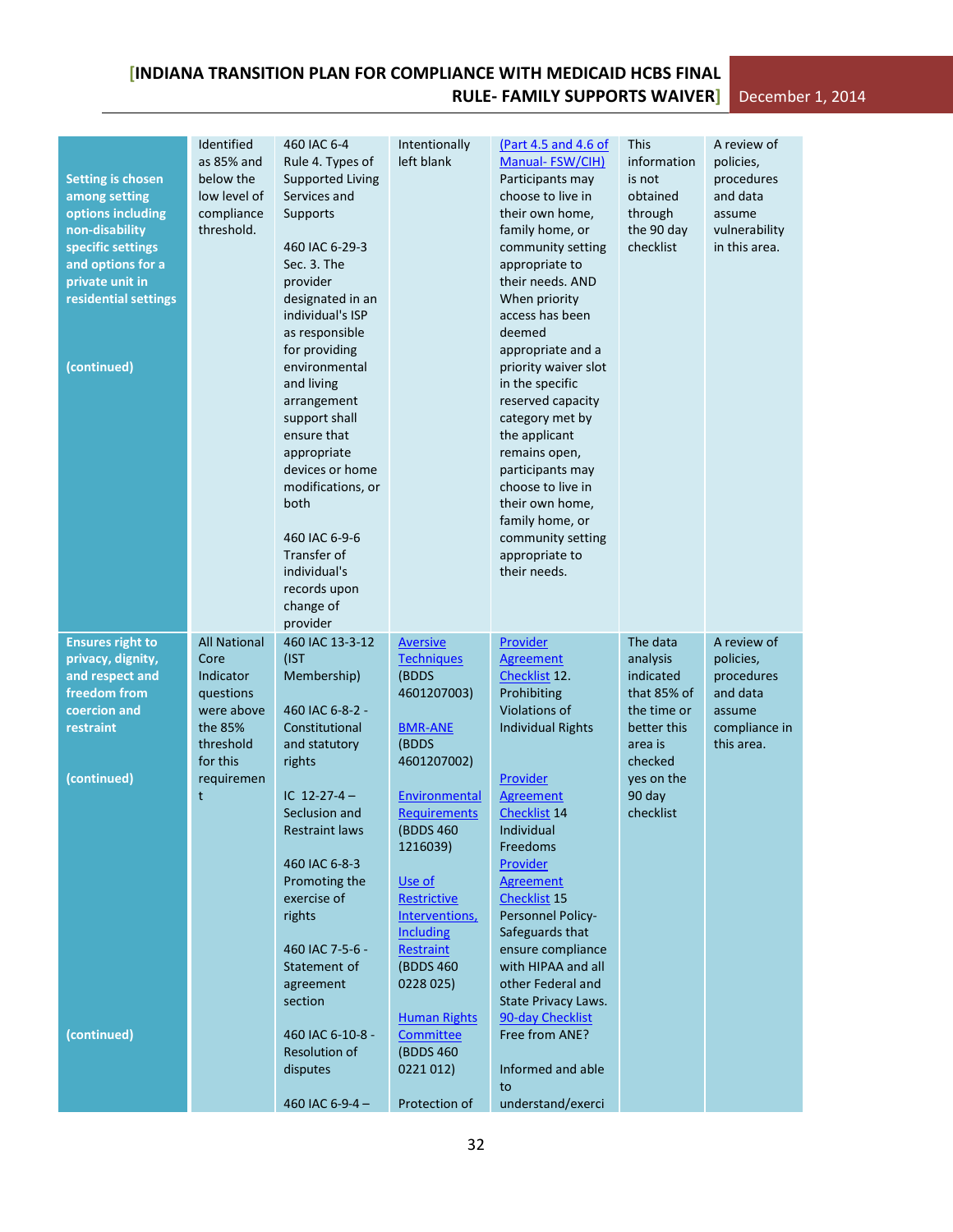| (continued) | Systems for<br>protecting<br>individuals<br>460 IAC 6-9-3<br>Prohibiting<br>violations of<br>individual rights | Individual<br>Rights<br>(4600228022)<br>Incident<br>Reporting and<br>Management<br>(BQIS 460<br>$0301008$ ) –<br><b>TRAINING IS</b><br><b>REQUIRED</b><br>FOR ALL DSPs<br>(4600228027)<br>- Annual<br>Training on<br>the protection<br>of individual<br>rights and<br>respecting<br>dignity of<br>individual<br>(4600228021-<br>Professional<br>Qualifications<br>and<br>Requirements<br>Individual<br><b>Rights and</b><br>Responsibilitie<br>s (NEW)<br>(4600221014)<br>In process of<br>being updated<br>to support<br><b>CMS</b><br>regulations<br><b>IST</b><br>(4600228016)<br>Identifies<br>other persons<br>identified by<br>the individual<br><b>AND requires</b><br>the individual<br>to be present<br>at all meetings | se their rights as<br>individual receiving<br>services?<br>Is the individual<br>being treated with<br>respect by the<br>support staff?<br>Pre-Post<br><b>Monitoring</b><br><b>Checklist</b><br>Transportation |  |  |
|-------------|----------------------------------------------------------------------------------------------------------------|----------------------------------------------------------------------------------------------------------------------------------------------------------------------------------------------------------------------------------------------------------------------------------------------------------------------------------------------------------------------------------------------------------------------------------------------------------------------------------------------------------------------------------------------------------------------------------------------------------------------------------------------------------------------------------------------------------------------------------|---------------------------------------------------------------------------------------------------------------------------------------------------------------------------------------------------------------|--|--|
|             |                                                                                                                | Pre-Post<br><b>Transition</b><br><b>Monitoring</b><br>(BDDS<br>4600530032)<br>Health and                                                                                                                                                                                                                                                                                                                                                                                                                                                                                                                                                                                                                                         |                                                                                                                                                                                                               |  |  |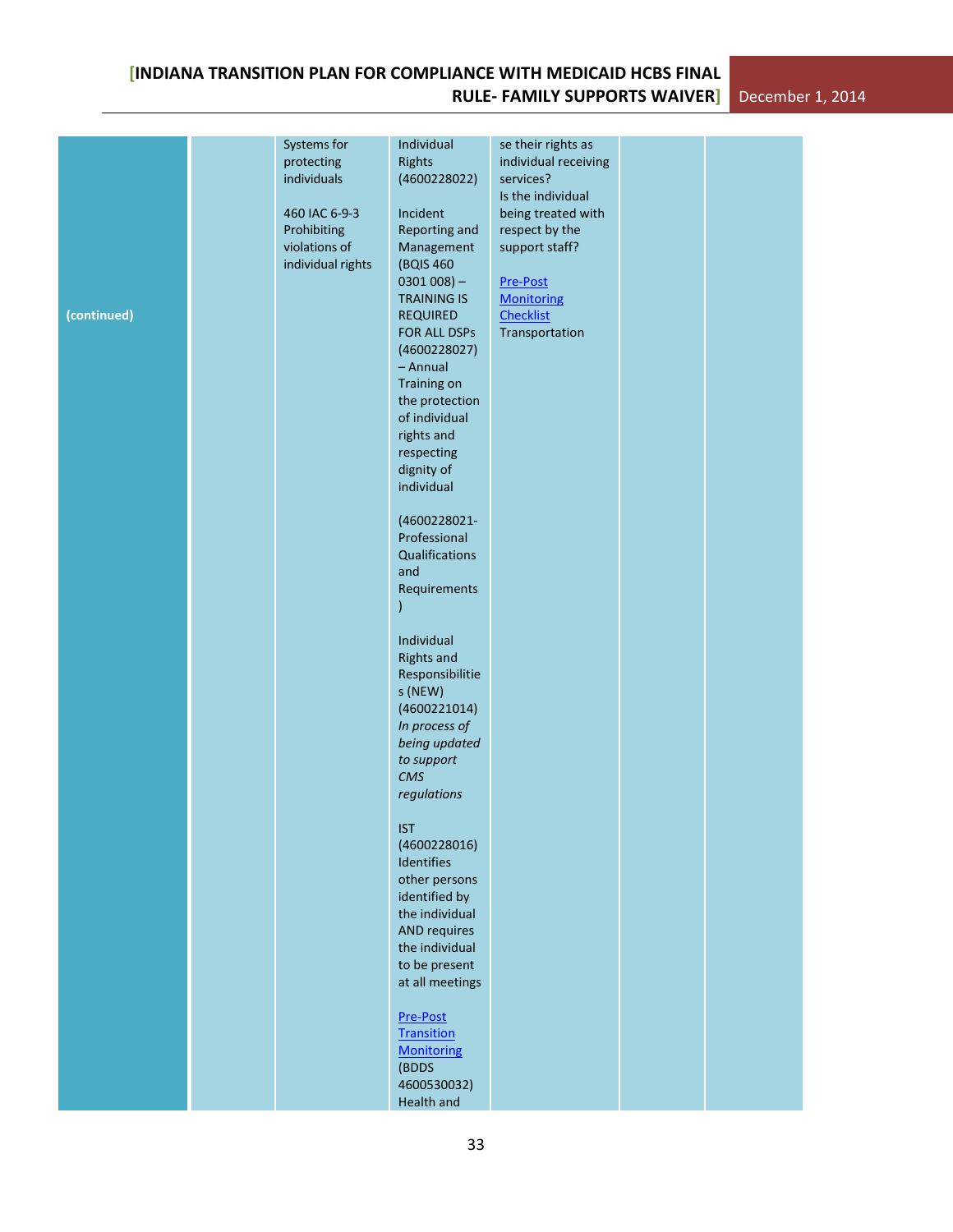|                                                                                                                                                                                                                                                                                               |                             |                                                                                                                                                                                                                                                                                                                                                                                                                                                                                                                       | Welfare is<br>protected<br><b>Provider Code</b><br>of Ethics<br>Conduct all<br>practice with<br>honest,<br>integrity and<br>fairness<br><b>DDRS Policy:</b><br>Personnel<br><b>Policies and</b><br><b>Manuals</b>                                                                                                                                                                                                                                   |                                                                                                                                                                                                                                                                                                                                                  |                                                                                 |                                                                                                                                       |
|-----------------------------------------------------------------------------------------------------------------------------------------------------------------------------------------------------------------------------------------------------------------------------------------------|-----------------------------|-----------------------------------------------------------------------------------------------------------------------------------------------------------------------------------------------------------------------------------------------------------------------------------------------------------------------------------------------------------------------------------------------------------------------------------------------------------------------------------------------------------------------|-----------------------------------------------------------------------------------------------------------------------------------------------------------------------------------------------------------------------------------------------------------------------------------------------------------------------------------------------------------------------------------------------------------------------------------------------------|--------------------------------------------------------------------------------------------------------------------------------------------------------------------------------------------------------------------------------------------------------------------------------------------------------------------------------------------------|---------------------------------------------------------------------------------|---------------------------------------------------------------------------------------------------------------------------------------|
| The setting options<br>are identified and<br>documented in the<br>person-centered<br>service plan and<br>are based on the<br>individual's needs,<br>preferences, and,<br>for residential<br>settings, resources<br>available for room<br>and board (taken<br>from Federal<br><b>Register)</b> | No NCI<br>data<br>available | 460 IAC 7-3-12<br>(PCP)<br>Needs to be<br>modified in<br>order to meet<br><b>HCBS</b> standards<br>460 IAC 7-4-1<br>(Development of<br>ISP)<br>460 IAC 6-3-32<br>"Individualized<br>support plan" or<br>"ISP" defined<br>460 IAC 6-3-38.5<br>"Person<br>centered<br>planning"<br>defined<br>(A) based on the<br>individual's<br>preferences,<br>dreams, and<br>needs;<br>460 IAC 6-3-38.6<br>"Person<br>centered<br>planning<br>facilitation<br>services"<br>defined<br>460 IAC 6-5-36<br>Person centered<br>planning | <b>DSP Training</b><br>(4600228027)<br><b>Initial DSP</b><br>training<br>requires an<br>approved core<br>competency<br>such as PSP --<br>Respect/Right<br>s, Choice,<br>Competence,<br>and<br>Community<br>presence and<br>participation<br>Professional<br><b>Qualifications</b><br>and<br><b>Requirements</b><br>(4600228021)<br>Provider shall<br>ensure that<br>services<br>provided to<br>individual<br>meet the<br>needs of the<br>individual | (Part 4.5 and 4.6 of<br>Manual-FSW/CIH)<br>Participants<br>develop an<br><b>Individual Service</b><br>Plan (ISP) using a<br>person centered<br>planning process<br>guided by an<br><b>Individual Support</b><br>Team (IST).<br>90-day Checklist<br>Does CCB/POC, ISP<br>address the needs<br>of the individual,<br>implemented<br>appropriately? | This<br>information<br>is not<br>obtained<br>through<br>the 90 day<br>checklist | Due to lack of<br>data a more<br>in-depth<br>analysis will<br>be completed<br>in order to<br>determine<br>compliance in<br>this area. |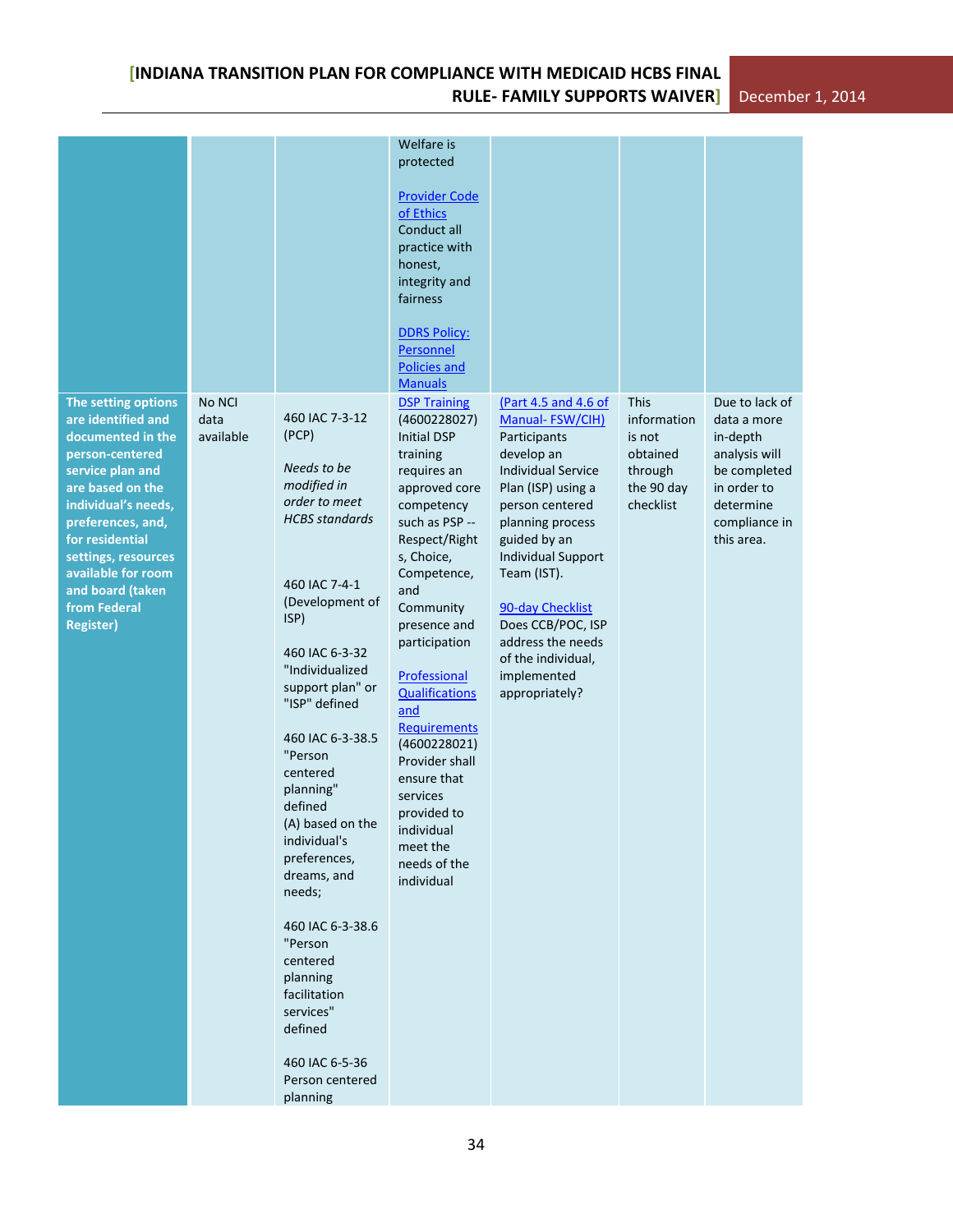|                                                                                                                                                                                                                                                         |                                                                                  | facilitation<br>services<br>provider<br>qualifications<br>460 IAC 6-14-4<br><b>Training</b>                                                                                                                                                                                                                                                                                                                                                                                                                                                     |                                                                                                                                                                                                                                                                                                                                                                                                       |                                                                                                                                                        |                                                                                           |                                                                                                |
|---------------------------------------------------------------------------------------------------------------------------------------------------------------------------------------------------------------------------------------------------------|----------------------------------------------------------------------------------|-------------------------------------------------------------------------------------------------------------------------------------------------------------------------------------------------------------------------------------------------------------------------------------------------------------------------------------------------------------------------------------------------------------------------------------------------------------------------------------------------------------------------------------------------|-------------------------------------------------------------------------------------------------------------------------------------------------------------------------------------------------------------------------------------------------------------------------------------------------------------------------------------------------------------------------------------------------------|--------------------------------------------------------------------------------------------------------------------------------------------------------|-------------------------------------------------------------------------------------------|------------------------------------------------------------------------------------------------|
| <b>Optimizes, but</b><br>does not restrain,<br>individual<br>initiative,<br>autonomy, and<br>independence in<br>making life choices,<br>including but not<br>limited to, daily<br>activities, physical<br>environment, and<br>with whom to<br>interact. | identified<br>as 85% and<br>below the<br>low level of<br>compliance<br>threshold | IC 12-27<br>(Seclusion and<br>Restraint)<br>460 IAC 6-3-29.5<br>Independence<br>assistance<br>service<br>460 IAC 6-24-1<br>Coordination of<br>training services<br>and training plan<br>(be designed to<br>enhance skill<br>acquisition and<br>increase<br>independence).<br>460 IAC 6-8-2<br>Constitutional<br>and statutory<br>rights<br>460 IAC 6-8-3<br>promoting the<br>exercise of rights<br>460 IAC 6-36-2<br>Code of ethics<br>460 IAC 6-3-54<br>"Support team"<br>defined<br>(1)<br>are<br>design<br>ated<br>by the<br>individ<br>ual; | <b>Provider Code</b><br>of Ethics<br>A provider<br>shall provide<br>professional<br>services with<br>objectivity<br>and with<br>respect for<br>the unique<br>needs and<br>values of the<br>individual<br>being<br>provided<br>services.<br>Individual<br><b>Rights and</b><br>Responsibilitie<br>s (NEW)<br>(4600221014)<br>In process of<br>being updated<br>to support<br><b>CMS</b><br>regulations |                                                                                                                                                        | <b>This</b><br>information<br>is not<br>obtained<br>through<br>the 90 day<br>checklist    | A review of<br>policies,<br>procedures<br>and data<br>assume<br>vulnerability<br>in this area. |
| <b>Facilitates choice</b>                                                                                                                                                                                                                               | identified<br>as 85% and<br>below the<br>low level of<br>compliance<br>threshold | 460 IAC 7-4-3<br>Composition of<br>the support<br>team<br>460 IAC 7-3-12<br>AND 6-3-38.5                                                                                                                                                                                                                                                                                                                                                                                                                                                        | Individual<br><b>Rights and</b><br>Responsibilitie<br>s (NEW)<br>(4600221014)<br>In process of<br>being updated                                                                                                                                                                                                                                                                                       | (Part 4.5 and 4.6 of<br>Manual-FSW/CIH)<br>The participant<br>with the IST selects<br>services, identifies<br>service providers<br>of their choice and | The data<br>analysis<br>indicated<br>that 85% of<br>the time or<br>better this<br>area is | While the<br>state does<br>have policies<br>and<br>procedures<br>that support<br>the HCBS      |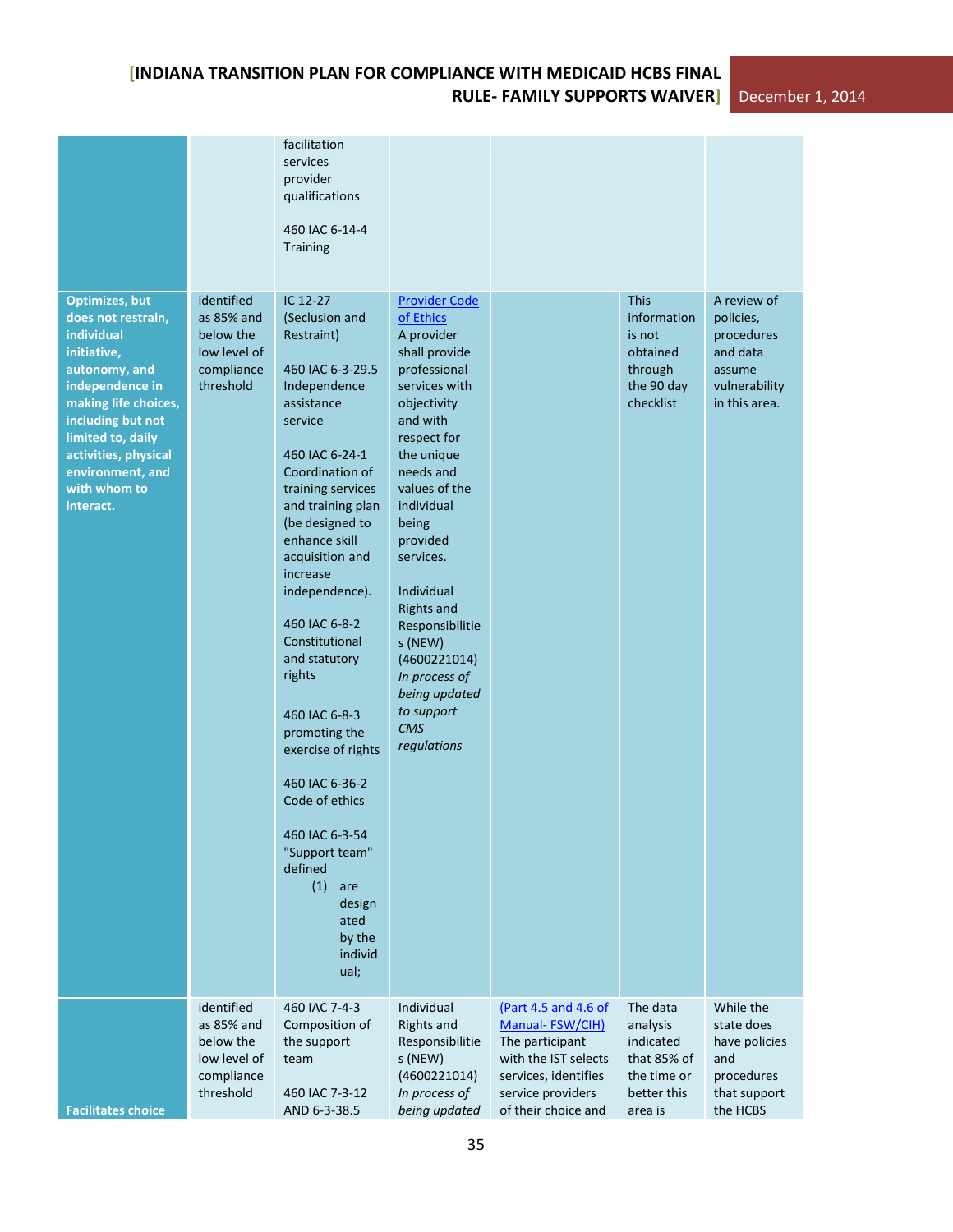# **[INDIANA TRANSITION PLAN FOR COMPLIANCE WITH MEDICAID HCBS FINAL RULE- FAMILY SUPPORTS WAIVER]** December 1, 2014

| (4) empowers an<br>individual and<br>regulations<br>Comparison<br>90 day<br>analysis will<br>the individual's<br>Budget (CCB).<br>checklist<br>be completed<br>Freedom of Choice<br>in order to<br>family to create<br><b>IST</b><br>ensure full<br>a life plan and<br>(4600228016)<br>Form<br>Coordinate<br>Provider Pick List<br>corresponding<br>compliance<br>ISP for the<br>the provision<br>due to<br>individual that:<br>and<br>inconsistencie<br>(A) is based on<br>monitoring of<br>s between<br>the individual's<br>needed<br>NCI data and<br>(continued)<br>preferences,<br>supports for<br>90-day Checklist<br>90 day check<br>the individual<br>Provided<br>dreams, and<br>list data.<br>information on<br>needs;<br>(B) encourages<br>their right to<br>choose and change<br>and supports<br>the individual's<br>providers and case<br>long term hopes<br>managers?<br>and dreams;<br>(C) is supported<br>by a short term<br>plan that is<br>based on<br>reasonable<br>costs, given the<br>individual's<br>support needs;<br>(D) includes<br>individual<br>responsibility;<br>and<br>(E) includes a<br>range of<br>supports,<br>including<br>funded,<br>community, and<br>natural<br>supports.<br>460 IAC 7-5-5<br>(Outcome<br>section)<br>(4) Proposed<br>strategies and<br>activities for<br>meeting and<br>attaining the<br>outcome,<br>including the<br>following:<br>(5) The party or<br>parties, paid or<br>unpaid, | of services and   | (PCP)           | to support | develops a Plan of | checked    | rules, a more |
|-----------------------------------------------------------------------------------------------------------------------------------------------------------------------------------------------------------------------------------------------------------------------------------------------------------------------------------------------------------------------------------------------------------------------------------------------------------------------------------------------------------------------------------------------------------------------------------------------------------------------------------------------------------------------------------------------------------------------------------------------------------------------------------------------------------------------------------------------------------------------------------------------------------------------------------------------------------------------------------------------------------------------------------------------------------------------------------------------------------------------------------------------------------------------------------------------------------------------------------------------------------------------------------------------------------------------------------------------------------------------------------------------------------------------------------------|-------------------|-----------------|------------|--------------------|------------|---------------|
|                                                                                                                                                                                                                                                                                                                                                                                                                                                                                                                                                                                                                                                                                                                                                                                                                                                                                                                                                                                                                                                                                                                                                                                                                                                                                                                                                                                                                                         | who provides them |                 | CMS        | Care/Cost          | yes on the | in-depth      |
|                                                                                                                                                                                                                                                                                                                                                                                                                                                                                                                                                                                                                                                                                                                                                                                                                                                                                                                                                                                                                                                                                                                                                                                                                                                                                                                                                                                                                                         |                   | responsible for |            |                    |            |               |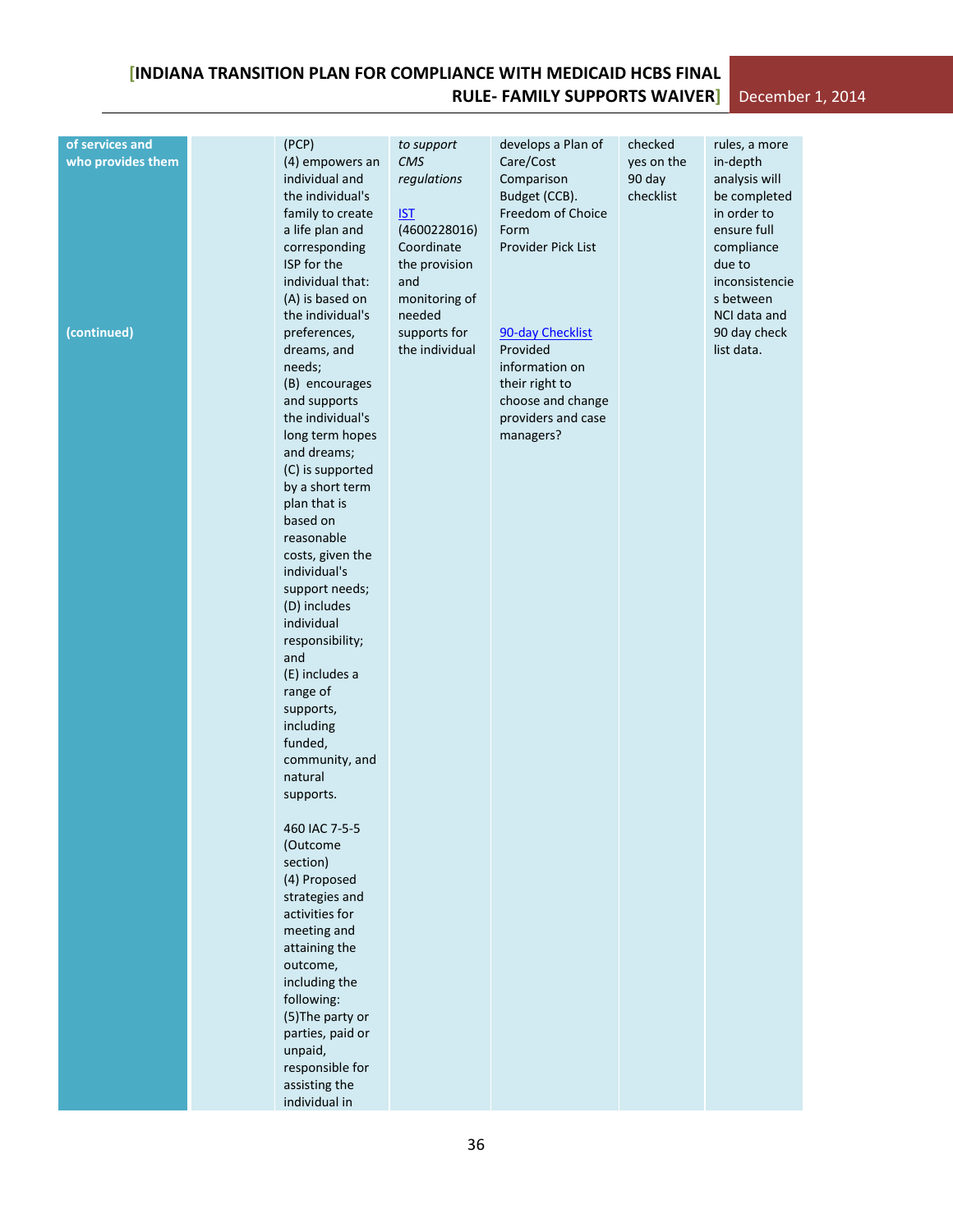|                                                                                                                                                 |                                                                                  | meeting the<br>outcome. A<br>responsible<br>party cannot be<br>changed unless<br>the support<br>team is<br>reconvened and<br>the ISP is<br>amended to<br>reflect a change<br>in responsible<br>party.                                                                                                                                                                                                    |                                                                                                                                                                                                                     |                                                                                                                                                                                                            |                                                                                                                                                                            |                                                                                                   |
|-------------------------------------------------------------------------------------------------------------------------------------------------|----------------------------------------------------------------------------------|----------------------------------------------------------------------------------------------------------------------------------------------------------------------------------------------------------------------------------------------------------------------------------------------------------------------------------------------------------------------------------------------------------|---------------------------------------------------------------------------------------------------------------------------------------------------------------------------------------------------------------------|------------------------------------------------------------------------------------------------------------------------------------------------------------------------------------------------------------|----------------------------------------------------------------------------------------------------------------------------------------------------------------------------|---------------------------------------------------------------------------------------------------|
| A lease or other<br>legally enforceable<br>agreement to<br>protect from<br>eviction (Provider<br>owned or<br>controlled<br>residential setting) | No NCI<br>Data<br>Available                                                      | 460 IAC 6-24-3<br>Management of<br>Individual's<br>financial<br>resources<br>460 IAC 6-9-4<br>Systems for<br>protecting<br>individuals                                                                                                                                                                                                                                                                   | Intentionally<br>left blank                                                                                                                                                                                         | 90-day Checklist<br>Has the provider<br>obtained a rental<br>agreement in the<br>individuals' name?<br><b>ISP</b><br>Are the Individuals'<br>Property/Financial<br>resources being<br>properly<br>managed? | Due to the<br>majority of<br>responses<br>to this<br>question on<br>the 90 day<br>check list<br>being "n/a"<br>validity of<br>the data is<br>unable to<br>be<br>determined | A more in-<br>depth<br>analysis will<br>be completed<br>in order to<br>ensure full<br>compliance. |
| <b>Privacy in their unit</b><br>including entrances<br>lockable by the<br>individual                                                            | identified<br>as 85% and<br>below the<br>low level of<br>compliance<br>threshold | 460 IAC 6-9-4<br>Systems for<br>protecting<br>individuals<br>(e) A provider<br>shall establish a<br>system to<br>ensure that an<br>individual has<br>the opportunity<br>for personal<br>privacy.<br>$(1)$ the<br>opportunity to<br>communicate,<br>associate, and<br>meet privately<br>with persons of<br>the individual's<br>choosing;<br>(2) the means to<br>send and receive<br>unopened mail;<br>and | Individual<br><b>Rights and</b><br>Responsibilitie<br>s (NEW)<br>(4600221014)<br>In process of<br>being updated<br>to support<br>CMS<br>regulations<br>Protection of<br>Individual<br><b>Rights</b><br>(4600228022) | Intentionally left<br>blank                                                                                                                                                                                | <b>This</b><br>information<br>is not<br>obtained<br>through<br>the 90 day<br>checklist                                                                                     | A review of<br>policies,<br>procedures<br>and data<br>assume<br>vulnerability<br>in this area.    |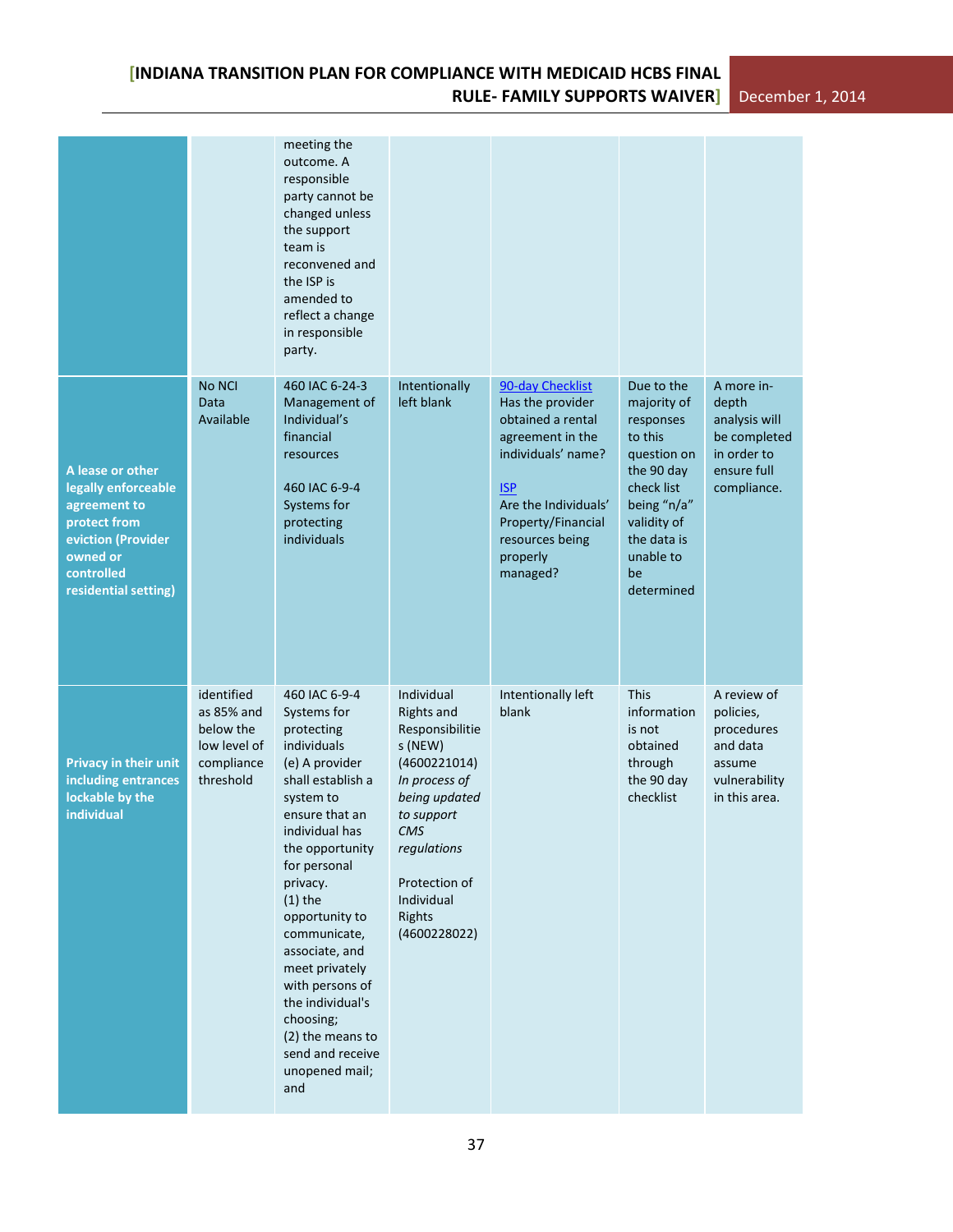|                                              |                                                                                  | $(3)$ access to a<br>telephone with<br>privacy for<br>incoming and<br>outgoing local<br>and long<br>distance calls at<br>the individual's<br>expense                                                                                                                                                                                                                         |                                                                                                                                              |                                                                                                                                                      |                                                                                                                                           |                                                                                                                                                                        |
|----------------------------------------------|----------------------------------------------------------------------------------|------------------------------------------------------------------------------------------------------------------------------------------------------------------------------------------------------------------------------------------------------------------------------------------------------------------------------------------------------------------------------|----------------------------------------------------------------------------------------------------------------------------------------------|------------------------------------------------------------------------------------------------------------------------------------------------------|-------------------------------------------------------------------------------------------------------------------------------------------|------------------------------------------------------------------------------------------------------------------------------------------------------------------------|
| <b>Freedom to furnish</b>                    | <b>NO NCI</b>                                                                    |                                                                                                                                                                                                                                                                                                                                                                              | Individual                                                                                                                                   |                                                                                                                                                      | <b>This</b>                                                                                                                               | Due to lack of                                                                                                                                                         |
| and decorate their<br>unit                   | Data<br>Available                                                                | 460 IAC 9-3-7 -<br>Physical<br>environment<br>460 IAC 6-9-4<br>Systems for<br>protecting<br>individuals                                                                                                                                                                                                                                                                      | <b>Rights and</b><br>Responsibilitie<br>s (NEW)<br>(4600221014)<br>In process of<br>being updated<br>to support<br><b>CMS</b><br>regulations | Additional<br>participant and<br>family feedback is<br>requested to<br>measure this area.                                                            | information<br>is not<br>obtained<br>through<br>the 90 day<br>checklist                                                                   | data a more<br>in-depth<br>analysis will<br>be completed<br>in order to<br>determine<br>compliance in<br>this area.                                                    |
| <b>Control of schedule</b><br>and activities | identified<br>as 85% and<br>below the<br>low level of<br>compliance<br>threshold | 460 IAC 6-3-38.5<br>"Person<br>centered<br>planning"<br>defined<br>460 IAC 6-14-2<br>Requirement for<br>qualified<br>personnel<br>Sec. 2. A<br>provider shall                                                                                                                                                                                                                | Intentionally<br>left blank.                                                                                                                 | 90-day Checklist<br>Does the<br>individual's routine<br>outlined in the ISP<br>include<br>participation in<br>community<br>activities and<br>events? | The data<br>analysis<br>indicated<br>that 85% of<br>the time or<br>better this<br>area is<br>checked<br>yes on the<br>90 day<br>checklist | While the<br>state does<br>have policies<br>and<br>procedures<br>that support<br>the HCBS<br>rules, a more<br>in-depth<br>analysis will<br>be completed<br>in order to |
| (continued)                                  |                                                                                  | ensure that<br>services<br>provided to an<br>individual:<br>(1) meet the<br>needs of the<br>individual;<br>460 IAC 6-19-1<br>Information<br>concerning an<br>individual<br>Sec. 1. A<br>provider of case<br>management<br>services shall<br>have the<br>following<br>information<br>about an<br>individual<br>receiving case<br>management<br>services from<br>the provider: |                                                                                                                                              |                                                                                                                                                      |                                                                                                                                           | ensure full<br>compliance<br>due to<br>inconsistencie<br>s between<br>NCI data and<br>90 day check<br>list data.                                                       |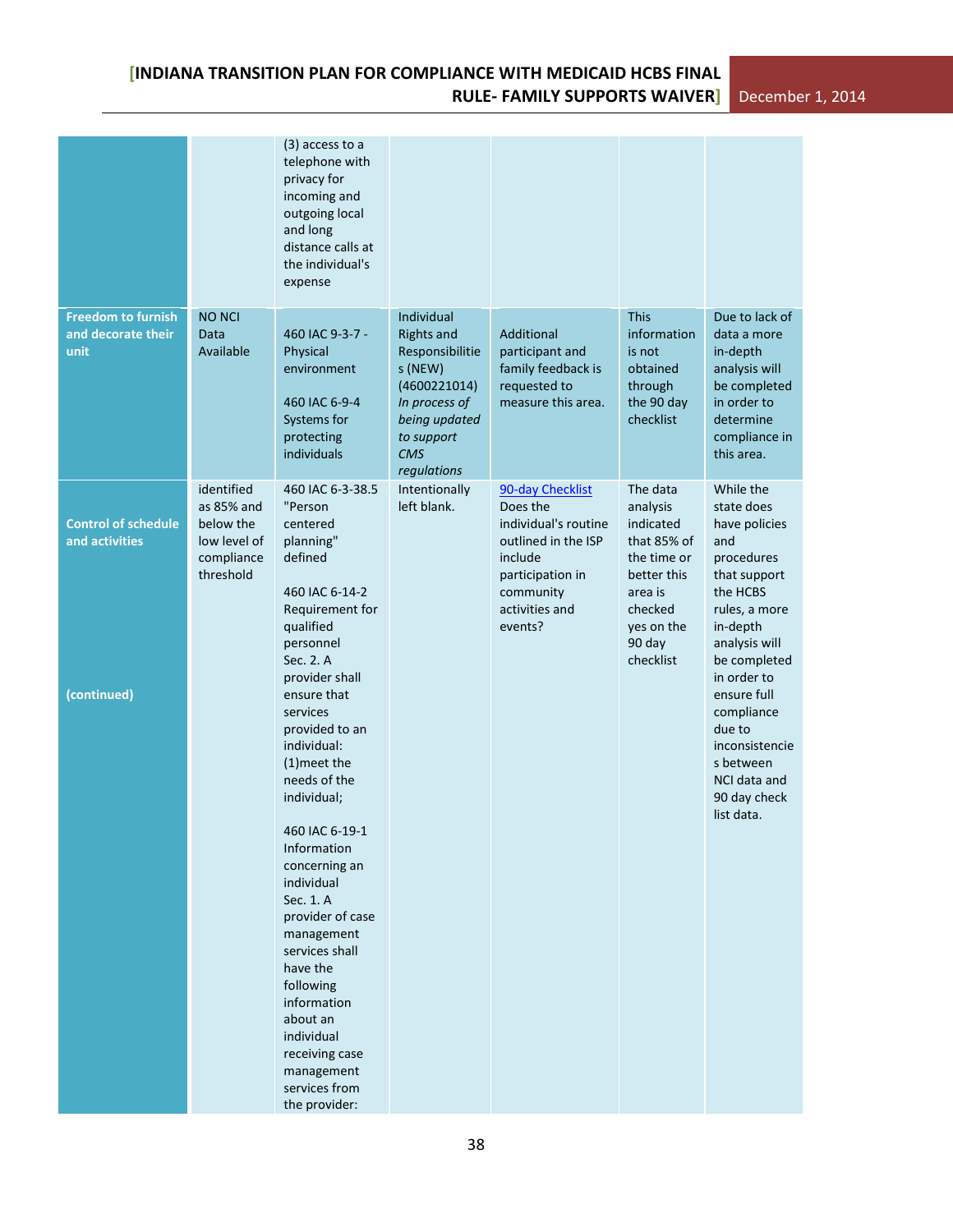|                                      |                                                                                  | (1) The wants<br>and needs of an<br>individual,<br>including the<br>health, safety<br>and behavioral<br>needs of an<br>individual.<br>460 IAC 6-36-2<br>Code of ethics<br>(1) A provider<br>shall provide<br>professional<br>services with<br>objectivity and<br>with respect for<br>the unique<br>needs and<br>values of the<br>individual being<br>provided<br>services.                        |                                                                                                                                                                                                                     |                                                                                             |                                                                                                                                           |                                                                                                                                                                                                      |
|--------------------------------------|----------------------------------------------------------------------------------|---------------------------------------------------------------------------------------------------------------------------------------------------------------------------------------------------------------------------------------------------------------------------------------------------------------------------------------------------------------------------------------------------|---------------------------------------------------------------------------------------------------------------------------------------------------------------------------------------------------------------------|---------------------------------------------------------------------------------------------|-------------------------------------------------------------------------------------------------------------------------------------------|------------------------------------------------------------------------------------------------------------------------------------------------------------------------------------------------------|
| <b>Access to food at</b><br>any time | <b>NO NCI</b><br>Data<br>Available                                               | 460 IAC 6-3-36<br>(Neglect -<br>"Neglect" means<br>failureto<br>provide<br>supervision,<br>training,<br>appropriate care,<br>food, medical<br>care, or medical<br>supervision to an<br>individual."<br>460 IAC 6-9-3<br>Prohibiting<br>violations of<br>individual rights<br>(4) A practice<br>that denies an<br>individual any of<br>the following<br>without a<br>physician's order<br>(C) Food | Individual<br><b>Rights and</b><br>Responsibilitie<br>s (NEW)<br>(4600221014)<br>In process of<br>being updated<br>to support<br><b>CMS</b><br>regulations<br>Protection of<br>Individual<br>Rights<br>(4600228022) | 90-day Checklist<br>Individualized<br>dining plan, does it<br>include food<br>restrictions? | The data<br>analysis<br>indicated<br>that 85% of<br>the time or<br>better this<br>area is<br>checked<br>yes on the<br>90 day<br>checklist | While the<br>state does<br>have policies<br>and<br>procedures<br>that support<br>the HCBS<br>rules, a more<br>in-depth<br>analysis will<br>be completed<br>in order to<br>ensure full<br>compliance. |
| <b>Visitors at any time</b>          | identified<br>as 85% and<br>below the<br>low level of<br>compliance<br>threshold | 460 IAC 6-9-4 (1)<br>the opportunity<br>to<br>communicate,<br>associate, and                                                                                                                                                                                                                                                                                                                      | Intentionally<br>left blank.                                                                                                                                                                                        | 90-day Checklist<br>Free to receive<br>visitors with no<br>restrictions?                    | The data<br>analysis<br>indicated<br>that 85% of<br>the time or<br>better this                                                            | While the<br>state does<br>have policies<br>and<br>procedures<br>that support                                                                                                                        |